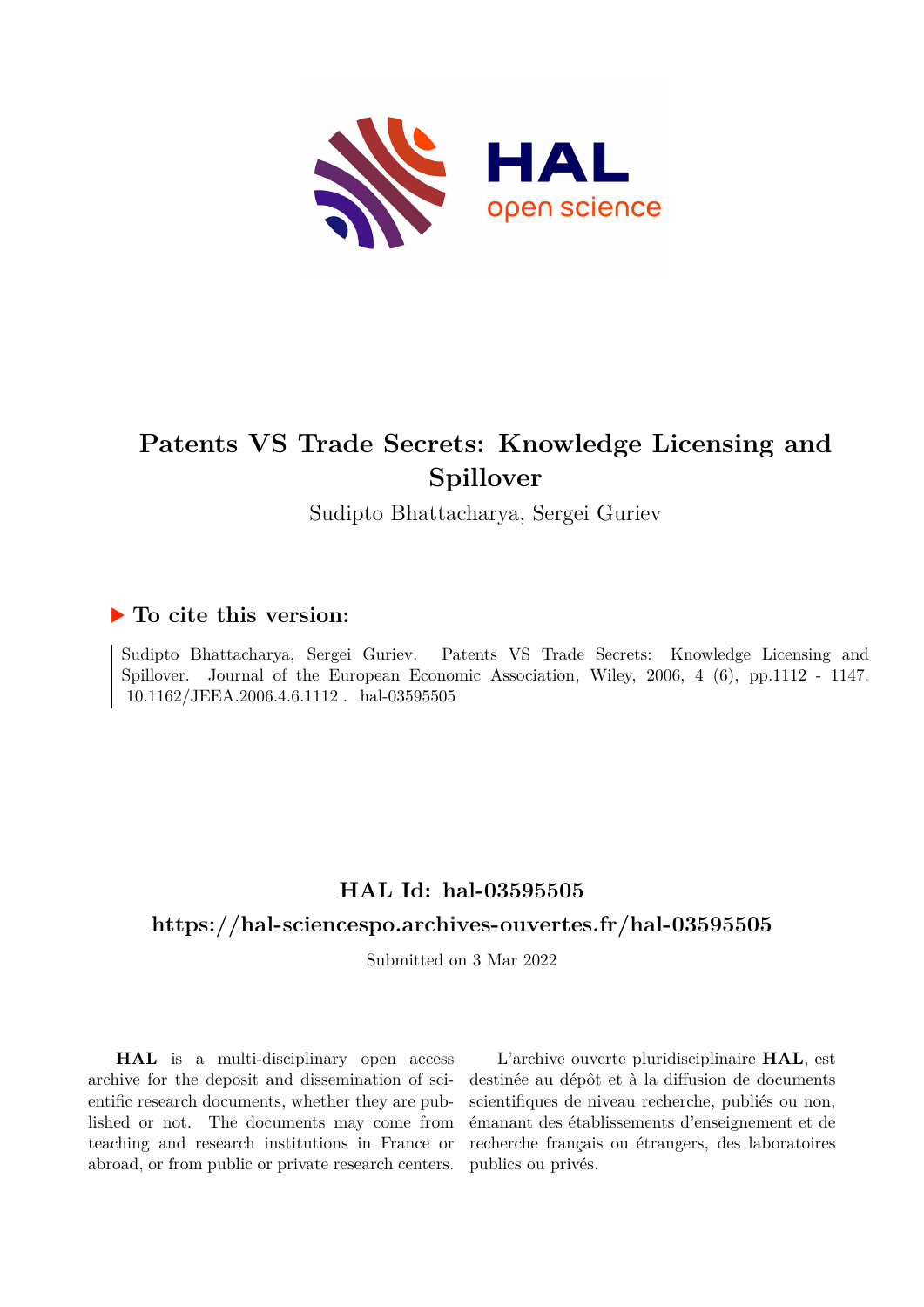### **PATENTS VS. TRADE SECRETS: KNOWLEDGE LICENSING AND SPILLOVER**

**Sudipto Bhattacharya** London School of Economics **Sergei Guriev** New Economic School and CEFIR, Moscow

#### **Abstract**

We develop a model of two-stage cumulative research and development (R&D), in which one research unit (RU) with an innovative idea bargains to license its nonverifiable interim knowledge exclusively to one of two competing development units (DUs) via one of two alternative modes: an open sale after patenting this knowledge, or a closed sale in which precluding further disclosure to a competing DU requires the RU to hold a stake in the licensed DU's postinvention revenues. Both modes lead to partial leakage of RU's knowledge from its description, to the licensed DU alone in a closed sale, and to both DUs in an open sale. The open sale is socially optimal; yet the contracting parties choose the closed sale whenever the interim knowledge is more valuable and leakage is sufficiently high. If the extent of leakage is lower, more RUs choose open sales, generating a nonmonotonic relationship between the strength of intellectual property rights and aggregate R&D expenditures and the overall likelihood of development by either DU. (JEL: D23, O32, O34)

#### **1. Introduction**

We develop a model of two-stage cumulative research and development (R&D), in which a research unit (RU, e.g., a biotech company) engages in research to produce an interim innovative idea ("knowledge"). The idea has no value to consumers, but it could be developed further into a marketable product by one of two competing development units (DUs, e.g., large pharmaceutical companies).

E-mail addresses: Bhattacharya: s.bhatt@lse.ac.uk; Guriev: sguriev@nes.ru

*Journal of the European Economic Association* December 2006 4(6):1112–1147 © 2006 by the European Economic Association

"zwu005060387" — 2006/10/20 — page  $1112 - #1$ 

Acknowledgments: Bhattacharya is a research fellow at CEPR, and Guriev is a research affiliate at CEPR. Work on this research project was begun when Bhattacharya was a visiting professor at the New Economic School in 2003. We thank the NES, as well as Arizona State and Princeton Universities, for their very congenial research environments and financial support that have spurred our progress. We gratefully acknowledge helpful comments from James Anton, Patrick Bolton, Andrei Bremzen, Luis Cabral, Vincenzo Denicolo, Leonardo Felli, Oliver Hart, Eric Maskin, Joel Sobel, Debraj Ray, Jean Tirole, and Luigi Zingales, without implicating them in any of the errors and omissions remaining in our paper. We also thank seminar participants at Bologna, GSB Chicago, CORE, Gerzensee, Harvard–MIT, London School of Economics, New Economic School, NYU, Said Business School at Oxford, Institute for Advanced Study (Princeton), Santa Barbara, Toulouse, and Yale for their comments. We are especially grateful to two anonymous referees. Patrick Kelly at ASU provided excellent research assistance.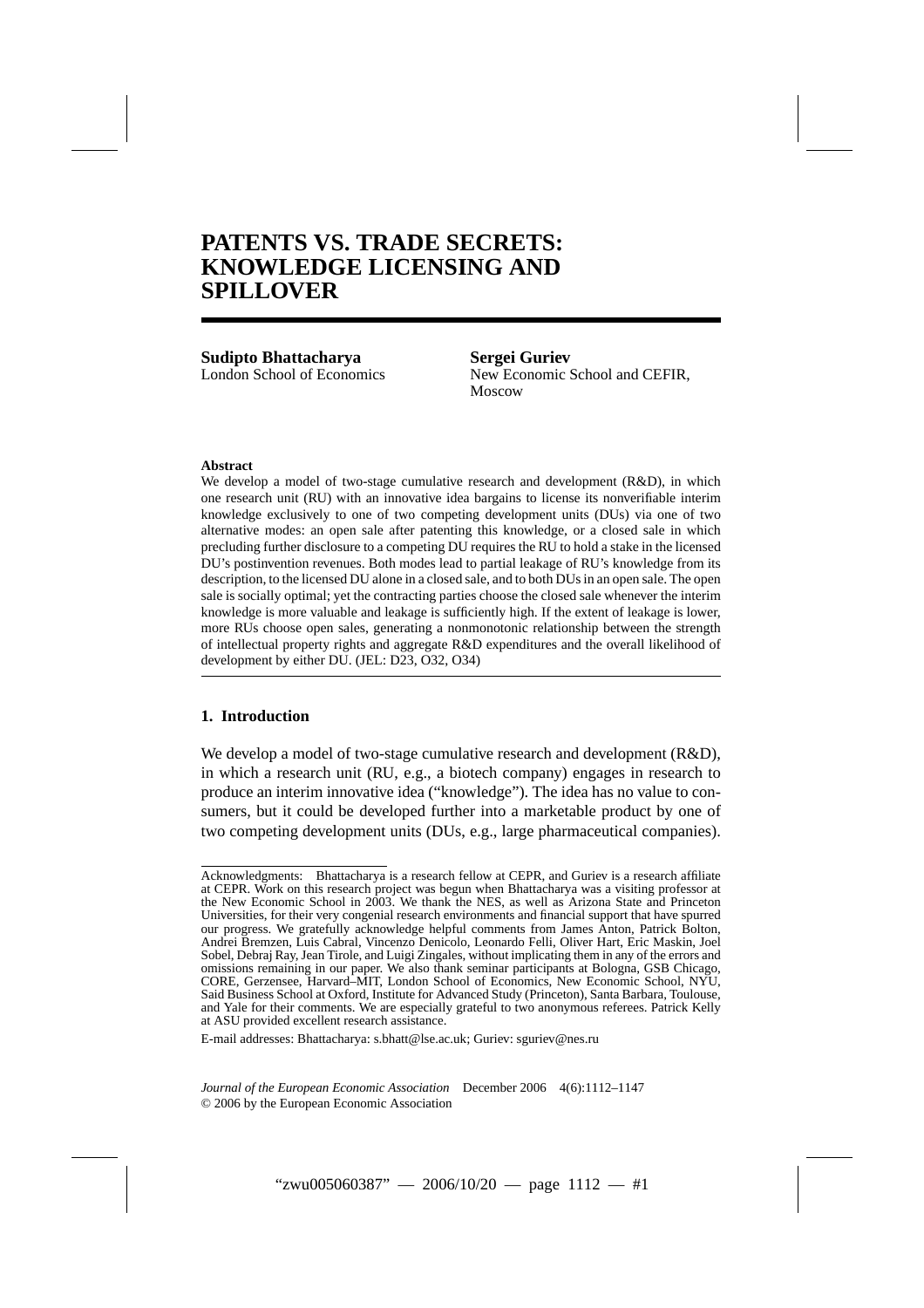The latter are assumed to be far more efficient in developing the idea than the original research unit itself, by virtue of having deep pockets, which would enable them to avoid the incentive losses arising from external financing of development costs and/or via owning specific complementary assets or skills. We study the key trade-offs between different mechanisms for selling or licensing such ideas, involving patenting of the knowledge or relying on trade secrets. We then characterize when each of these licensing mechanisms is more likely to be chosen and derive the implications of these choices for the structure of licensing fees. In particular, we focus on contractual choices over (combinations of) lump-sum versus revenue-contingent royalties, taking into account their impact on development incentives, and the viability of exclusive licensing of interim innovative knowledge.

These issues are certainly important in a modern economy. As Scotchmer (1991, p. 24) notes, "Most innovators stand on the shoulders of giants, and never more so than in the current evolution of high technologies, where almost all technical progress builds on a foundation provided by earlier innovators." In 2003, in-licensed products accounted for more than \$70 billion in revenues for the top 20 pharmaceutical companies (Wood Mackenzie 2004); on average, this corresponds to a quarter of their total revenue now and is expected to increase to 40% in a few years. The leading pharmaceutical companies have large R&D budgets (about 15–20% of sales revenues) and yet rely increasingly on outside research. For example, since 2000, GlaxoSmithKline has pursued a new approach to R&D and has moved from two or three in-licensing deals per year to more than 10 per year (Morais 2003). Their restructuring paid off and other firms followed their example, engaging in late- and early-stage licensing deals (Featherstone and Renfrey 2004).

In other industries, such sequential innovation is also important, though the nature of licensing arrangements varies greatly; outside of a small set of industries (including biotech) the sellers of knowledge rely on secrecy rather than on patents (Cohen, Nelson, and Walsh 2000). Also, inventors are paid in cash, in stock, through participation in joint ventures, or via revenue-contingent royalties. For example, while purchasing software technology for its Internet Explorer web browser from Spyglass, Microsoft agreed to pay Spyglass about \$1 per copy of Internet Explorer distributed (Bank 1997). Even without wide use of patents, software firms manage to generate substantial revenue from licensing; the market for intellectual property licensing by software firms is estimated at \$100 billion a year (Srikanth 2003).

Several issues concerning the licensing of such intellectual property are of substantial interest. Why do both in-house and in-licensed research coexist? Why are some sales of ideas based on patents and others on trade secrets? What are the roles of lump-sum fees versus contingent royalty payments in providing incentives for R&D, and for exclusive licensing?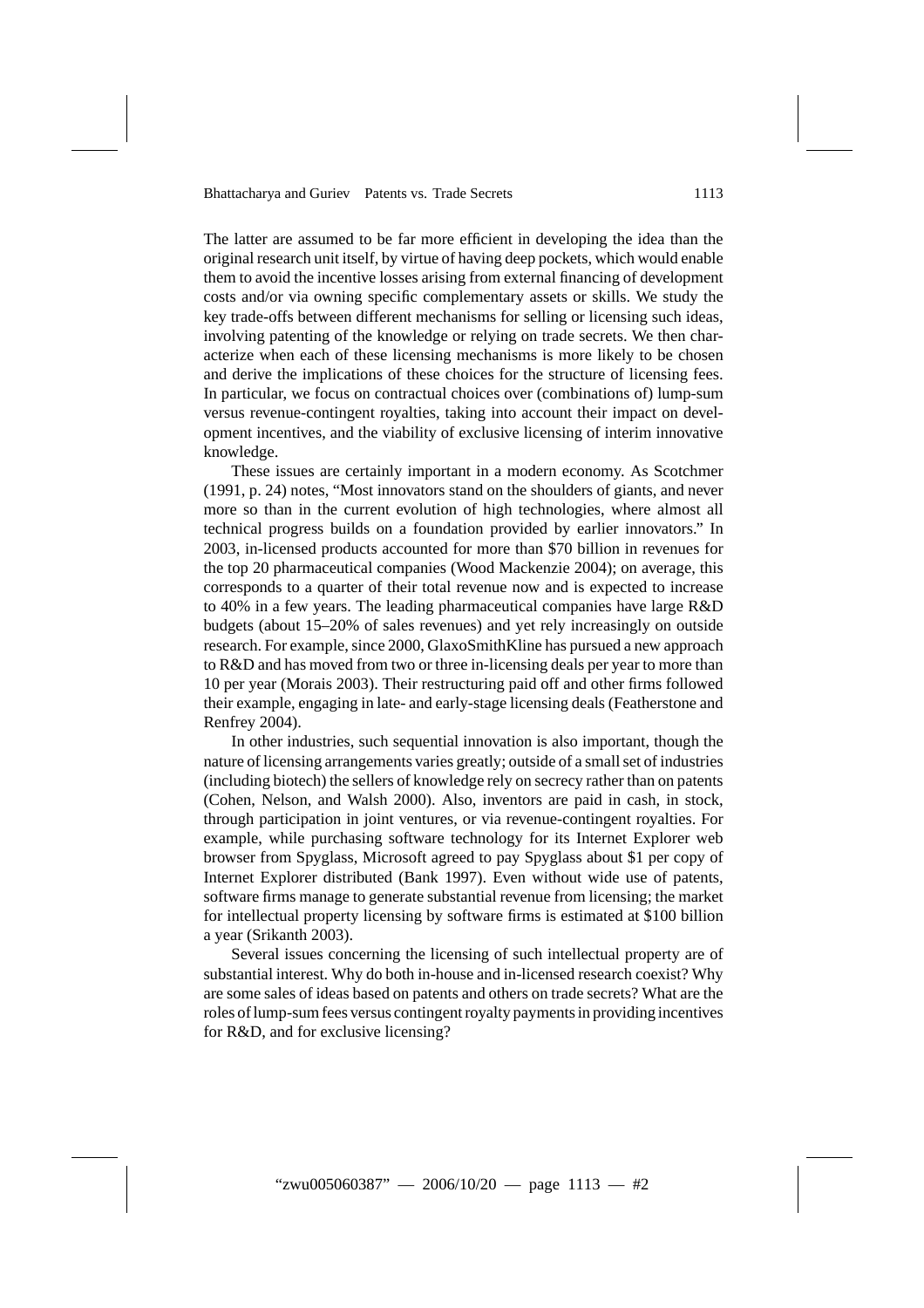#### 1114 Journal of the European Economic Association

We attempt to answer some of these questions within an incomplete contract setup where two potential buyers of nonverifiable knowledge compete to obtain a license to develop the knowledge. Unlike conventional incomplete contract models, we take into account not only the fact that the value of such knowledge is not verifiable, but also the imperfect excludability and nonrivalrous nature of knowledge. Imperfect excludability implies that after an item of knowledge is described to a potential buyer, he immediately captures a certain share of its potential value. Indeed, utilization of at least part of the idea is a credible threat which may weaken the seller's bargaining position. On the other hand, the nonrivalrous nature of knowledge makes it difficult for the seller to commit to an exclusive sale: After selling knowledge to one buyer, the seller can sell it again to another buyer. We explore the implications of alternative licensing mechanisms that enable the seller to commit to exclusivity.

A conventional approach to assuring exclusivity is via patenting. Teece (2000 p. 22) writes, "Patents are in one sense the strongest form of intellectual property because they grant the ability to exclude, whereas copyrights and trade secrets do not prevent firms that make independent but duplicative discoveries from practicing their innovations and inventions." As Teece notes, the "doctrine of equivalents" (of insubstantial differences), or of a similar "look and feel," are often applied much less stringently in trade secret or trademark litigation than in those over patented inventions. As a result, the licensor of patented interim knowledge finds it much easier to precommit to exclusive licensing thereof. If she were to sell her knowledge to another developer, his final invention would embody the same look and feel as the aspects of the knowledge codified in the patent, and it would be thus denied a final invention patent. Of course, in reality such enforcement of patents is only probabilistic, as in Anton and Yao (2004), but for simplicity we will assume that patenting is a perfect means for exclusion.

However, patenting also involves a leakage of a certain portion of the knowledge to the public in the process of filing a patent application. This is especially important for most "tacit" (Teece 2000) or noncodifiable knowledge. Such knowledge is difficult to protect using intellectual property rights (IPR) law, because description of the codifiable features of an innovation in a patent nevertheless leaves open many possibilities for inventing around the patent and creating a final product without the same extent of similar look and feel as one that employed the codifiable aspects of an idea, such as its molecular structure. For example, many innovations in software create possibilities for inventing around, using detailed source codes that differ from those in the original invention, but nevertheless utilizing structural notions implicit in the patented idea. Description of an innovation in a patent can then lead to a partial spillover of capabilities for second-stage invention, to parties other than the original innovator, or its licensee for the patented idea. As Cohen, Nelson, and Walsh (2000) have noted on the basis of survey data, in most US industries patents are considered less effective relative to alternative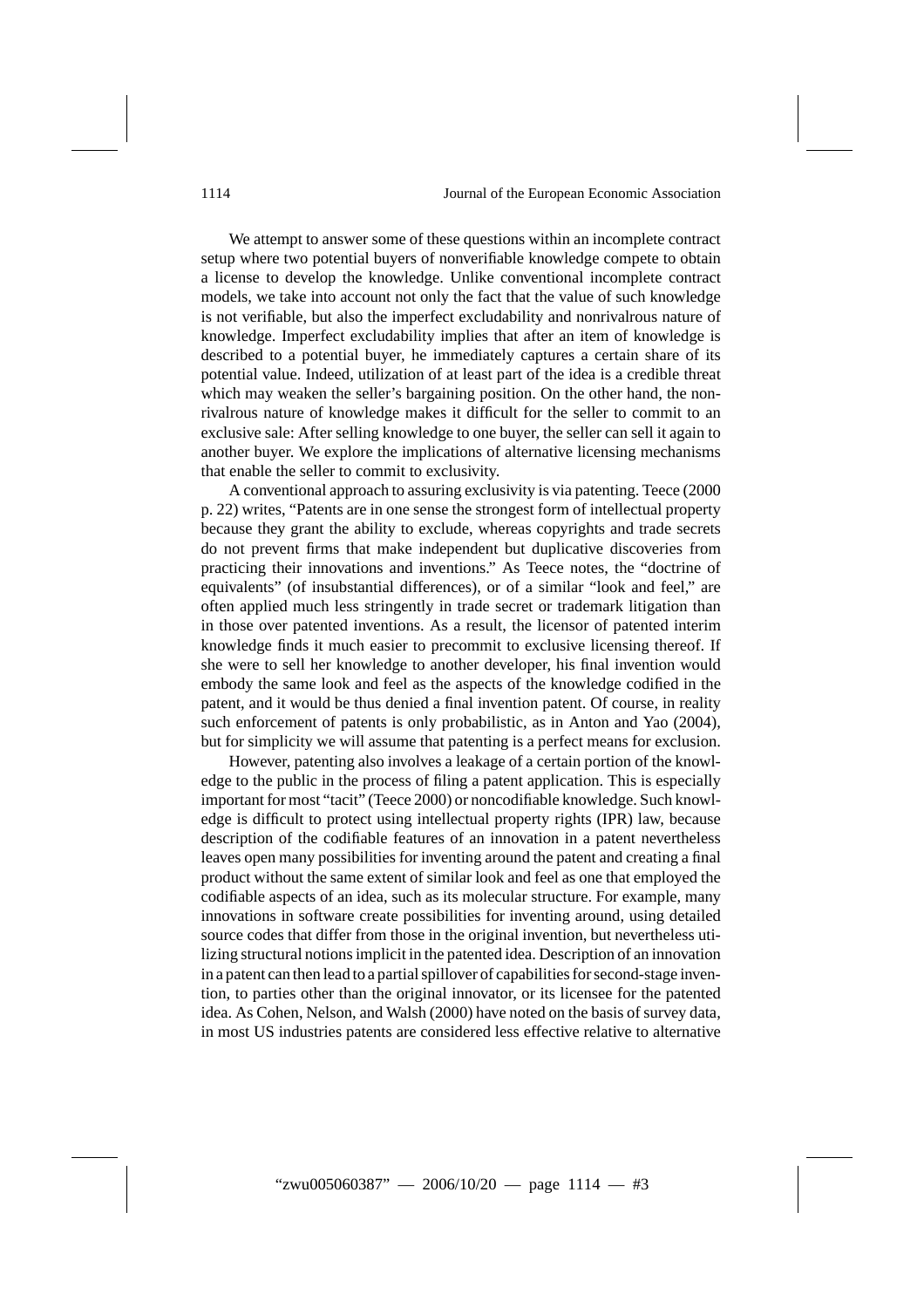mechanisms for protecting intellectual assets, such as secrecy and lead times, because of knowledge spillovers arising from the descriptions involved in the patenting process. As a result, in both the US and the EU (see Arundel and Kabla 1998 for the latter), a minority of innovations are patented, typically in industries having highly codifiable inventions.

The alternative arrangement is to sell the knowledge privately, relying on trade secrets. Trade secrets do not involve putting the description of the invention in the public domain and therefore avoid the above-mentioned knowledge spillovers. However, without patents it is difficult for the seller to commit to an exclusive sale. Upon selling the innovation, the seller has incentives to resell the knowledge to a competing buyer. The existing literature on collaborative research (e.g., Pisano 1989, ch. 3; Oxley 1999; Teece 2000; Majewski 2004) recognizes the risk of such opportunistic disclosure as an important factor shaping the contractual environment and organizational structure.<sup>1</sup> Indeed, it is difficult to punish the seller of the knowledge for the second sale. Courts may refuse to enforce contracts that stipulate a penalty for the knowledge seller in case of invention by a developer other than her licensee, as long as they believe that this developer might have originated similar knowledge on his own. As Denicolo and Franzoni (2004a, p. 367) note, "Trade secret law does not protect the inventor from independent rediscovery," and that is exactly what this developer, who in fact benefited from a second sale of knowledge by the RU, would claim.

We consider a more realistic mechanism for committing to exclusive sale without patents. The original buyer gives the researcher a share of its future revenues (through an equity stake or through royalties).<sup>2</sup> The researcher's share may be quite substantial. Recently, a Japanese court enhanced the reward of an inventor, holding a patent jointly with his ex-employer, from 20,000 to 20 billion yen \$189 million.<sup>3</sup> Stakes are even higher in biotech-pharmaceutical licensing: Hoffmann-La Roche's recent deal with Antisoma included a lump-sum payment of \$43 million plus 10–20% of royalties on any products Roche brings to market. In theory, payments to Antisoma could exceed \$500 million if all existing products were successfully launched (Featherstone and Renfrey 2004). If the seller's revenue share is sufficiently high, the seller would prefer not to sell the knowledge

"zwu005060387" — 2006/10/20 — page  $1115 - #4$ 

Teece (2000) and Pisano (1989) argue that in order to solve the problem of opportunistic use of information, the parties should form alliances that provide adequate incentives through equity participation (similar to the contingent contracts in our model). Majewski (2004) shows that the risk of misappropriation of knowledge is substantial and it often results in limits on personnel exchange in cooperative R&D. Oxley (1999) shows that the risk of opportunistic use of ideas shapes organizational form of international R&D companies (consistent with our model's predictions, the higher the risk the more equity participation).

<sup>2.</sup> The choice of contracts on revenue rather than on net profit may be driven by concerns such as in Anand and Galetovic (2000), of the possibility of the buyer inflating his reported expenditures to hold up the seller of the knowledge.

<sup>3. &</sup>quot;Inventor Wins a Round in Tokyo Court," *New York Times*, January 31, 2004 Business Digest,  $rac{3}{\sqrt{3}}$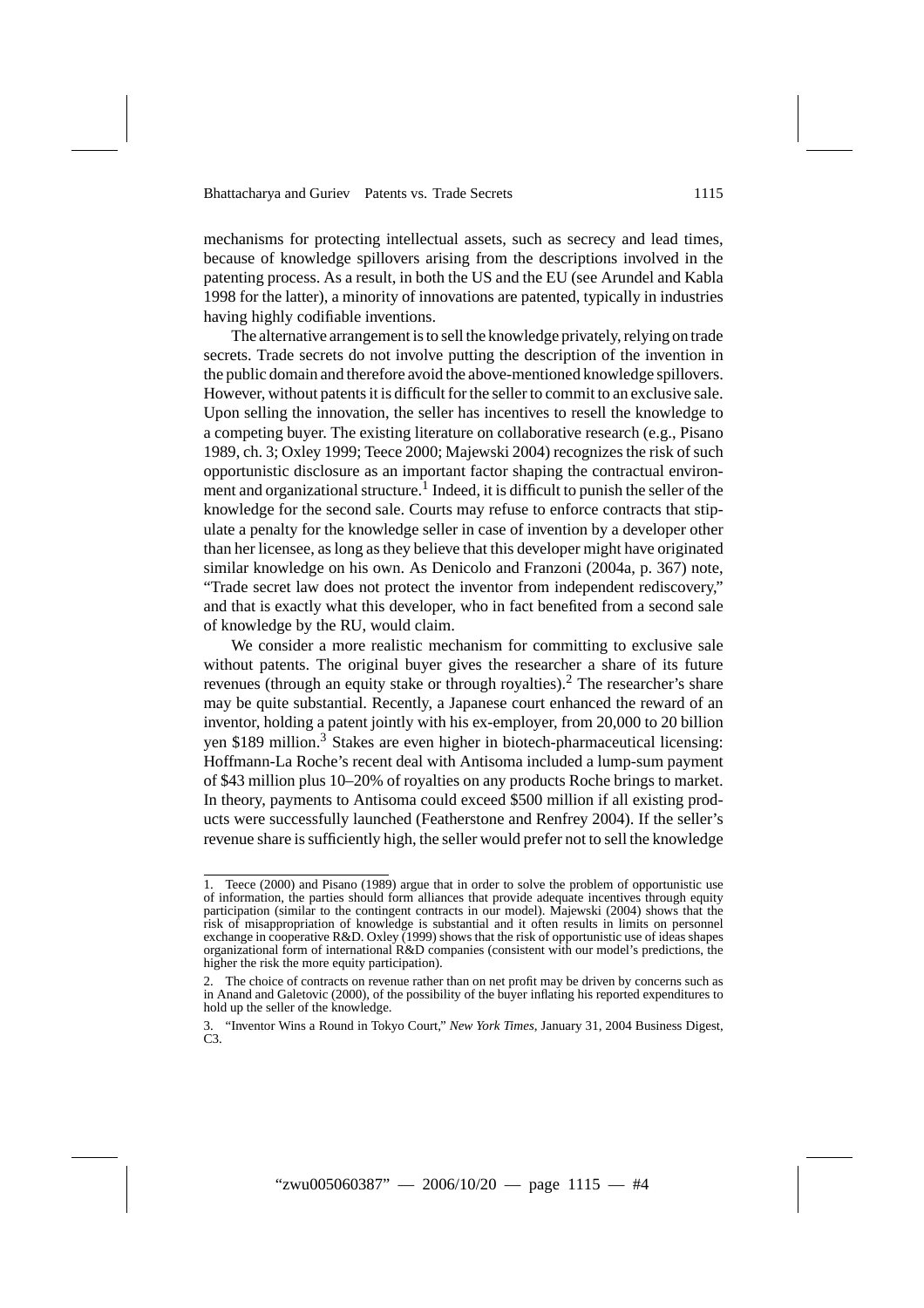#### 1116 Journal of the European Economic Association

to the first buyer's competitors, because the value of the RU's royalty stake is contingent on the first buyer achieving a monopoly position in the product market. Although others such as Pisano (1989) have also suggested a linkage between the co-ownership of equity shares and preventing harmful opportunistic knowledge disclosure, we are the first to fully analyze this mechanism taking into account its effects on both buyers' and sellers' incentives.<sup>4</sup>

Even though this share-based mechanism (which we call the "closed" mode of licensing) assures exclusive licensing, it does not come free of charge. The buyer's incentive to invest in development is more severely undermined the higher the share of his final revenues he has to give away to the knowledge seller. We show that this mechanism works better when the original idea is highly valuable. The more valuable the knowledge, the higher is the probability of final invention by an exclusive licensee. Hence, a clandestine sale of knowledge to a second developer greatly diminishes the value of the knowledge seller's expected revenue share in the original licensee, by sharply lowering his prospects for sole invention. As a result, for a higher level of knowledge the seller is induced to abide by an exclusive license for a smaller share in the licensee's future revenues. The buyer keeps a higher share of his future revenue, which results in more efficient investment in further development. Moreover, as we formally show, for the least valuable ideas this revenue share mechanism ceases to function. If the seller's revenue share is low, the seller has an incentive to resell the knowledge to the competing buyer; if it is high, the buyer does not invest much in development of the idea. The value of the exclusive licensee is low, and the seller has no incentive to abide by exclusivity.

We explicitly model the extensive form bargaining between the parties in the patent-based and trade-secret-based modes of licensing, and find that the parties are more likely to choose the nonpatented (or "closed") mode of licensing over patenting if the interim knowledge is highly valuable, and if describing the knowledge involves substantial leakage. The intuition for the latter effect is straightforward. On one hand, greater leakage in the patenting process makes patenting a less attractive option. On the other hand, in closed sales, greater leakage via private description of knowledge is helpful, as then the seller would have a weaker bargaining position in a clandestine opportunistic sale to the competitor of the original buyer. As a result, a lower revenue share from the original licensee would suffice to dissuade her.

<sup>4.</sup> After writing the first draft of this paper, we have also become aware of Lai, Riezman, and Wang (2003), who deal with similar issues, albeit in a different framework. In particular, they exogenously parameterize the effect of opportunistic disclosure on RU's and DUs' ex post revenues, whereas we explicitly model a development race. The innovator appropriates a substantial part of the surplus, because he can threaten the collaborators with the loss of ex post monopoly rents via further disclosures. Although our closed mode of knowledge sales is based on a similar idea, unlike Baccara and Razin (2002) we model our RU's stake in her licensee DU's ex post revenue as being contractible.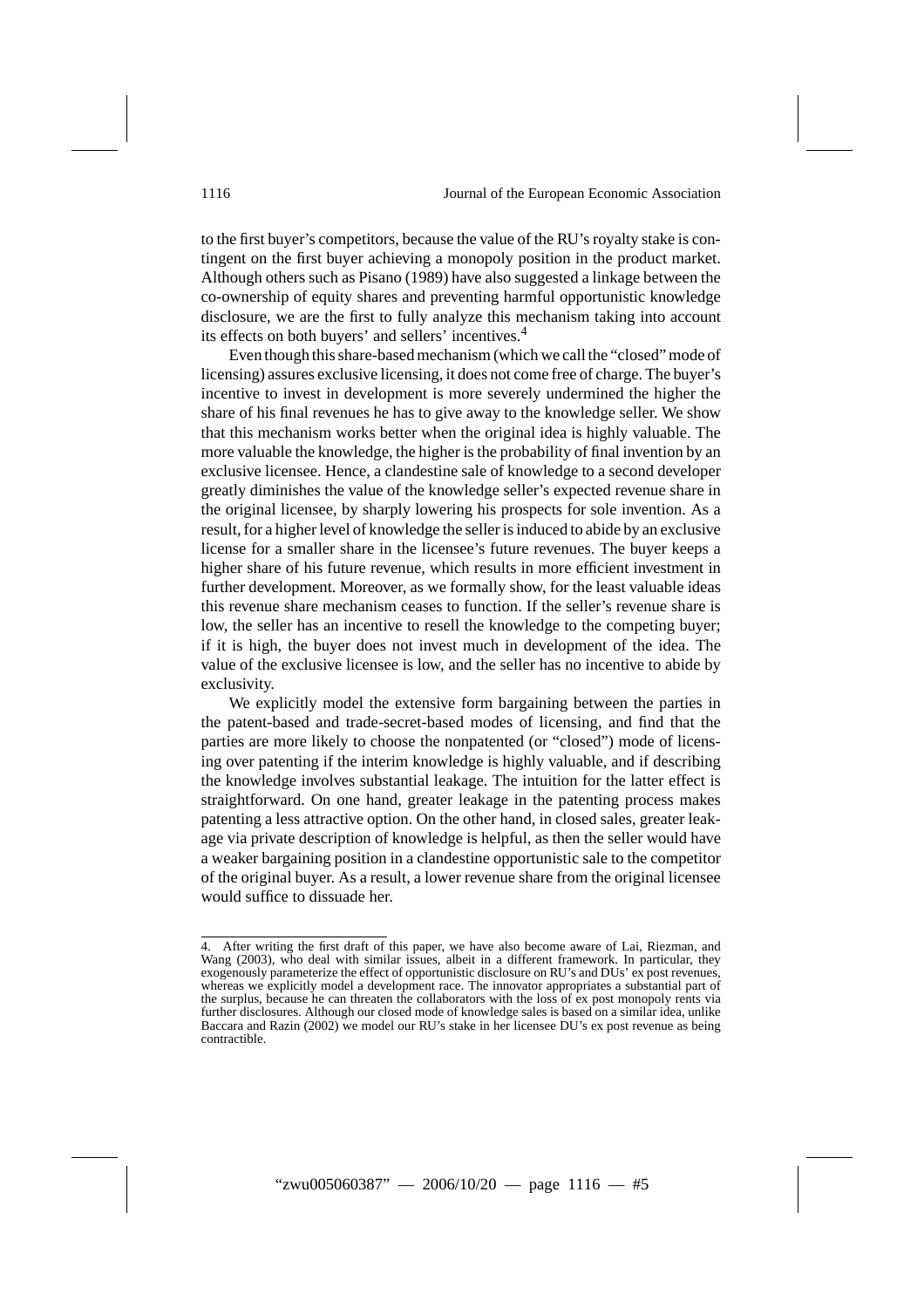The explanation for more valuable knowledge being licensed privately follows from the detailed comparison of incentives in a revenue-contingent royalty contract, with those arising via patenting before licensing. This comparison takes into account two major effects. The first one is that the share of future revenue that RU has to be given to assure no second sale is decreasing in the level of knowledge. Thus, RU and her licensee DU capture a higher (but diminishing in slope) proportion of the full potential value of interim knowledge as its level increases.

The second effect has to do with the impact of higher levels of knowledge on the nonlicensee DUs' effort when patenting knowledge leads to nontrivial enabling spillover of it to him. This effect is not monotonic in knowledge. We analyze the impact of leakage on development efforts as Nash equilibrium outcomes in asymmetric contests for rents arising from final inventions. Higher knowledge for the licensee initially increases not only his but also the nonlicensee's invention prospects, which later decrease as levels of licensed knowledge increase further. Thus, the proportion of the potential value of RU's knowledge—which would have accrued to her and her licensee DU without spillovers—captured by her and her licensee in patent-based licensing is first decreasing and then increasing in RU's knowledge level. Our result arises from these two key effects, plus the possibility of nonexistence of revenue sharing contracts which would ensure exclusive trade secret-based licensing for lower levels of knowledge.

Even though the trade-secret-based licensing is chosen for the more valuable and less codifiable ideas, we show that it is socially suboptimal to the patent-based mode. Indeed, the licensor-licensee coalition neglects the nonlicensee's welfare due to public knowledge disclosure via patents and the consumer surplus due to product market competition between licensee and nonlicensee DUs.

The recent paper of Anton and Yao (2004) contains results related to ours on the choice between patenting or otherwise at different levels of know-how and protection of intellectual property rights. However, these are derived in a context without cumulative R&D, in which the purpose of partial know-how disclosure is to signal one's cost level to product market competitors and rewards from patenting consist of expected penalties derived from patent infringement suits. These ex post infringement penalties are assumed to be independent of the quality of disclosed knowledge. Anton and Yao also find that higher-valued innovations (those reducing costs of production the most) would not be patented, but protected as trade secrets with fairly low levels of disclosure. In contrast, Denicolo and Franzoni (2004b), who endogenize the levels of imitation efforts by noninnovators whenever the original invention is not patented, find that more valuable inventions with larger markets are more likely to be patented, with others relying on trade secrets. In our work, we endogenize knowledge licensing fees via buyer-seller bargaining and rule out any outside imitation of interim (and non-marketed) knowledge licensed via trade secrets.

"zwu005060387" — 2006/10/20 — page  $1117 - #6$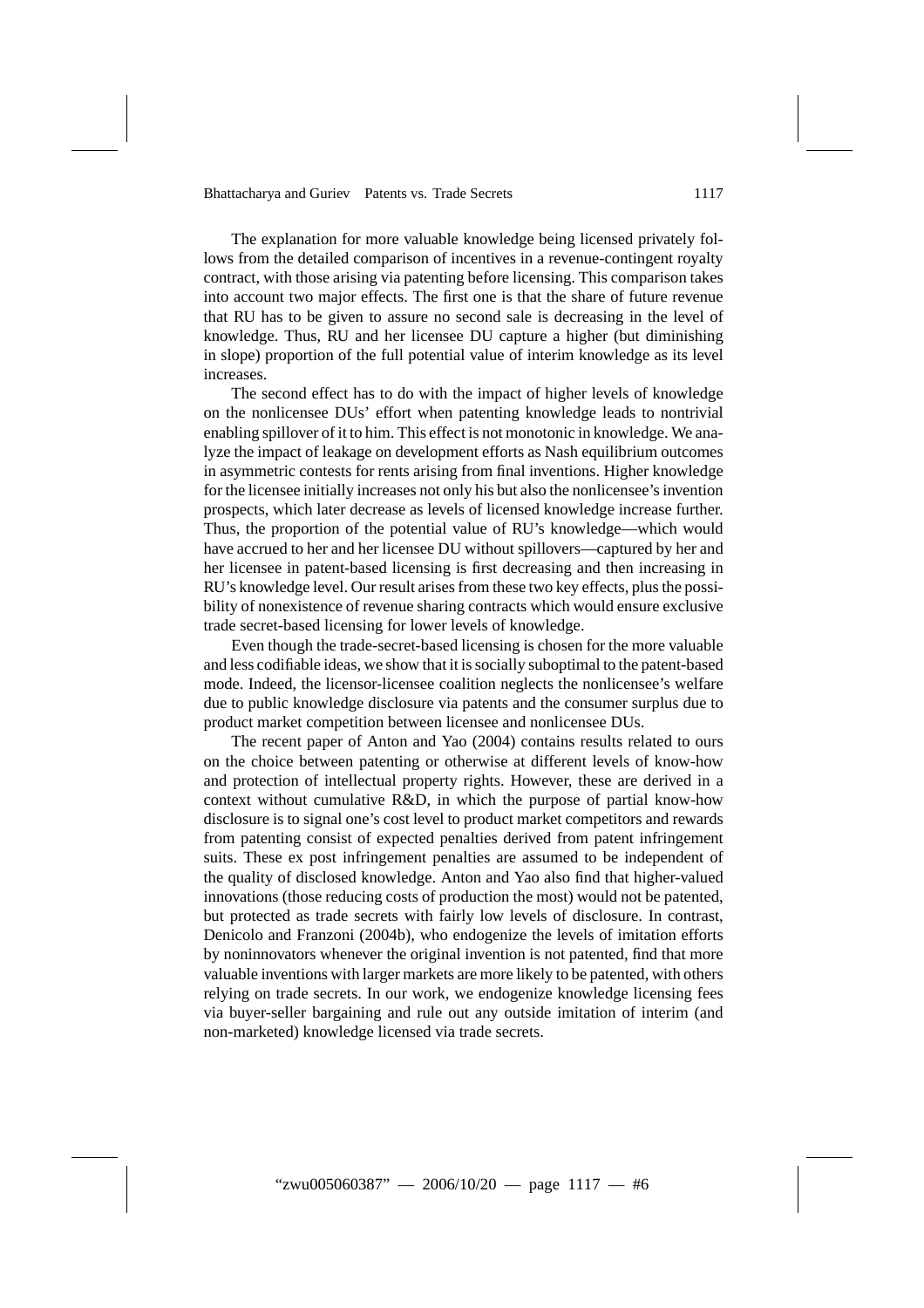#### 1118 Journal of the European Economic Association

We then consider the implications of our results for the impact of intellectual property protection—either legally as determined by the stringency and enforcement of patents (IPR), or as determined by the nature of the technology that is described prelicensing—on the overall extent of development expenditures, as well as their productivity, aimed at final invention. We show that the trade-offs we analyze may suffice to generate nonmonotonic relationships between the strength of intellectual property protection (including IPR) and aggregate R&D expenditures. In particular, depending on the ex ante distribution of the interim knowledge levels, an interior degree of such protection may maximize overall levels and efficacy of development efforts, when endogenous choices over licensing modes are allowed, but that is not the case when attention is restricted to patented sales.

Earlier theoretical models pertaining to endogenous expenditures on imitation as well as innovation, in the context of patented final inventions, have suggested the possibility of a nonmonotonic, indeed ∩-shaped, relationship between the strength of IPR protection as measured by patent length and R&D activity.<sup>5</sup> A recent empirical study by Lerner (2001) provides some support for this conjecture. In our model, such an ∩-shaped relationship between the strength of intellectual property protection—measured as the complement of the extent of knowledge leakage prelicensing—emerges more simply, from the impact of such protection on endogenous choices over knowledge licensing modes at different levels of knowledge.

Our analysis develops the application of the incomplete contracting paradigm by Grossman and Hart (1986) to the issues of incentive for R&D started by Aghion and Tirole (1994), who analyzed knowledge licensing fees and their implications for incentives to expend noncontractible efforts or invest in research and development, by a RU incapable of development and a single DU incapable of first-stage research. We also extend the important work of Anton and Yao (1994), which considered rent extraction by an RU from a DU based on a threat of knowledge disclosure to a competing DU, when leakage of knowledge arising from its description is complete.<sup>6</sup>

Our paper is also related to the literature on foreclosure, exclusive dealing, and vertical integration, surveyed in Rey and Tirole (forthcoming). The latter is also concerned with the problem of precommitment, when a monopolistic upstream

<sup>5.</sup> An early theoretical argument for such a relationship between IPR protection in the form of patent length and the expected value of resulting inventions was provided by Horwitz and Lai (1996). Sakakibara and Branstetter (2001) have analyzed Japanese evidence on this issue, based on the impact of patent reforms.

<sup>6.</sup> Earlier, Scotchmer and Green (1990) developed a two-stage model of cumulative R&D, in which patenting (disclosure) of an interim innovation causes full leakage of its implications for secondstage inventions to other RU-cum-DUs. They analyzed endogenous choices of the timing of patenting under alternative IPR protection regimes. There are also recent papers by Jansen (2005) and Gill (2006), who show that leakage can be strategic as it can actually weaken the competitors' incentives to invest in development.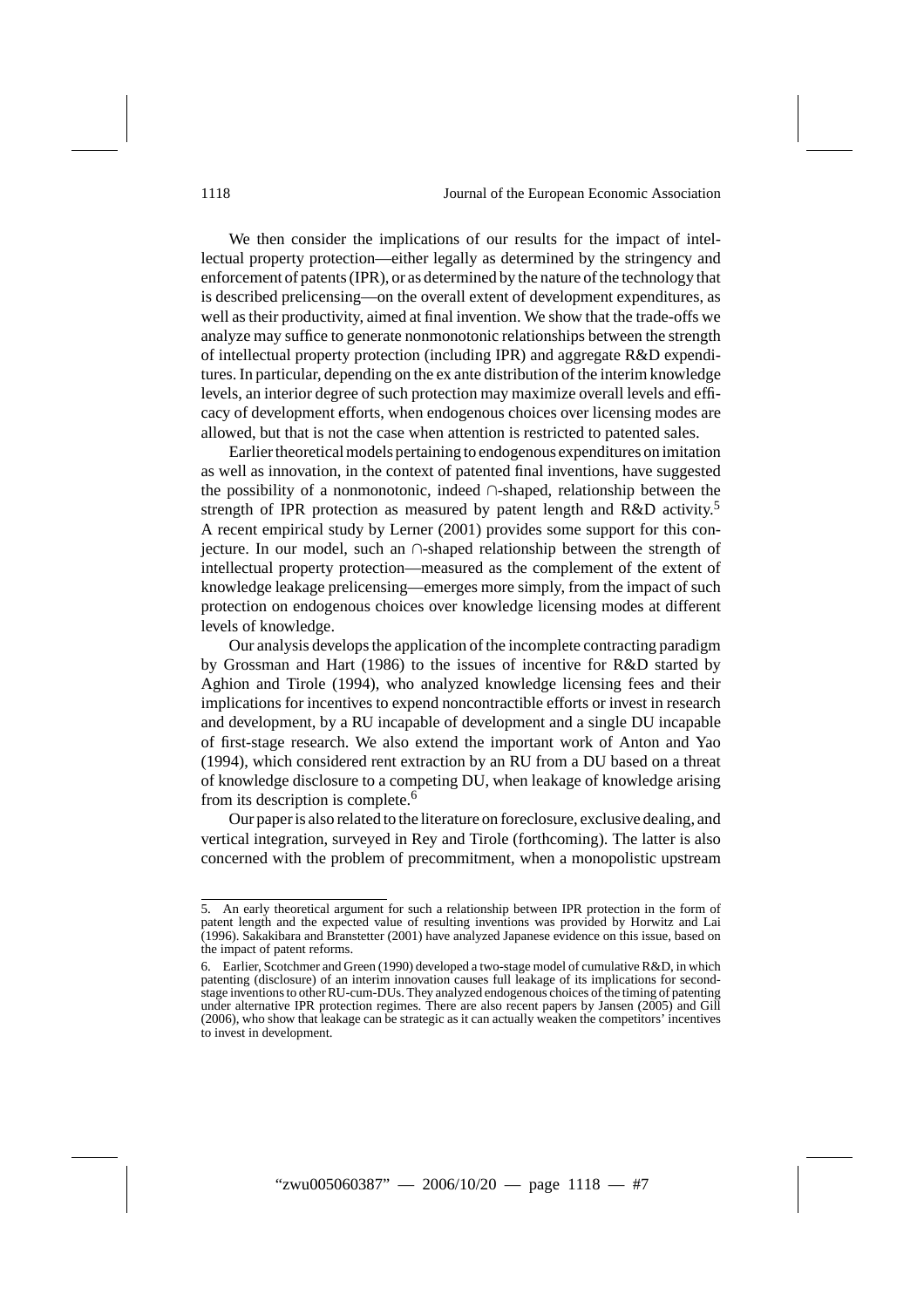supplier can sell an intermediate input to multiple competing final goods producers downstream. The upstream firm seeks to extract as much surplus as possible, via strategic pricing of the input. In particular, several authors (for example, McAfee and Schwartz 1994), model the possibility of the upstream firm making secret input supply offers to a second downstream firm after reaching an agreement with the first firm, and then elaborate on mechanisms such as vertical integration to internalize the externalities involved. Our revenue-sharing mechanism for knowledge sales based on trade secrets shares a similar flavor, as does a mechanism analyzed by Cestone and White (2003) in which giving equity shares to a monopolistic lender may dissuade her from financing competing entrants. Our main contributions are to consider also the alternative mechanism of patenting, which also enables commitment to exclusive licensing and characterize how choices across these mechanisms depend on some salient features of interim knowledge.

The rest of the paper is organized as follows. In Section 2, we set up our model, describing its notation, timing, and the protocols of bargaining processes involved in knowledge licensing. In Section 3, we characterize the equilibrium choices over modes of licensing, and structure of fees across RU and her licensee DU. In Section 4, we study comparative statics with respect to the degree of protection of intellectual property, both analytically and numerically. Section 5 concludes.

#### **2. The Model**

#### *2.1. The Setup*

There are three risk neutral agents: a research unit RU and two competing development units  $DU_1$  and  $DU_2$ . These parties undertake research (by RU) and development (by DUs) to create a new product. The investments in research and development are sequential. First, RU produces knowledge *K*. This knowledge has no value per se but is an input in the development stage that may result in the creation of a new product. If only one DU develops successfully, he obtains a monopoly rent of  $V = 1$  in the product market. If two DUs succeed in development, they compete à la Bertrand and both get zero rents. In this paper, we do not focus on the knowledge generation process and take the level of knowledge  $K \in [0, 1]$  as given. We assume *K* to be the outcome of an exogenous random process with a density known ex ante.

For each DU, his probability *P* of successful development is a strictly increasing and concave function of his acquired knowledge and subsequent costly noncontractible development effort choice. For analytical tractability, we focus on a functional form that allows us to characterize the equilibrium choices of  $P_i$  by a DU<sub>i</sub> as linear functions of DU<sub>j</sub>'s choice  $P_i$ , as well as RU's ex post revenue share. The intuition behind our results, elaborated in the Introduction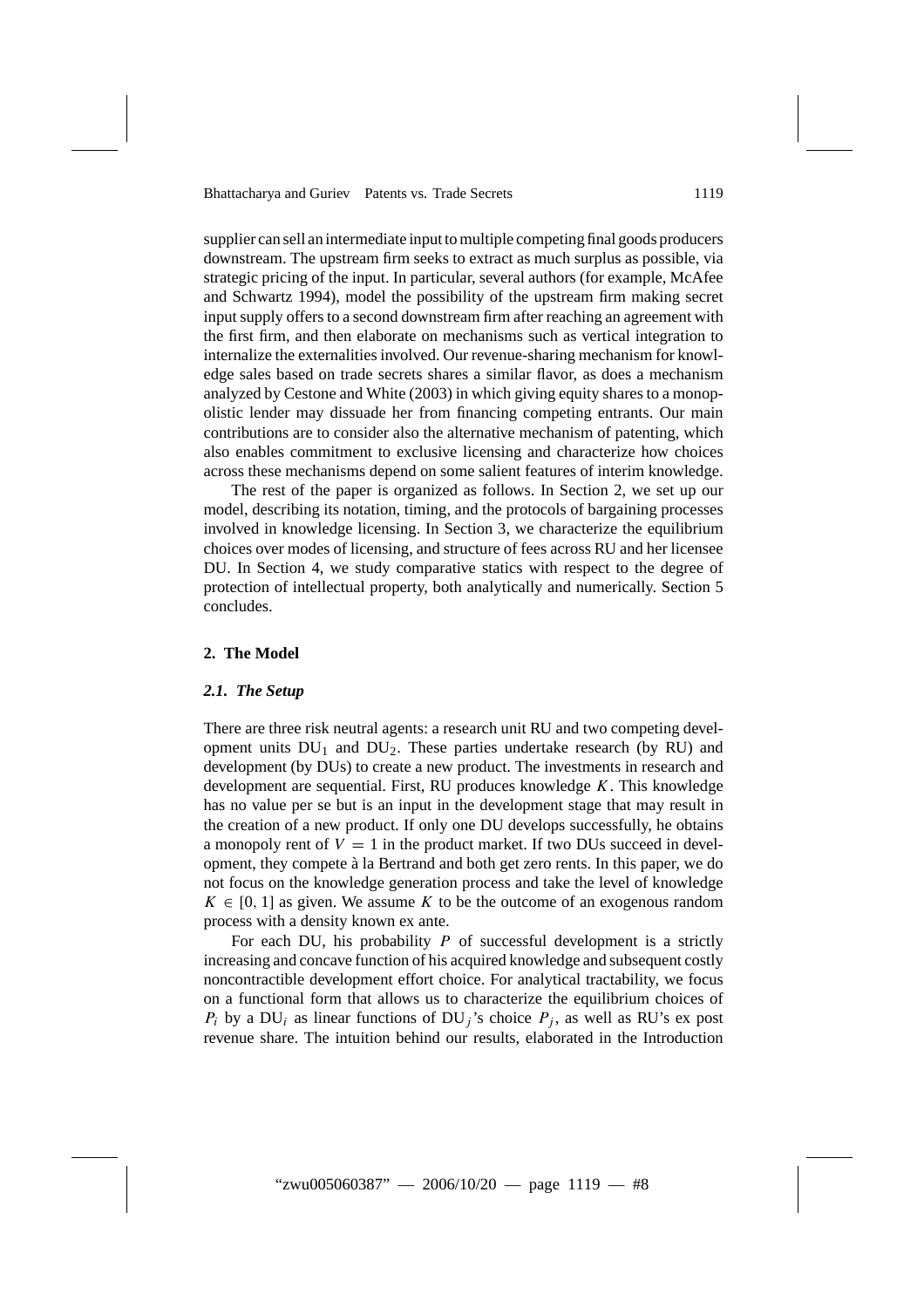1120 Journal of the European Economic Association



FIGURE 1. Timing.

and subsequently, should hold for a wider range of such development probability functions. We define, for effort levels  $E \in [0, 1/2]$ :

$$
P = p(K, E) = \sqrt{2KE}.
$$
 (1)

The development effort *E* is measured in terms of its cost. These are assumed to be nonverifiable. Knowledge is metrized in terms of the maximum probability of successful second-stage invention it could lead to. The constraint  $E \leq 1/2$ is to make sure that this probability cannot exceed 1. However, in all equilibria is to make sure that this probability cannot exceed 1. However, in all equilibria<br>considered in the paper  $E \leq K/2 = \arg \max_E \left[ \sqrt{2KE} - E \right]$ , so this constraint is never binding.

#### *2.2. Timing*

The timing of events is presented in the Figure 1.

*Ex ante.* RU obtains knowledge *K*.

*Ex interim.* The parties choose the mode of licensing of RU's knowledge—open or closed—and then bargain on the licensing fee contract.

*Ex post.* Successful developers compete à la Bertrand. If only one DU invents successfully, he obtains a monopoly rent of  $V = 1$ . If both develop successfully, both get zero  $(V = 0)$ , which is also their payoff if neither invents.

#### *2.3. Licensing Modes*

The two alternative modes of knowledge licensing evolve as follows. (The bargaining game in each mode, with and without patenting, is described in Sections 2.4 and 2.5.)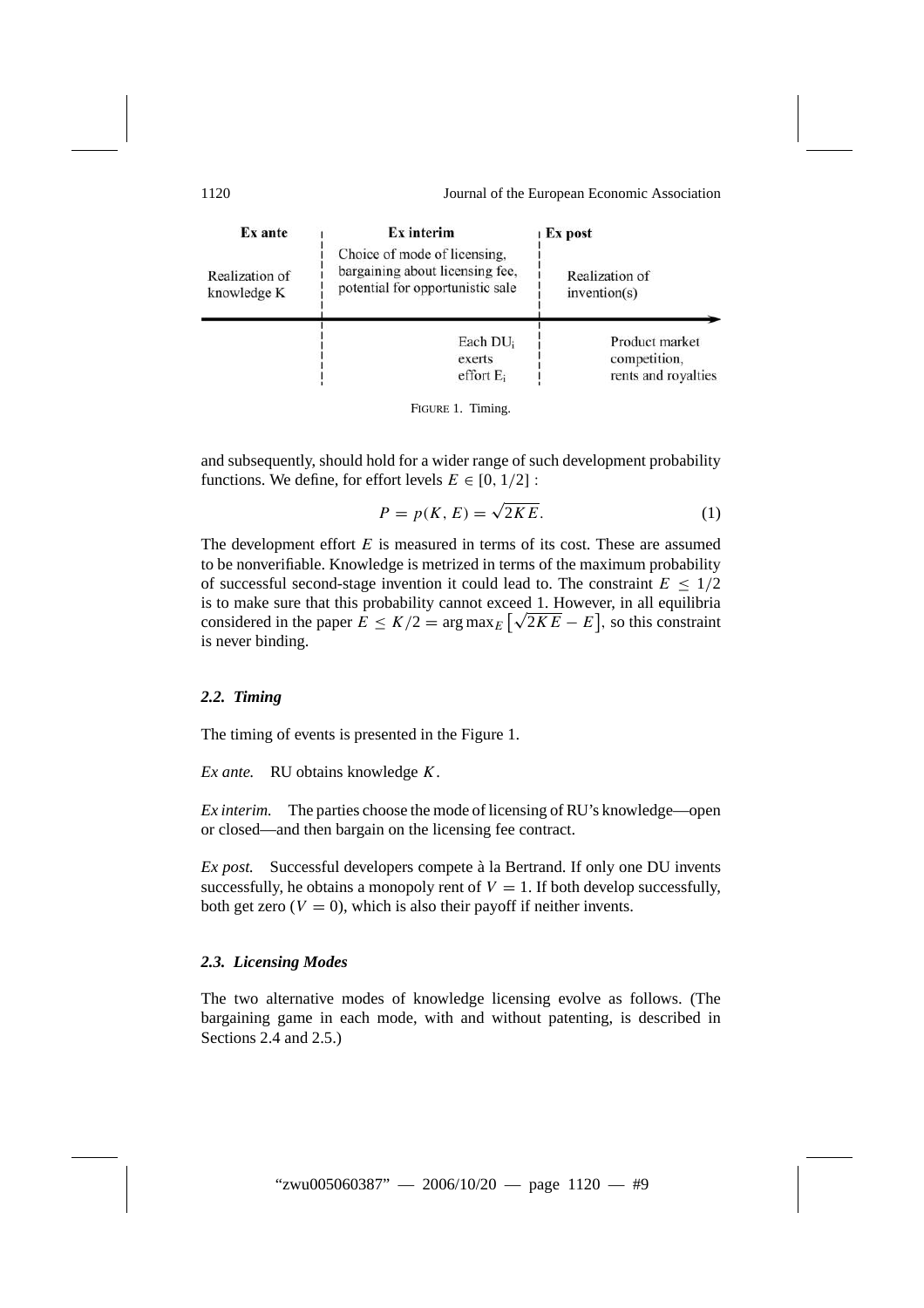*Open Mode.* A patent (IPR) is registered, so that RU can commit to sell her knowledge to one party only. This requires RU to describe her knowledge publicly, which leads to a partial leakage of her knowledge; an exogenous proportion  $L_0 \in$ [0*,* 1] of the knowledge *K* is divulged to both DUs. Both DUs also infer the level of RU's knowledge K from this description. The firm*i* that licenses the full content of RU's knowledge pays RU a lump-sum fee  $F<sub>o</sub>$  and chooses development effort  $E<sub>i</sub>$ ; the respective probability of development is  $P_i = p(K, E_i)$ . The other firm *j* chooses effort  $E_j$ , and his probability of development is  $P_j = p(L_o K, E_j)$ . These effort choices  $\{E_i, E_j\}$  form Nash equilibrium strategies in the game between the two DUs with ex post payoffs contingent on their final inventions as described below.

*Closed Mode.* Knowledge disclosure occurs through a private sale to one of the DUs (randomly chosen by the RU). The parties bargain about a licensing contract, with its payoffs contingent in part on DU*i*'s postinvention revenues. As the ex post outcome is binary ( $V = 1$  or  $V = 0$ ), this contract includes only two variables: a lump-sum transfer  $F_c$  from  $DU_i$  to RU and RU's share *s* (e.g., via royalties) in DU*i*'s ex post revenues.

To initiate the bargaining RU provides a description of her knowledge, which is sufficient for DU*<sup>i</sup>* to infer its level *K*. This description also leads to some partial leakage of RU's knowledge,  $L_c K$ , to  $DU_i$ , where  $L_c \in [0, 1]$  is also an exogenous parameter. After RU and DU*<sup>i</sup>* agree on the terms of disclosure, RU reveals the full content of her knowledge to the licensee DU*i*, and DU*<sup>i</sup>* chooses his development effort  $E_i$ . We denote  $P_c$  as his corresponding probability of invention.

RU could also sell her knowledge to DU*<sup>j</sup>* subsequently. In this opportunistic deviation by RU, she would first describe her knowledge causing leakage  $L_c K$  to DU<sub>j</sub>. If they agree on a fee for RU disclosing the full content of her knowledge,  $DU_j$  would then choose the probability of development  $P_d$  (where *d* stands for "deviation") given the DU<sub>i</sub>'s choice of  $P_c$ . If RU and DU<sub>i</sub> failed to agree upon the licensing fee, DU*<sup>j</sup>* would develop on the basis of leaked knowledge; in this case we denote his choice of probability of invention as  $Q_d$ . By choosing the share *s* appropriately, DU*<sup>i</sup>* will try to preclude RU's knowledge disclosure to DU*<sup>j</sup>* . If *s* is sufficiently high, RU could be interested in protecting DU*i*'s ex post rents from competition; we characterize when this is feasible.

In our view, it is at least a plausible working hypothesis that proportions of enabling knowledge leaked to potential licensees in private *Lc* and patentbased *Lo* descriptions may be very similar—especially for an interim innovative idea. For such innovations the final details of its implementation (e.g., the precise product or manufacturing process) remain unclear. Although the description of codifiable aspects of an innovation in a patent would preclude their replication (via resale), prelicensing description of the idea in a closed-mode negotiation, to establish its potential, might not need such aspects to be disclosed prior to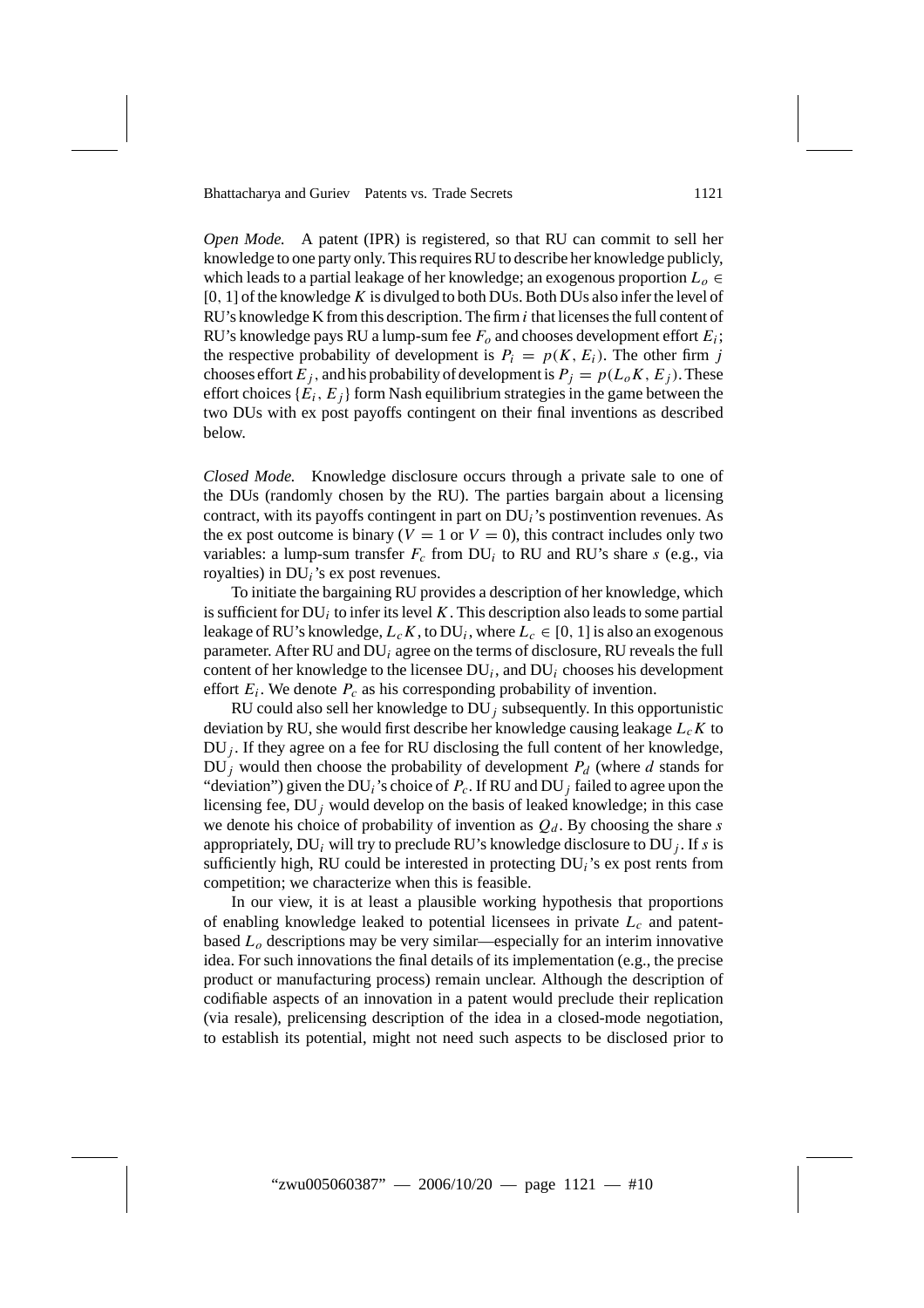1122 Journal of the European Economic Association



FIGURE 2. Bargaining in the open mode.

reaching agreement on a licensing contract. If that is not the case, then  $L_c$  is likely to exceed  $L_o$ .<sup>7</sup> We should emphasize that even if  $L_c > L_o$ , in equilibrium the spillover is greater in the open mode as the information is leaked to the public domain, while in the closed mode only the buyer of the knowledge receives it.

#### *2.4. Bargaining in the Open Mode*

The multilateral bargaining game in the open mode is similar to the one in Bolton and Whinston (1993). RU and the DUs bargain about full disclosure of knowledge  $K$ . After patenting, RU makes an offer to  $DU_i$ . The offer specifies the payment  $F_0$  for the exclusive disclosure of knowledge  $K$  to  $DU_i$ .  $DU_i$  either accepts or declines the offer. In the former case, DU*<sup>i</sup>* develops on the basis of *K*, whereas the competing DU<sub>*i*</sub> only has access to the leaked knowledge  $LK$ . If DU<sub>*i*</sub> declines RU's offer, RU makes an offer to DU*<sup>j</sup>* and so on (Figure 2). We analyze an infinite horizon bargaining game, with parties having a common discount rate  $\delta \rightarrow 1$ .

Once the agreement on the terms of disclosure is reached,  $DU_{1,2}$  choose their postlicensing levels of development effort  $E_{1,2}$  (equivalently, their probabilities of successful development *P*1*,*2), as detailed previously.

We rule out patented sales to both DUs. We shall show that in the resulting tripartite bargaining (e.g., see Bolton and Whinston 1993) this is always dominated from RU's point of view by an exclusive knowledge sale to one DU. The RU is better off with the exclusive sale, even when licensing to both DUs may increase total developers' surplus ex interim. The rationale is that in the latter case

<sup>7.</sup> However, in some cases patenting may involve a greater extent of knowledge leakage than private sales  $L_o < L_c$ . For example, the choice of process rather than product licensing in Indian patent law for pharmaceutical innovations, prior to her joining the WTO, probably facilitated the development of alternative processes for the same final product, by requiring patent applicants to disclose more fully the original processes for manufacturing their products. In contrast, closed licenses for manufacturing these products are likely to have resulted in similar levels of disclosure about innovators' processes only after agreement on royalties.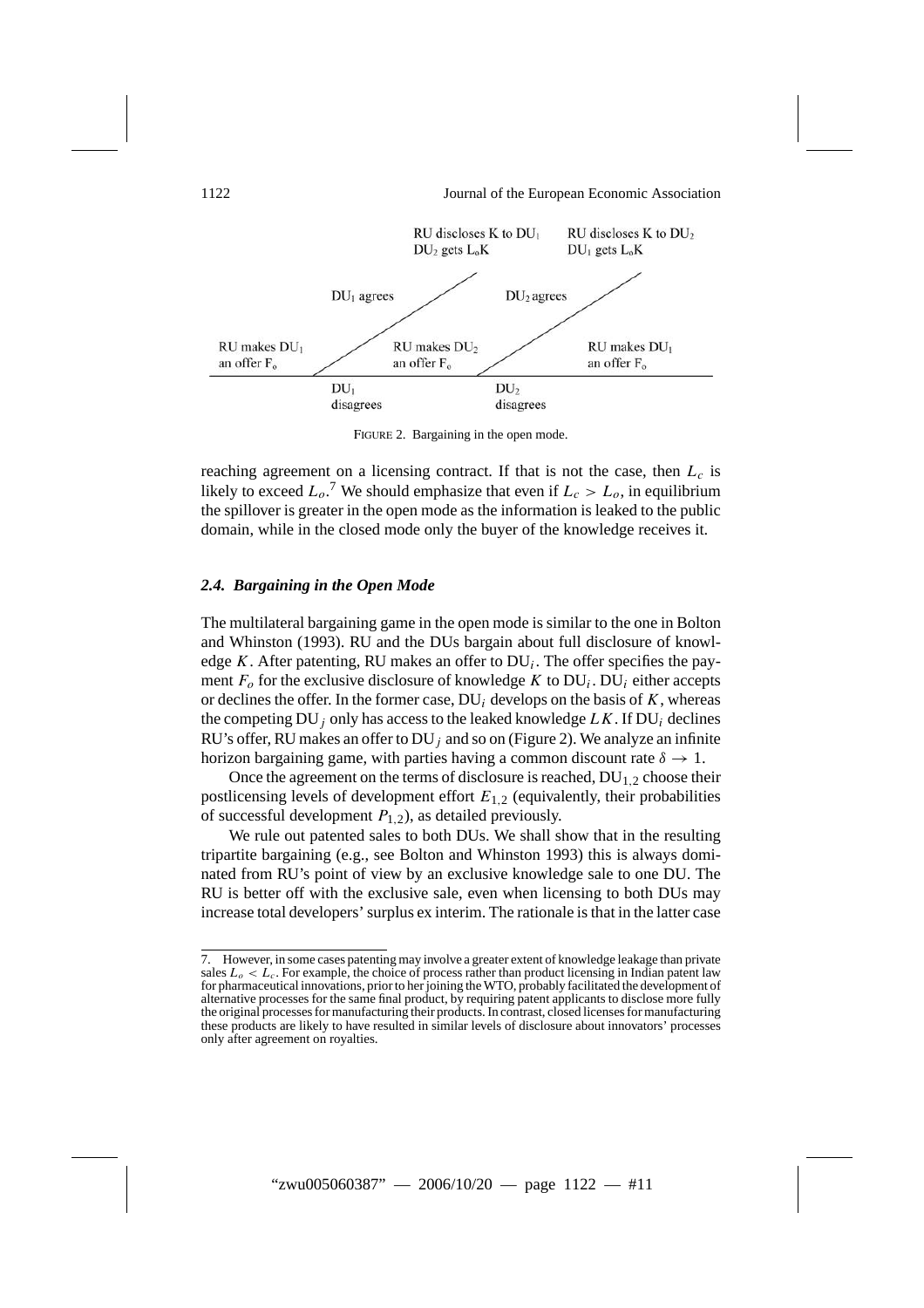

Figure 3. Bargaining in the closed mode. Arrows indicate the equilibrium path.

RU would only get half of this total surplus, while under an exclusive sale the two DUs compete à la Bertrand for a single license, modulo the DUs' disagreement option of development based on leaked knowledge. A formal proof is provided in Section 3.

#### *2.5. Bargaining in the Closed Mode*

RU randomly chooses DU*<sup>i</sup>* to arrange a private sale. The bargaining in the closed mode is a conventional bilateral alternating offer game as in Rubinstein (1982): RU makes an offer of  $\{s, F_c\}$ ; if  $DU_i$  declines, it makes a counteroffer, and so on (Figure 3).

The resulting sharing of payoffs must take into account the outside options of both RU and DU*i*. RU has the option of patenting her knowledge for open mode licensing. Once the IPR is registered, in the form of a patent, the two parties cannot return to private sales. RU would therefore not enter into a closed mode sale unless it would generate a total expected payoff for her  $(F_c + s P_c)$  that at least equals her equilibrium licensing fee  $F<sub>o</sub>$  in the open mode.

Similar logic applies to DU's outside option. As we will show below, in equilibrium  $F<sub>o</sub>$  is such that both DUs obtain equal net payoff in the open-mode licensing. Hence either of them would reject any closed-mode offer from the RU below what the nonlicensee DU would have in a patented sale based on the enabling knowledge  $L_c K$  that is disclosed to  $DU_i$  in the course of closedmode negotiations. If  $L_c$  equals  $L<sub>o</sub>$ , either party can force reversal to the open mode during bargaining. We describe in subsequent sections how these concerns affect their equilibrium choices over the modes of licensing.

#### *2.6. Interim Payoffs*

We will denote as  $T_c$  and  $T<sub>o</sub>$  the total equilibrium ex interim expected surplus of RU-cum–the licensee DU obtaining the full knowledge in the closed and in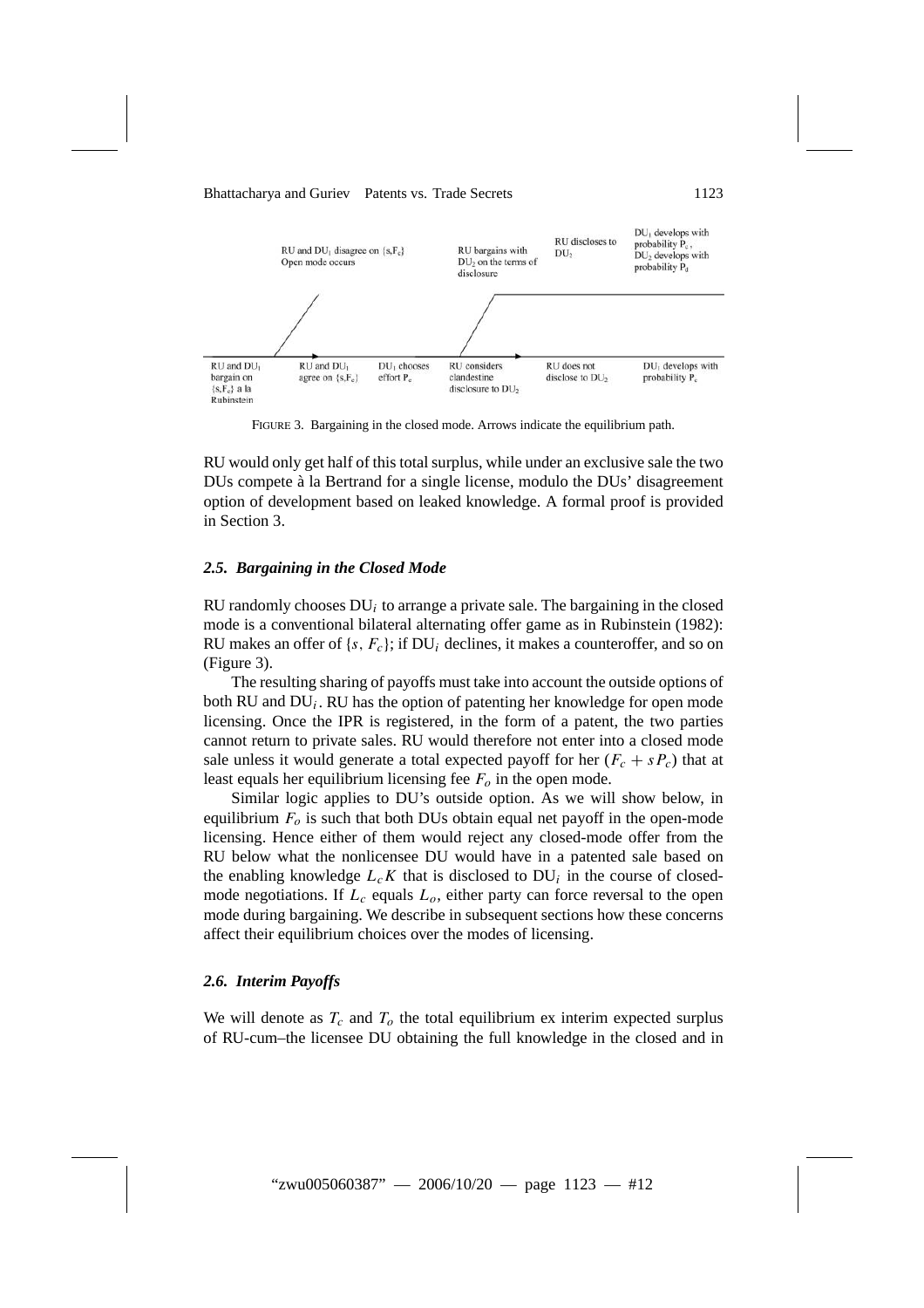the open mode, respectively. We will denote as  $U_{oi}(P_i, P_j; K)$  the expected ex interim payoff of this DU in the development race in the open mode, whereas the other DU<sub>*j*</sub> chooses probability of invention  $P_j$  to maximize  $U_{oj}(P_j, P_i; L_o K)$ . According to (1),  $DU_i$ 's effort cost is  $E_i = P_i^2/(2K)$  so that in the open mode

$$
U_{oi} = [(1 - P_j)P_i - P_i^2/(2K) - F_o],
$$
\n(2)

which increases in *K* and decreases in  $P_i$ . Because  $F_o$  is paid before the development effort is chosen, the DU<sub>i</sub>'s payoff (2) is maximized at  $P_i = K(1 - P_j)$ . The competing DU<sub>j</sub> develops on the basis of leaked knowledge  $L_oK$ ; he maximizes his payoff

$$
U_{oj} = [(1 - P_i)P_j - P_j^2/(2L_o K)]
$$

by choosing  $P_i = L_o K(1 - P_i)$ .

Correspondingly, in the closed model of knowledge sale the licensee DU obtains

$$
U_c = [(1 - s)P_i - P_i^2/(2K) - F_c],
$$
\n(3)

where  $P_c$  is the optimal choice of  $P_i$  in this mode. The RU's payoff consists of the royalty  $sP_c$  and the cash payment  $F_c$  made before the choice of development effort. For simplicity, we assume that the nonlicensee  $DU<sub>j</sub>$  has no development capabilities in equilibrium. The licensing terms,  $F_c$  and  $s$ , are chosen via bilateral bargaining between RU and DU*i*; the contract terms incentivise RU not to sell her knowledge do DU*<sup>j</sup>* .

#### *2.7. Choice over Licensing Modes*

In essence, the bargaining structure above implies that the choice of the mode would be made according to whether or not the total (subgame-perfect) equilibrium payoffs summed across the RU and her licensee DU, {*To,c*} is higher in the open or the closed mode of licensing, with the following two main exceptions.

If  $L_c$  is higher than  $L<sub>o</sub>$  by a sufficient amount, then RU may not make a closed-mode offer even when  $T_c > T_o$ . In the closed mode sale the licensee  $DU_i$  would not pay RU more than what he would gain from having the whole knowledge *K* and his rival DU<sub>*i*</sub> none, as compared to DU<sub>*i*</sub> having knowledge  $L_c K$  and DU<sub>j</sub> having K, as in Anton and Yao (1994). This payment to RU could be lower than  $F<sub>o</sub>$ .

The other case is where  $K$  is such that the level of RU's required revenue share *s* to ensure an exclusive closed-mode sale is so high that RU has to make a lump-sum payment to her licensee  $DU_i$ ,  $F_c < 0$ , to make  $DU_i$  accept a closed sale over a patented one. As RU's wealth constraint precludes her making the payment, the parties may choose to patent the knowledge even though  $T_c > T_o$ .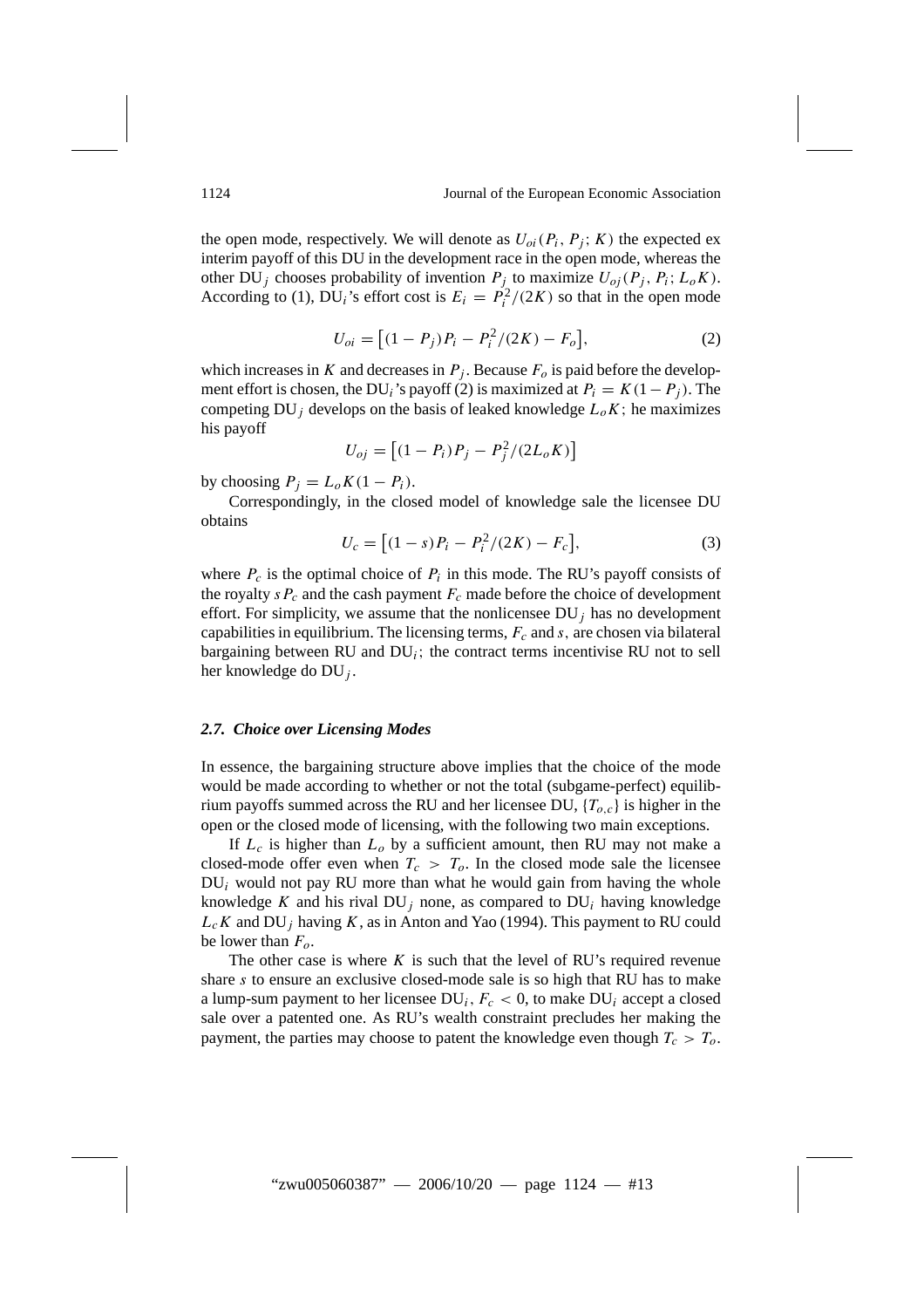This happens whenever  $T_c - s P_c < T_o - F_o$ . We consider further implications of this case in a companion paper (Bhattacharya and Guriev 2005).

#### **3. Equilibrium Outcomes**

In this section, we characterize the equilibrium payoffs of the RU and the DUs under the alternative modes of disclosure at the ex interim stage. First, we derive the joint surplus of the RU and her licensee  $DU_i$  in the open and closed modes of disclosure,  $T_o(K, L_o)$  and  $T_c(K, L_c)$ , respectively. Then we study the choice of licensing mode and describe the division of the surplus between RU and DU*i*. All proofs are contained in the Appendix.

#### *3.1. Open Mode*

If a patent is registered then the exclusive licensee  $DU_i$  pays RU a licensing fee  $F<sub>o</sub>$  and obtains knowledge *K*. At the same time, knowledge  $L<sub>o</sub>K$  is leaked to the public domain, so the competing  $DU_j$  can also engage in the development contest. The joint surplus of RU and DU<sub>i</sub> will therefore equal  $T_o = [U_{oi} + F_o]$ ; (see [2]). The competing  $DU_j$  will use the leaked knowledge  $L_oK$ , and will therefore receive  $[(1 - P_o)Q_o - Q_o^2/(2L_o K)]$ . Here the probabilities  $\{P_o, Q_o\}$ satisfy the Nash equilibrium conditions

$$
P_o = \arg\max_p \left[ (1 - Q_o)p - p^2/(2K) \right] = K(1 - Q_o),
$$
  

$$
Q_o = \arg\max_p \left[ (1 - P_o)p - p^2/(2L_o K) \right] = L_o K(1 - P_o).
$$

For each pair of  $K$  and  $L_0$  the solution is unique:

$$
P_o = \frac{K(1 - L_o K)}{1 - L_o K^2} \quad \text{and} \quad Q_o = \frac{L_o K (1 - K)}{1 - L_o K^2}.
$$
 (4)

Note that  $P<sub>o</sub>$  is increasing in *K* for all  $L<sub>o</sub>$ , whereas  $Q<sub>o</sub>$  is initially increasing and then decreasing in *K*, approaching the limit of  $Q_o = 0$  as  $K \rightarrow 1$  for all  $L<sub>o</sub>$  < 1. Indeed, knowledge has two effects on incentives to exert effort. There is a positive direct effect, and there is a negative indirect effect that works via strategic response to the competing DU. The direct effect is stronger for the licensee DU as it uses full rather than leaked knowledge. However, the magnitude of the indirect effect is stronger for the nonlicensee  $DU_j$  for higher levels of knowledge *K*.

The RU's fee  $F_0$  is determined as the outcome of the sequential offer bargaining game described in the Section 2.4 above, emulating Bolton and Whinston (1993).

"zwu005060387" — 2006/10/20 — page  $1125 - #14$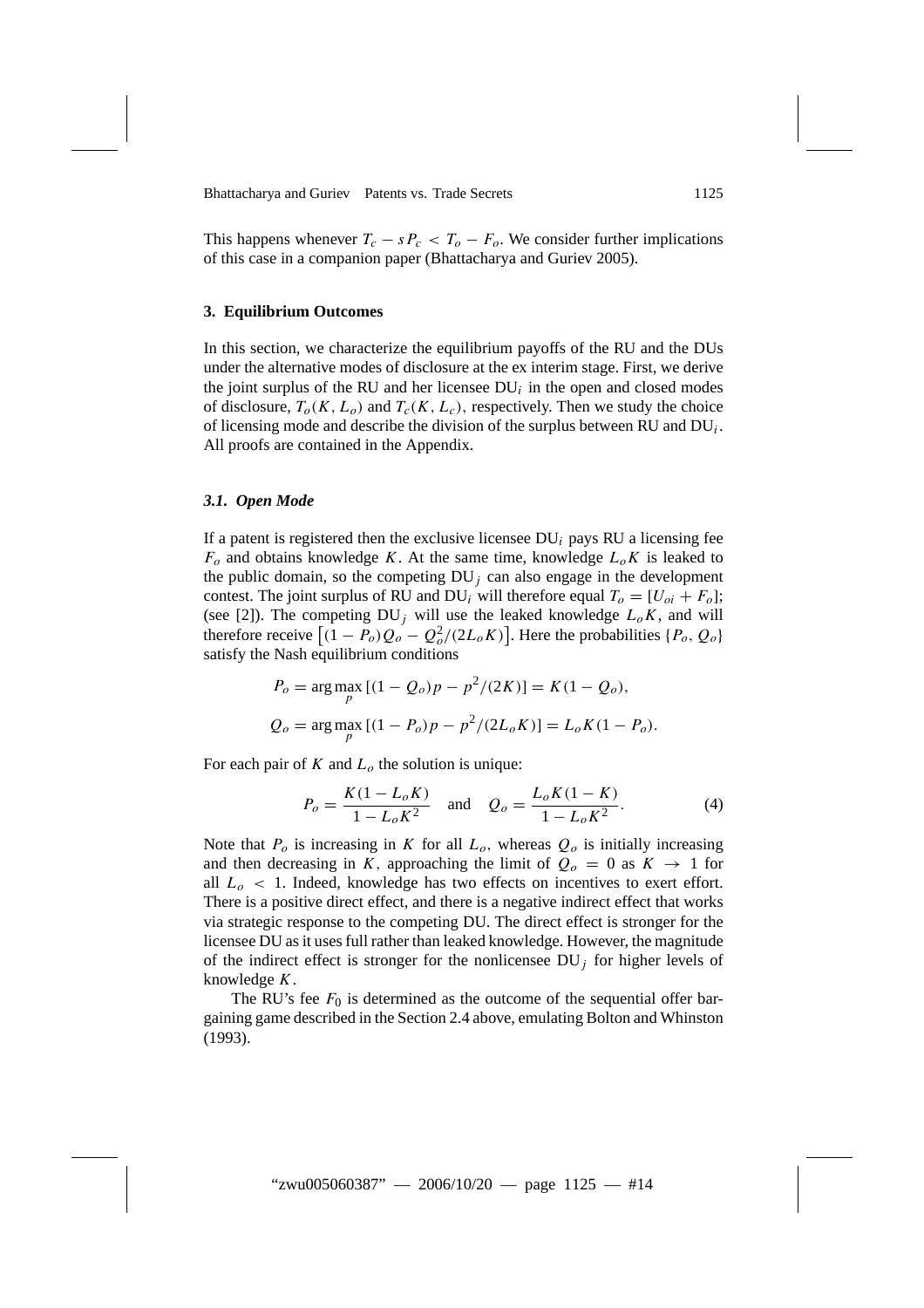Lemma 1. *In the open mode the licensing fee sets the licenses* DU*<sup>i</sup> to his disagreement payoff: Either DU obtains the net payoff of*

$$
U_o \stackrel{\Delta}{=} U_{oj}(Q_o, P_o; L_o K) = [(1 - P_o)Q_o - Q_o/(2L_o K)],
$$

*while RU obtains*

$$
F_o = [P_o(1 - Q_o) - P_o^2/(2K)] - [(1 - P_o)Q_o - Q_o^2/(2L_oK)]
$$

*from* DU*i.*

Essentially, this bargaining results in Bertrand competition between the two DUs: RU extracts all the additional surplus of the licensee DU, making his participation constraint bind. The intuition for this result is related to the nature of patented IPR: RU holds full rights for an exclusive sale, and can choose whom to sell her knowledge to.

Using (4) we obtain the equilibrium payoffs of the RU and DU in this mode:

$$
T_o = \frac{K(1 - L_o K)^2}{2(1 - L_o K^2)^2}; \quad F_o = \frac{K(1 - L_o)}{2(1 - L_o K^2)};
$$
  
\n
$$
U_o = T_o - F_o = \frac{K(1 - K)^2 L_o}{2(1 - L_o K^2)^2}.
$$
\n(5)

Both  $T_o(K, L_o)$  and  $F_o(K, L_o)$  increase in *K* and decrease in  $L_o$  for all  $K, L_o \in$ [0*,* 1]. On the other hand, either DU's payoff *Uo* increases with *Lo*. Indeed, the licensee DU receives her reservation utility which is equal to the payoff of a nonlicensed DU; the latter clearly increases when the proportion of knowledge that is leaked increases. However, unlike  $T_o$  and  $F_o$ , each DU's payoff  $U_o$  is first increasing and then decreasing in *K*, approaching zero as  $K \rightarrow 1$  for all  $L_0$  < 1. This is an implication of the nonmonotonic relationship between *K* and the nonlicensee's effort *Qo* discussed above.

REMARK 1. RU is better off with an exclusive sale than selling knowledge twice. Indeed, suppose that RU decides to sell knowledge to both DUs. In equilibrium each DU develops with probability  $P_o = K/(1 + K)$ ; gross of the licensing fee, each DU's surplus is  $K/(2(1 + K)^2)$ ; the solution is equivalent to (4) and (5) in the limiting case  $L<sub>o</sub> = 1$ . Following the proof in Bolton and Whinston (1993) for the case of sales to both downstream firms, we find that each DU pays RU only  $(K/(2(1+K)^2) - U_{oj}(Q_o, P_o; L_o K))/2$ . Overall, RU collects

$$
\frac{K}{2(1+K)^2} - \frac{K(1-K)^2 L_o}{2(1-L_o K^2)^2} = \frac{K}{2} \frac{1-L_o}{1-L_o K^2} \frac{1-L_o K^4}{(1+K)^2(1-L_o K^2)}
$$

$$
< \frac{K}{2} \frac{1-L_o}{1-L_o K^2} = F_o.
$$

"zwu005060387" — 2006/10/20 — page  $1126 - #15$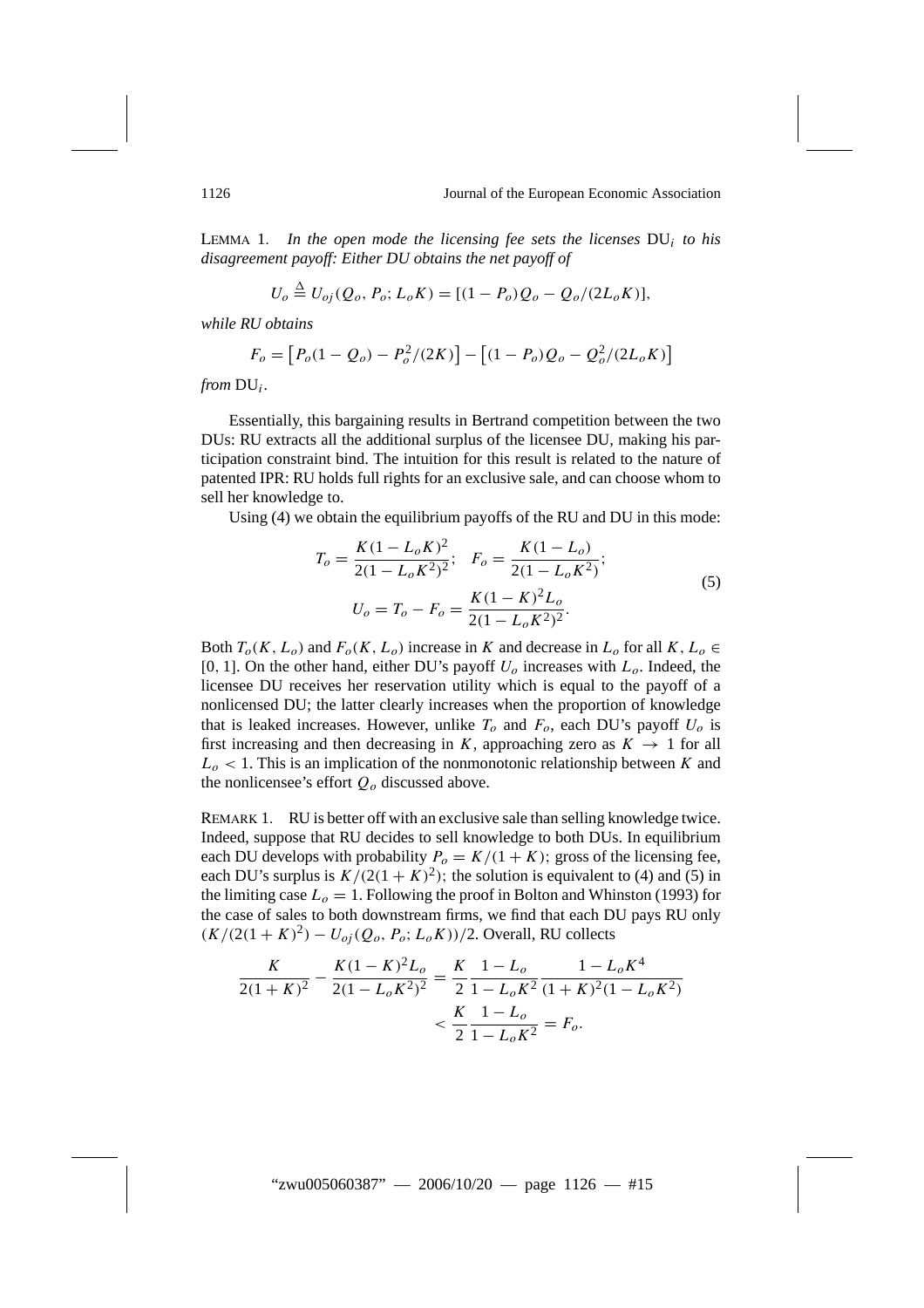Therefore, even though the total DUs' surplus is larger, RU can only capture a small part of this surplus and is therefore not willing to sell to both DUs.

#### *3.2. Closed Mode*

If the contracting parties do not register a patent but choose disclosure via a closed sale, there is no leakage to outsiders in equilibrium. However, in order to provide RU with incentives not to disseminate knowledge to the competing  $DU_j$ ,  $DU_i$  has to give away a sufficient share *s* of his ex post revenues in royalties to RU. The formal condition is that the reduction in the RU's royalties due to opportunistic disclosure to DU*<sup>j</sup>* must weakly exceed the maximum fee that RU may get from DU*<sup>j</sup>* :

$$
sP_c - sP_c(1 - P_d) \ge \left[ (1 - P_c)P_d - \frac{P_d^2}{2K} \right] - \left[ (1 - P_c)Q_d - \frac{Q_d^2}{2L_cK} \right], \tag{6}
$$

where  $P_c$  is chosen by the licensee DU<sub>i</sub> and  $\{P_d, Q_d\}$  are the potential choices of the other  $DU_j$  if the RU attempts to sell knowledge to her.  $P_d$  would be chosen by  $DU_j$  if she had full knowledge, and  $Q_d$  would be her choice with leaked knowledge  $L_c K$ .

For a given share *s,* the left-hand side in (6) is the reduction in the RU's payoff because of opportunistic disclosure to  $DU_j$ . The right-hand side is the maximum licensing fee that RU may extract from  $DU_j$  in case she decides to disclose to him after licensing her knowledge to DU*i*. The logic of calculating this licensing fee is very similar to the one in open sales: Because the process of negotiating the fee results in a partial leakage of knowledge  $L_c K$ , RU can obtain from DU<sub>j</sub> at most the expression in the right-hand side. If and only if (6) is violated, there exists a fee that DU*<sup>j</sup>* will be willing to pay and RU will be willing to accept in exchange for the clandestine second sale. RU's incentives for exclusive disclosure come from the fact that selling the knowledge to a competing  $DU_j$  dilutes the  $DU<sub>i</sub>$ 's expected payoff and thus reduces the value of RU's royalty stake from  $sP<sub>c</sub>$ to  $sP_c(1 - P_d)$  as described in the left-hand side of (6).

Although giving a sufficiently high share of ex post revenues to RU rules out opportunistic disclosure, it comes at a cost of lowering the licensed DU's incentives to apply effort. Indeed, by solving for optimal effort of DU*<sup>j</sup>* and DU*<sup>i</sup>* we find that *Pc* decreases in *s*:

$$
P_d = \arg \max_p \left[ (1 - P_c)p - p^2/(2K) \right] = K(1 - P_c); \tag{7}
$$

$$
Q_d = \arg \max_{q} \left[ (1 - P_c)q - q^2/(2L_c K) \right] = L_c K (1 - P_c); \tag{8}
$$

$$
P_c = \arg \max_{p} \left[ (1 - s)p - p^2 / (2K) \right] = K(1 - s). \tag{9}
$$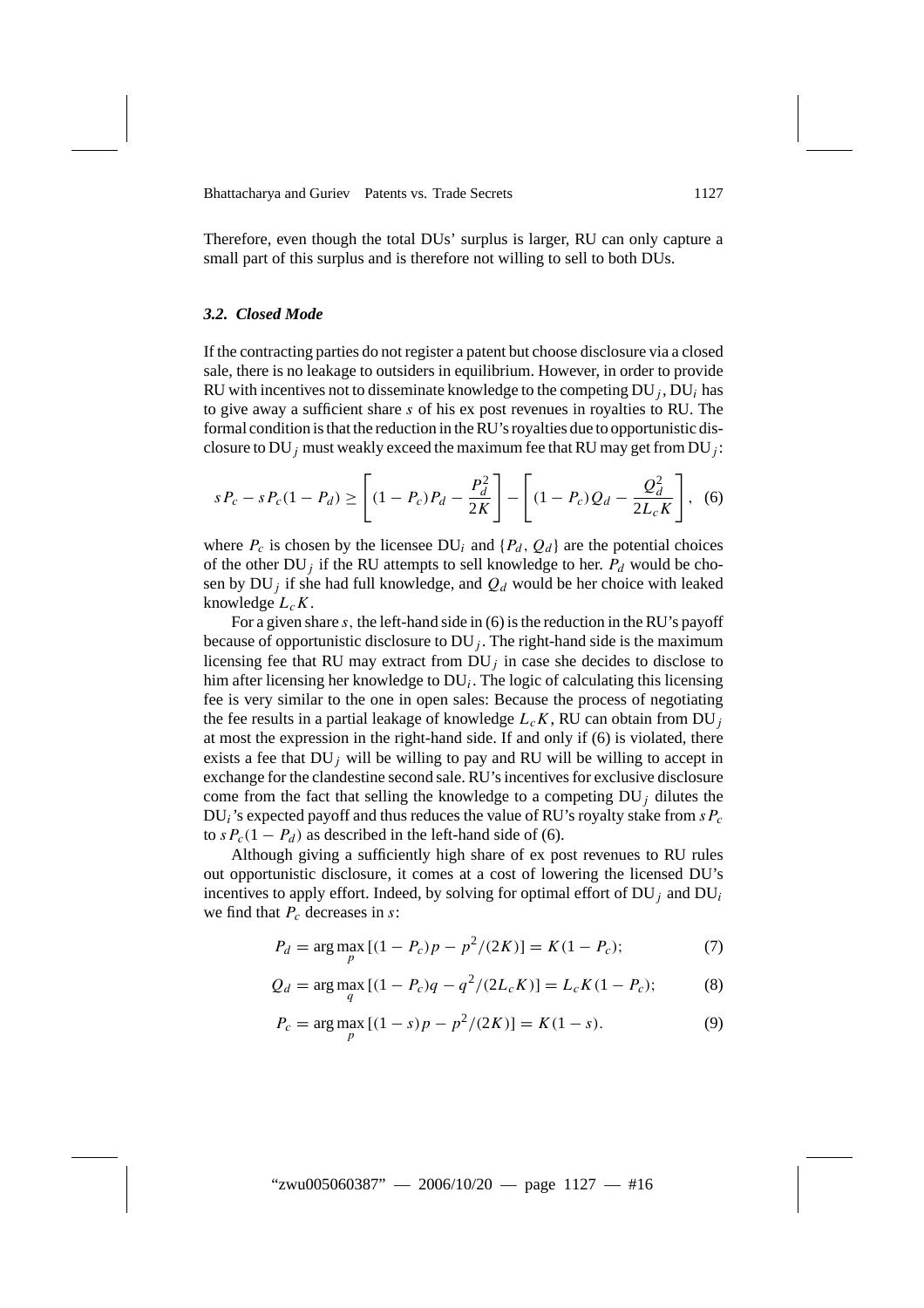In equilibrium, RU and  $DU_i$  will choose the minimum possible  $s \in [0, 1]$ that satisfies (6). Canceling the  $sP_c$  terms in the left-hand side of (6) and using (7) and (8), we rewrite the incentive constraint as

$$
sP_cP_d \ge K(1 - P_c)^2/2 - L_cK(1 - P_c)^2/2.
$$
 (10)

By substituting (7) and (9) into (10), we obtain a quadratic inequality

$$
sK(1-s) \ge (1 - K(1-s))(1 - L_c)/2. \tag{11}
$$

Lemma 2. *A mechanism for a closed knowledge sale, which is incentivecompatible for no further disclosure by the RU, requires RU to be given a share*  $s = s^*(K; L_c)$  *in her licensee DU's postinvention revenues, where*  $s^*(K; L_c)$ *satisfies*

$$
s^*(K; L_c) = \left(1 + L_c - \sqrt{(1 + L_c)^2 - 8(1 - L_c)(1/K - 1)}\right)/4 < 1/2.
$$
\n(12)

*The licensee DU develops with probability*  $P_i = P_c = K(1 - s^*(K; L_c))$ , the *other DU does not develop.*

*This closed mode licensing is only feasible if such*  $s^*(K; L_c)$  *exists, that is, whenever*  $K \geq \hat{K}(L_c)$ *, where* 

$$
\hat{K}(L_c) = \left(1 + \frac{(1 + L_c)^2}{8(1 - L_c)}\right)^{-1}.
$$
\n(13)

This result is intuitive; the monopoly rents of  $DU_i$  suffice to overcome RU's temptation to disclose to the other DU whenever the level of interim knowledge is high enough. If  $K < K(L_c)$ , then the private disclosure to one DU cannot be arranged because of the adverse incentive effect on DU's effort. In order to increase the RU's stake, DU*<sup>i</sup>* gives RU a higher share *s*. However, as *s* increases,  $DU_i$ 's effort decreases, so that  $P_c$  falls. Hence, the competing  $DU_j$  is prepared to pay more for the knowledge: the lower *Pc,* the higher the payoff to DU*<sup>j</sup>* 's effort. At lower levels of interim knowledge  $K < \hat{K}(L_c)$ , RU's returns to opportunistic disclosure (the right-hand side in [6]) increase in *s* so rapidly that the benefits of keeping DU*<sup>i</sup>* a monopoly (the left-hand side in [6]) never catch up with it. Because  $P_c = K(1-s)$ , *s* $P_c$  reaches its maximum at  $s = 1/2$ , implying  $s^*(K; L_c) \leq 1/2$ . The closed mode is feasible over a larger range of  $K$  when leakage  $L_c$  is high, because RU's payoff from a deviant second sale declines when  $L_c$  increases. Indeed,  $\hat{K}(L_c)$  decreases in  $L_c$  from  $\hat{K}(0) = 8/9$  to  $\hat{K}(1) = 0$ .

Whenever the closed mode is incentive-compatible, the RU's share  $s^*(K; L_c)$ decreases with  $K$  and with  $L<sub>s</sub>$ . The higher  $K$ , the higher the payoff to the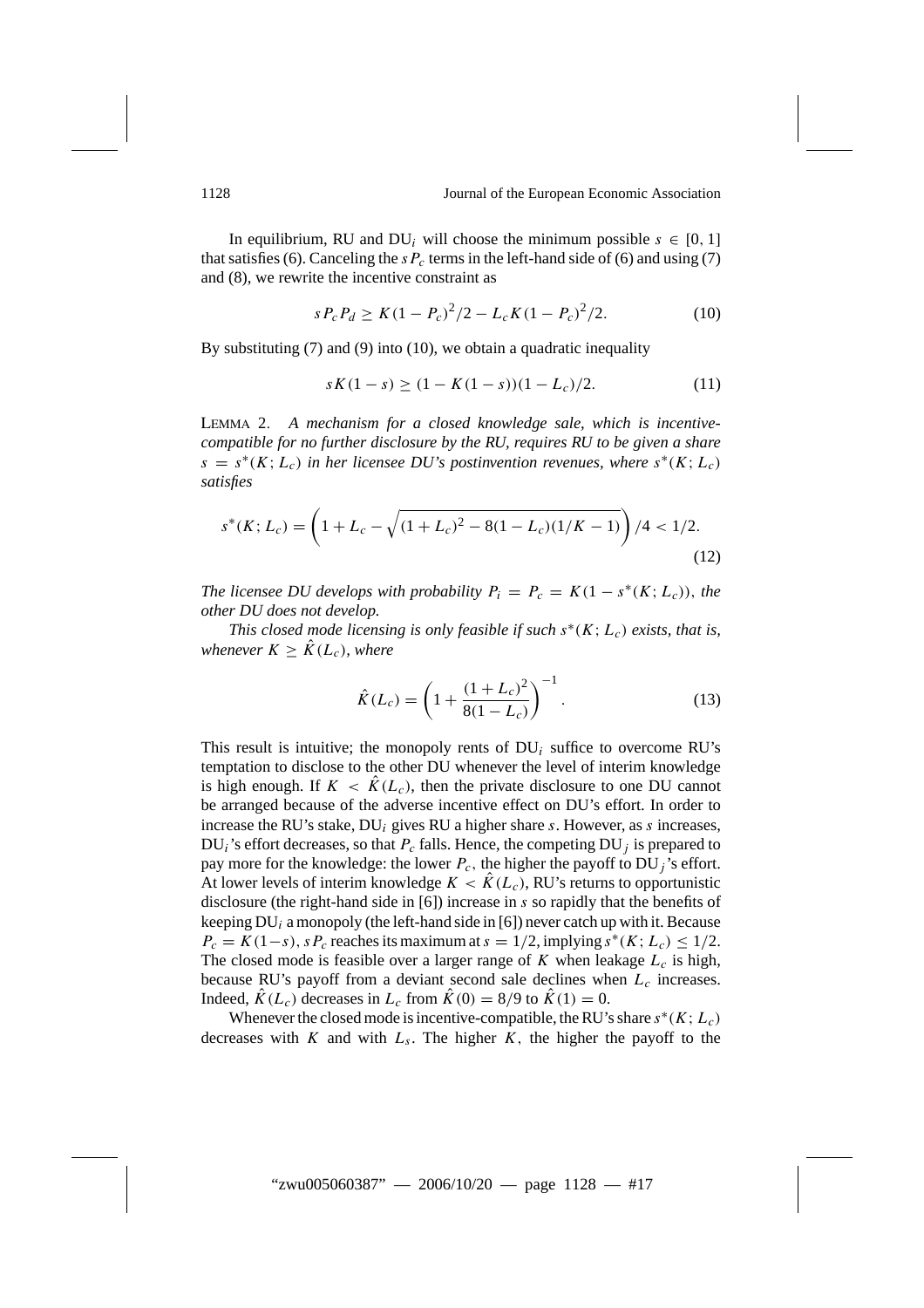monopoly development. Because higher *K* increases the probability of successful development, if there were two competing developers there would be a high cost of ex post rent dissipation due to Bertrand competition. Therefore RU has incentives not to disclose to the second DU even if her share *s* is small. Furthermore, the value of RU's stake in post-invention revenues  $sP_c$  decreases in  $K$ <sup>8</sup>. Clearly, whenever  $s = s^*(K; L_c)$  exists, it decreases in K, and so that right-hand side of (11) decreases in *K*. Therefore the left-hand side *sK*(1−*s)* =  $sP_c$  also decreases in *K*. The joint surplus of RU and DU*<sup>i</sup>*

$$
T_c = P_c - P_c^2/(2K) = K\left(1 - s^*(K; L_c)^2\right)/2\tag{14}
$$

is increasing in *K*. This joint surplus is concave in *K* and approaches *K/*2 as *K* increases; although  $s^*(K; L_c)$  decreases in K, its rate of decrease slows down at higher levels of *K*. Indeed,  $s^*(K, L_c)$  is convex in *K* as  $s^*(K, L_c)$  is a negative linear function of a square root of concave function of *K*.

Unlike in the open mode where the joint surplus of RU and the licensed DU*<sup>i</sup>* decreases in leakage  $L_o$ , joint surplus  $T_c$  in the closed mode increases with  $L_c$ . If  $L_c$  is higher, RU would receive less from the competing DU<sub>*j*</sub>; the opportunistic disclosure option is less attractive. Hence,  $DU_i$  can give RU a lower share of ex post revenues; his development effort and probability of successful development  $P_c$  rise. This also leads to a higher joint surplus  $T_c(K, L_c)$  when  $L_c$  rises, because the share  $s^*(K; L_c)$  falls (see equation [14]). If the leakage  $L_c$  is low then the closed mode is only feasible for very high *K*; as shown above for  $L_c = 0$ , the closed mode only exists at  $K \geq 8/9$ .

#### *3.3. The Choice of the Mode of Disclosure*

In this section, we show that the parties choose the closed mode over the open mode if  $L_0$ ,  $L_c$ , or K are sufficiently high. If the leakages  $L_0$ ,  $L_c$  are low, the open mode dominates the closed mode. If  $L<sub>o</sub>$  is close to zero, the joint surplus of RU and  $DU_i$  is not undermined by the competing  $DU_j$ ; ex interim joint surplus  $T_o$  is close to its maximum max<sub>*p*</sub>[ $p - p^2/(2K)$ ] =  $K/2$ . Moreover, for low  $L_c$ the risk of opportunistic disclosure in the closed mode is high, so DU*<sup>i</sup>* has to give RU a very high revenue share; hence his probability of successful development is lowered. As the leakage in either mode rises, open sales become less efficient, while closed sales produce a higher surplus to RU and licensee DU*i*.

<sup>8.</sup> As well as other results, the fact that  $sP_c$  decreases in  $K$  is not an artifact of a specific functional form. Indeed, the incentive compatibility constraint requires that  $s = s^*(K, L)$  satisfies  $sP_cP_d$  =  $U_d(P_d) - U_d(Q_d)$ , where  $U_d$  denotes the  $DU_j$  's payoff gross of any payments to RU. In other words,  $sP_c = [U_d(P_d) - U_d(Q_d)]/P_d$ , so that  $sP_c$  declines with *K* whenever the right-hand side does, which is likely as long as  $U_d(P_d)$  is weakly concave in *K*, and leakage is weakly convex in *K*.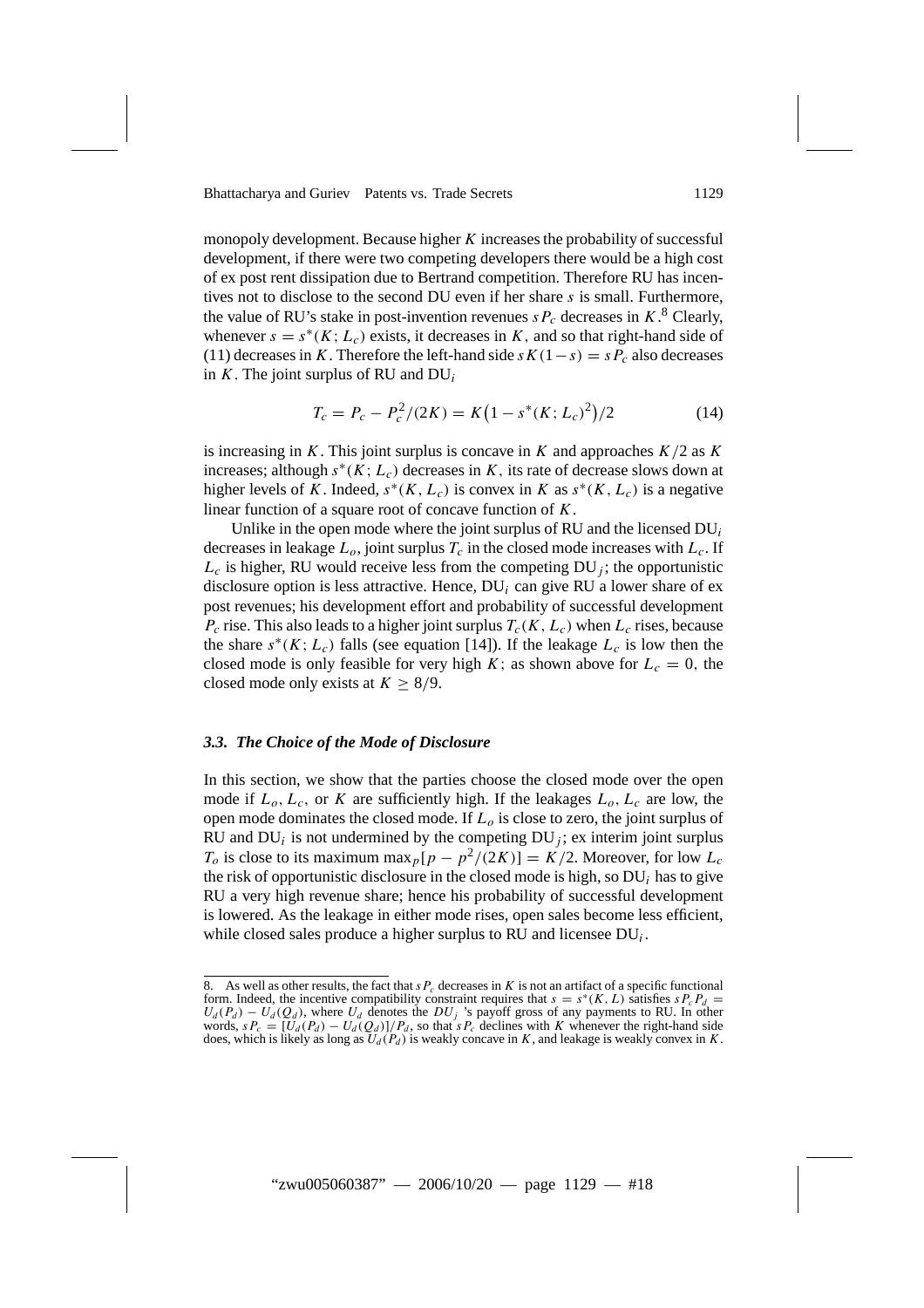The closed mode is also more efficient for high *K*. The higher *K* the more valuable the monopoly DU's rent, hence the threat of opportunistic disclosure in the closed mode is less important. On the other hand, if *K* is low,  $K < \hat{K}(L_c)$ , then a private sale to one DU is infeasible  $(s^*(K; L_c))$  does not exist), so the open mode is chosen. These observations can be generalized, to the following singlecrossing property of the impact of *K* on the combined surpluses of RU and DU in each mode (Figure 4).

Proposition 1. *If the closed mode of knowledge sale is more efficient for RU–*  $DU_i$  *coalition for some*  $\tilde{K}$ *, then it is also more efficient for all*  $K \geq \tilde{K}$ *. There exists*  $a K^*(L_o, L_c) \geq \hat{K}(L_c)$  *such that*  $T_c \geq T_o$  *for all*  $K \geq K^*(L_o, L_c)$ *, whereas if*  $K < K^*(L_o, L_c)$  *the closed mode either does not exist or is dominated by the open mode*  $T_c < T_o$ .



FIGURE 4. The graph presents joint surplus as a share of  $K/2$  (i.e., surplus if there were no leakage in the open or no threat of second sale in the closed mode). In the closed mode,  $T_c/(K/2)$  is concave in *K*, whereas in the open mode  $T_o/(K/2)$  is convex in *K*.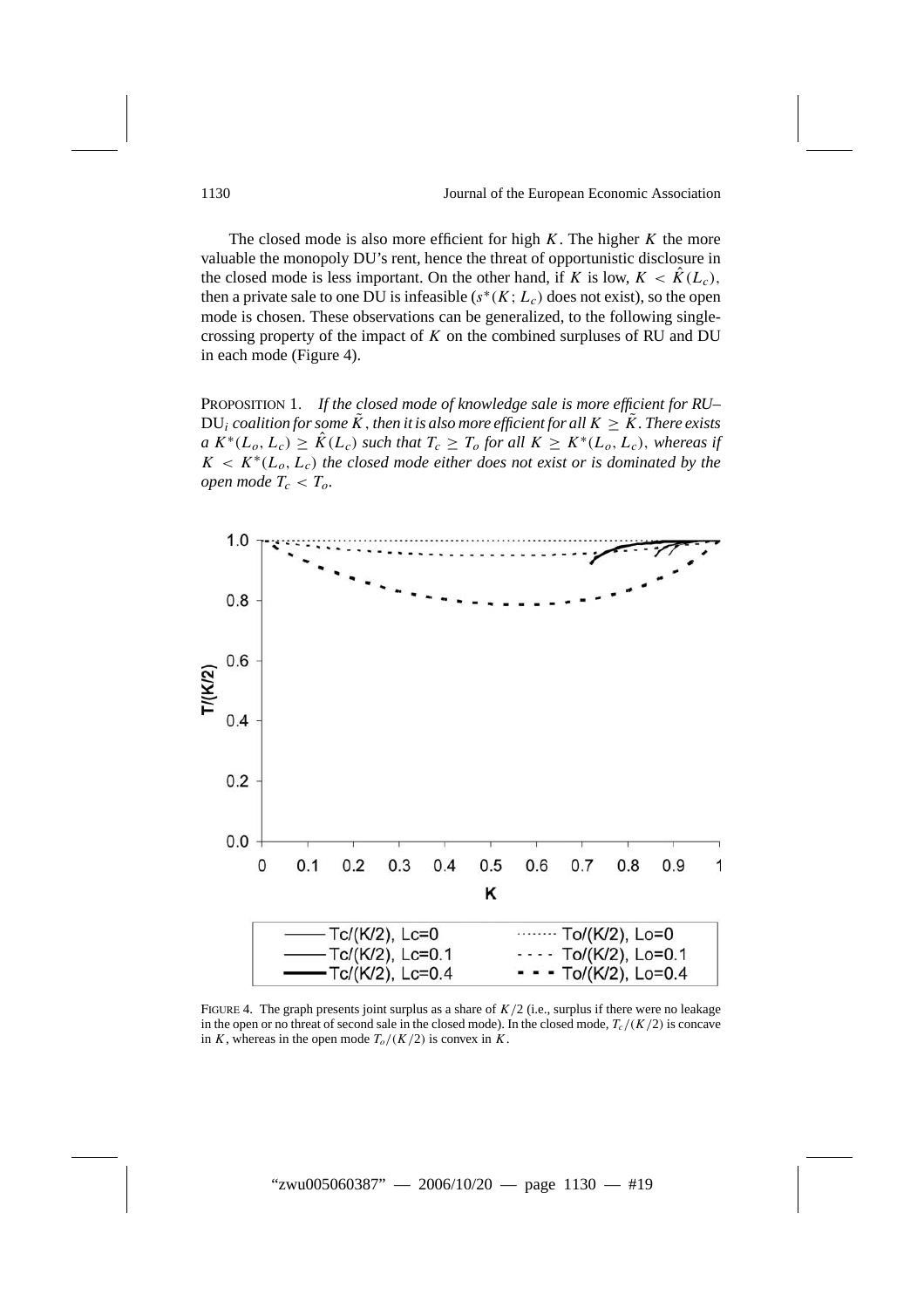For different combinations of leakage coefficients *Lo, Lc,* the comparison of  $T_c(K; L_o)$  and  $T_o(K; L_c)$  satisfies one of three cases (Figure 4).

- (1) There is a case where the closed mode is more efficient whenever  $s^*(K)$ exists:  $T_c \geq T_o$  for all  $K \geq K(L_c)$ .
- (2) In the second case, the structure is different: At *K* being  $\hat{K}(L_c)$  or somewhat higher, the open mode dominates. As *K* increases above  $\hat{K}(L_c)$ ,  $T_c$ grows faster than  $T_o$ , and eventually overtakes it at some point  $K^*(L_o, L_c) \in$  $(K(L_c), 1)$ . As *K* increases further, the closed mode remains more efficient;  $T_c > T_o$  up until  $K = 1$ .
- (3) The third case is that of perfect IPR protection  $L<sub>o</sub> = 0$ . In this case, the open mode is always optimal:  $T_o = K/2 > T_c$  for all  $K < 1$ .

The parties' payoffs depend both on the joint surplus and on their outside options. The RU has an outside option of choosing the open mode of knowledge sale with payoffs  ${F_o, T_o - F_o}$  to RU and DU<sub>i</sub>, respectively. Once the IPR is registered, in the form of a patent, the two parties cannot return to private sales. The DU<sub>i</sub>'s outside option is more complex. If  $L_c \ge L_o$ , once the closed mode bargaining begins, DU<sub>i</sub> can ensure a payoff of  $T_o(K; L_c) - F_o(K; L_c)$ . If DU<sub>i</sub> is made an offer with a lower payoff, then  $DU_i$  would reject RU's closed mode offer; as  $DU_i$  has already obtained leaked knowledge  $L_cK$ , RU's best continuation strategy is to patent the knowledge and to license it to DU*i*. To simplify the solution of the game, we consider the case where  $L_0 = L_c = L$  and return to a more general setup at the end of the section.

In the case  $L<sub>o</sub> = L<sub>c</sub> = L$ , DU's outside option becomes  $T<sub>o</sub>(K; L)$  −  $F<sub>o</sub>(K; L)$  and the following result holds.

PROPOSITION 2. *Suppose that*  $L_c = L_o$ *. The outcome of the bargaining game is as follows. The RU and her licensee DU<sup>i</sup> choose the mode of disclosure that maximizes their joint surplus. If*  $T_o > T_c$  *then the RU and DU<sub>i</sub>*'s payoffs are  ${F_o, T_o - F_o}.$  *If*  $T_o \leq T_c$ , then their payoffs are as follows

| ${T_c/2, T_c/2}$                                | if $T_c/2 \geq F_o$ and $T_c/2 \geq T_o - F_o$ , |
|-------------------------------------------------|--------------------------------------------------|
| $\{F_o, T_c - F_o\}$                            | if $T_c/2 < F_o$ ,                               |
| ${T_c-T_o+F_o, T_o-F_o}$ if $T_c/2 < T_o-F_o$ . |                                                  |

These formulas are very intuitive. Efficient bargaining implies maximization of the joint surplus, which is split in equal proportions as long as the outside options do not bind. If the open mode is suboptimal  $(T_o < T_c)$ , then the outside option can bind for at most one party. The precise division of the surplus  $T_c$  in such a sale is unimportant for our qualitative results, however. For an analysis of buyer-seller bargaining under asymmetric information about the knowledge level *K*, see d'Aspremont, Bhattacharya, and Gerard-Valet (2000).

"zwu005060387" — 2006/10/20 — page  $1131 - 420$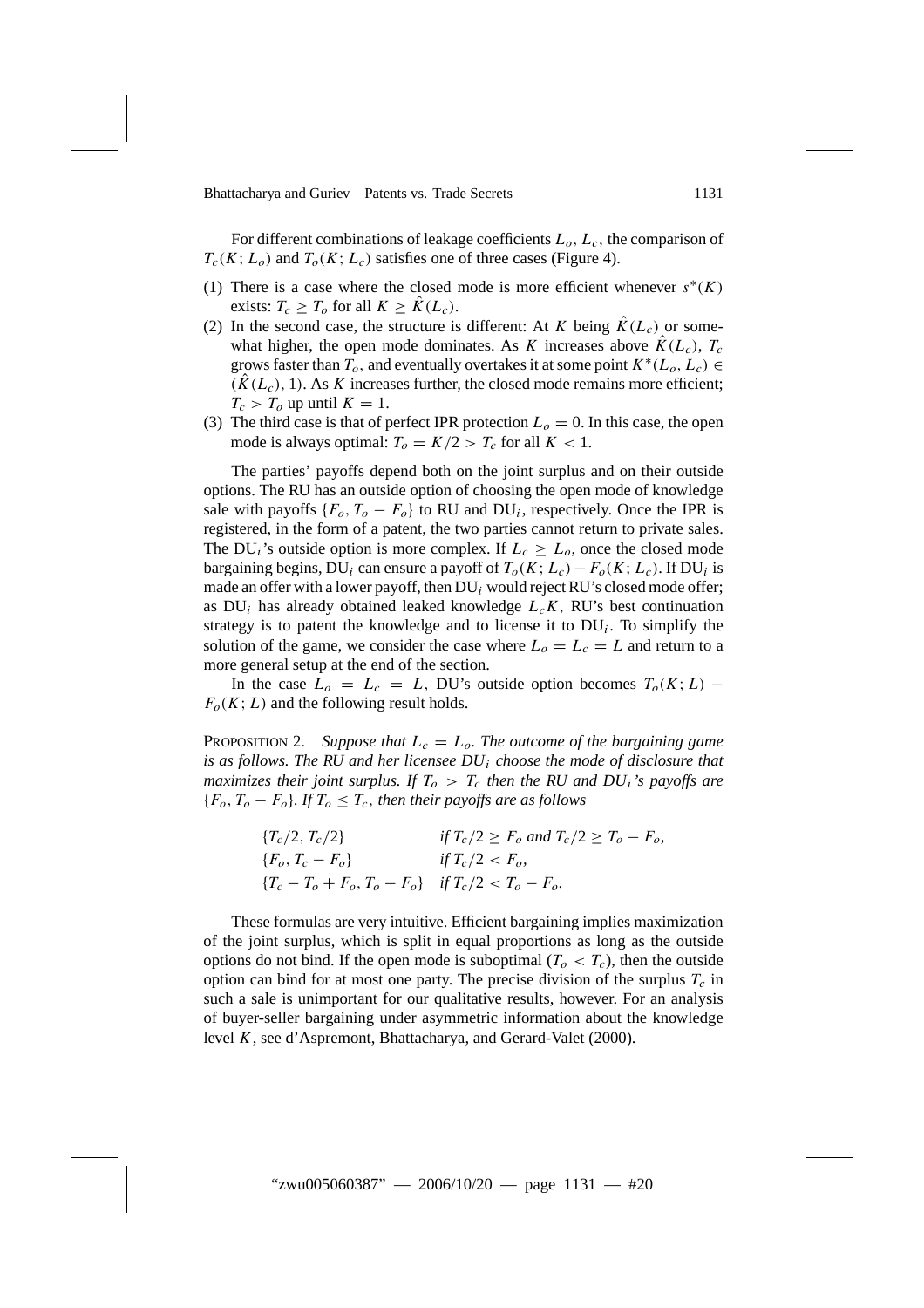1132 Journal of the European Economic Association



FIGURE 5. The optimal mode of licensing as a function of *K* and  $L_0 = L_c = L$ . The *(K, L)* space is partitioned by two curves  $\hat{K}(L)$  (lower line) and  $K^*(L)$  (upper line). For a given *L*,  $\hat{K}$  is the minimum level of knowledge for which the closed mode exists, *K*<sup>∗</sup> is the minimum level at which the closed mode dominates the open mode. The two curves coincide for all  $L \in [0.25, 0.91]$ .

Figure 5 presents  $K^*$  and  $\hat{K}$  as functions of *L*. Notice that both  $\hat{K}(L)$  and  $K^*(L)$  decrease with *L*. In the areas where  $K \in (\hat{K}(L), K^*(L))$ , closed mode sales exist but are dominated by the open mode. The figure shows that these domains are small relative to the regions where the closed mode dominates the open mode ( $K > K^*(L)$ ) or where the closed mode is not incentive-feasible ( $K <$  $\hat{K}(L)$ .<sup>9</sup> This emphasizes the importance of analyzing the incentive-feasibility of the closed mode when studying the endogenous choice over licensing modes.

"zwu005060387" — 2006/10/20 — page  $1132 - 421$ 

<sup>9.</sup> The details of the calculations that determine the properties of the two curves in Figure 5 are available upon request.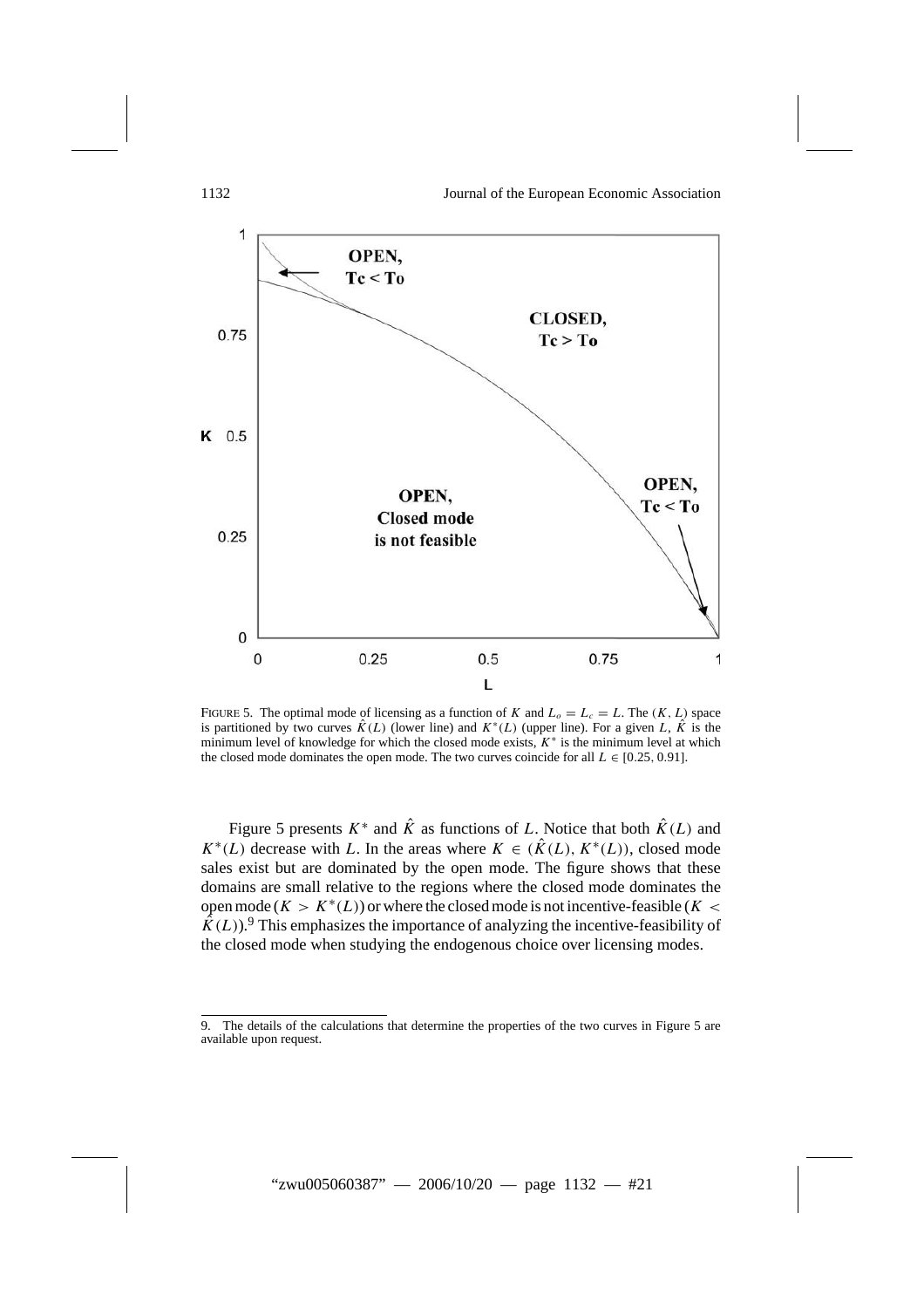#### *3.4. Robustness and Extensions*

*Opportunistic Disclosure in the Closed Mode.* Our analysis is based on the assumption that trade secrets—unlike patents—do not protect the licensee from the opportunistic disclosure by the licensor to competing user of knowledge. This risk is certainly very important in the knowledge licensing environments and can hardly be mitigated by contracts where RU's fees are contingent on discovery by the other  $DU_j$  (like in Anton and Yao 1994). Such contracts are unlikely to be enforceable under standard tort law as (i) it is hard to specify the invention; and (ii)  $DU_j$  could in principle discover the idea independently of RU.

Even if these contracts were feasible, they would have only a limited impact on our results. Indeed, suppose that instead of the stake *s* in DU*<sup>i</sup>* revenues, RU has to pay a penalty  $\varphi$  (e.g., to a third party) in case DU<sub>j</sub> invents.<sup>10</sup> RU's wealth constraint implies  $\varphi \leq F_c$ , where  $F_c$  is the lump-sum fee paid by DU<sub>i</sub> to RU. The strongest incentives are provided when  $\varphi = F_c$ , hence the left-hand side of the incentive compatibility constraint (6) becomes  $F_cP_d$ . This implies  $F_c \geq$  $(1 - L_c)(1 - K)/2$ . Such contracts are not individually rational for DU<sub>i</sub> whenever  $K < (1 - L_c)/(2 - L_c)$  (for these *K* the DU's payoff  $T_c - F_c$  is negative). Also, for  $K < (1 - L_c)/(13/8 - L_c)$ , DU<sub>i</sub> strictly prefers the contract with positive *s*.

*Differential Leakages in Open and Closed Mode.* As discussed, we believe that it is reasonable to assume similar leakages across the modes for interim nonmarketable innovations:  $L_c = L_o$ . The results, however, hold if  $L_c$  is slightly higher than  $L<sub>o</sub>$ . Indeed, in this case the proofs of Proposition 1 and Lemma 3 can be easily reproduced.

The less likely cases are the ones where  $L_c$  is lower or substantially higher than *Lo*. In the latter case there may emerge a situation where the RU's maximum payoff in the closed mode  $T_c(K; L_c) - [T_o(K; L_c) - F_o(K; L_c)]$  is below her open mode fee  $F_o(K; L_o)$ . Expecting a low payoff in the closed mode, RU will prefer the open mode even if the joint surplus were higher in the closed mode. However, this change does not affect the "monotonicity" of the mode choice: The closed mode is still selected only for high *K*. 11

"zwu005060387" — 2006/10/20 — page  $1133 - 422$ 

<sup>10.</sup> In an unpublished appendix, we explore these issues in full detail studying arbitrary contracts contingent on  $2\times2=4$  outcomes of discovery by each DU. It turns out that the results are very similar. Although more general contracts do reduce inefficiency because of the binding IC constraint, the equilibrium arrangements still involve a positive royalty stake *s >* 0 and have the same comparative statics properties.

<sup>11.</sup> We have not been able to produce a simple analytical proof, but the numerical calculations do show that it is the case for all  $\hat{L}_c$ ,  $L_o$ ,  $K$ . We have also found that the situation where RU prefers open mode even if the joint surplus is higher in the closed mode does require *Lo* to be substantially below  $L_c$  and *K* being very close to  $\hat{K}(L_c)$ . For example, if  $L_c = 0.9$ , it only occurs for  $L_o \le 0.78$ ; if  $L_c = 0.5$ , it requires  $L_o \le 0.28$ .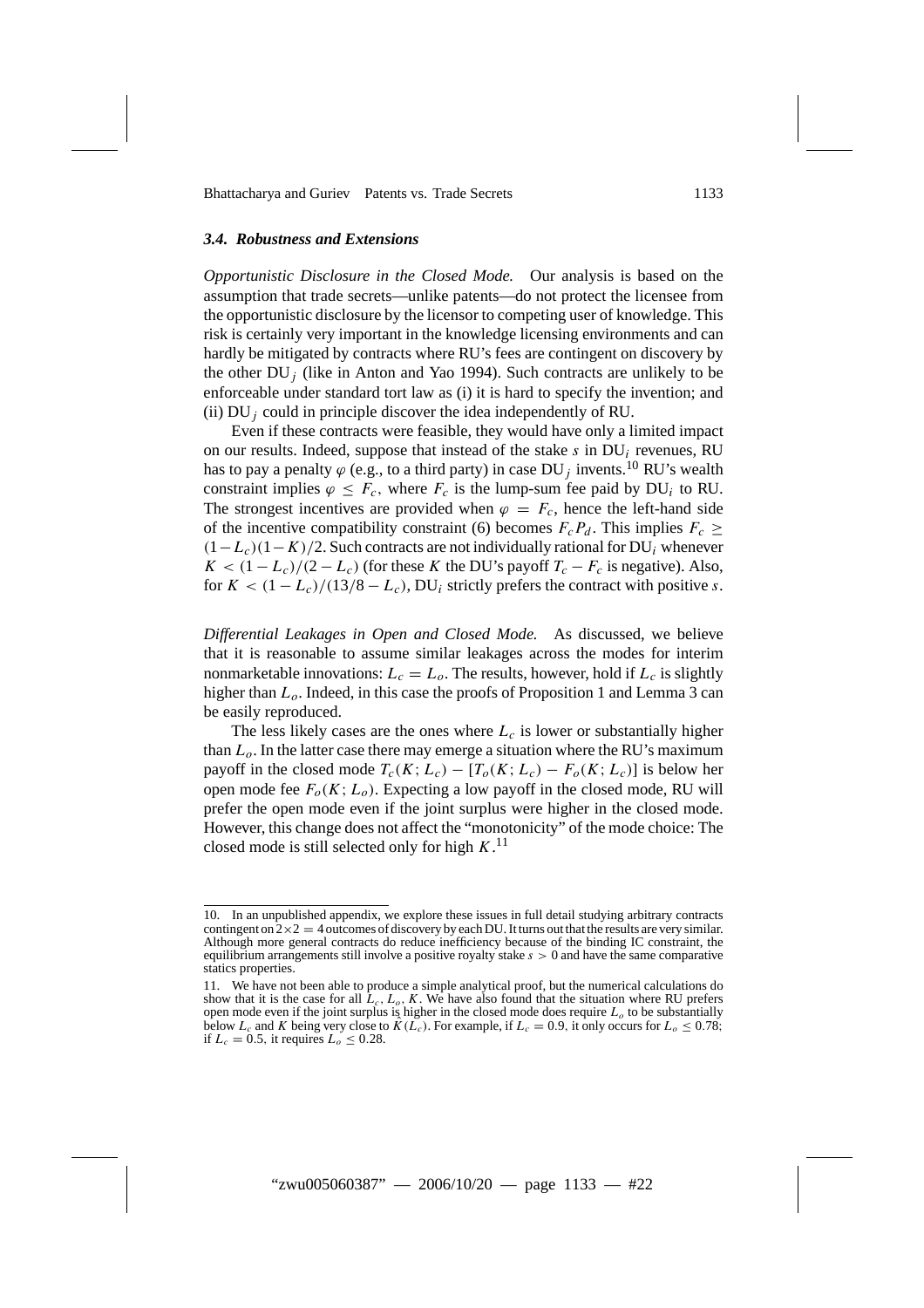Although the case  $L<sub>o</sub> > L<sub>c</sub>$  is less realistic, it is also covered by our analysis. Here the DU's outside option in the closed mode is less attractive, and therefore RU expects to receive a higher payoff in the closed mode. Thus RU may want to stick to the closed mode as the open mode would only provide her with a low fee  $F_o(K; L_o)$ . However, if the total surplus is higher in the open mode, DU<sub>i</sub> will pay RU for patenting (as the knowledge is not contractable, the payment should be contingent on the fact of patenting per se). A full-blown analysis—which we do not undertake in this paper—should also take into account a potential for a war of attrition between the two DUs. As both DUs benefit from switching to the open mode, each can wait for the other one to pay the RU for patenting.

*Competition in the Final Product Market.* We have assumed Bertrand competition between DUs in the market for the final product. This is an extreme assumption, but our results hold in other duopoly settings as long as the monopoly inventor receives a higher rent than a duopolist. In cases other than Bertrand where the duopolists obtained nontrivial rents ex post, the value of exclusive license would be lower; it would be harder to provide incentives for the RU in the closed mode. The closed mode would be less efficient and would be less likely to be chosen.

*RU's Financial Constraint.* The previous solution neglects the RU's ex interim financial constraint. We assume that RU's payoff consists of a stake in DU*i*'s revenues worth  $sP_c$ , and a lump-sum transfer  $F_c$ . If RU is financially constrained, then one needs to take into account the fact that this transfer cannot be negative,  $F_c \geq 0$ . The results would not change much. Straightforward calculations yield  $F_c = (1 - 3s)(1 - s)K/4$ . Therefore, the financial constraint is not binding whenever  $s^*(K, L_c) \leq 1/3$ . If  $s^*(K, L_c) > 1/3$ , then there is no way to arrange a closed sale without violating RU's financial constraint:  $s*(K, L_c)$  is the lowest royalty stake that still prevents opportunistic disclosure. If RU and DU*<sup>i</sup>* agree on an even higher stake  $s > s^*(K, L_c)$ , then the lump-sum payment  $T_c/2 - sP_c$ would decrease further. Indeed,  $T_c/2$  decreases in *s*, while  $sP_c = sK(1-s)$ increases in *s* for all  $s \leq 1/2$ . Yet, even if  $s^*(K, L_c) > 1/3$ , the closed mode may still be chosen: if  $T_c > T_o$  and  $T_c - sP_c$  is above  $T_o - F_o$ , the DU will agree to a closed mode license with  $F_c = 0$ .

#### **4. IPR Protection and Aggregate Development Effort**

In this section, we study how the endogenous choice of the licensing mode affects the relationship between IPR protection and the aggregate development expenditure in the economy. Our model accounts for a number of countervailing effects, some of which have not been discussed before in the literature. In addition to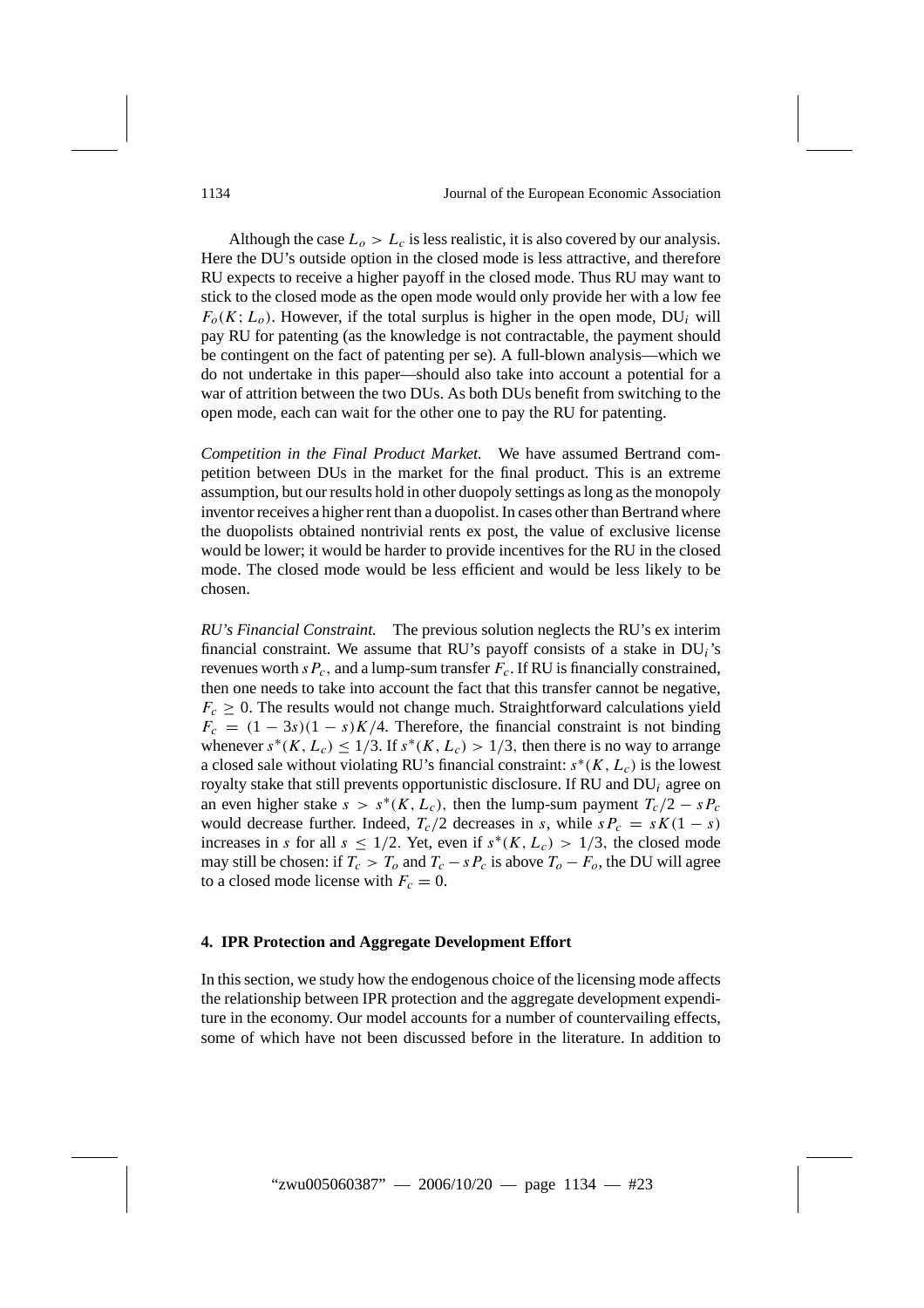the well-studied trade-off between incentives for the licensee and dissemination of information in the open mode, we also model the effect of leakage on the development expenditure in the closed mode and on the choice of the mode.

Our analysis of the mode choice above (Proposition 1) has straightforward implications for the comparative statics of the relative strength of these effects. Suppose that the economy is populated by RUs with high knowledge levels *K* (as well as of high  $L_0$  and  $L_c$ ); in this case the relationship is driven by the effects in the closed mode. If the majority of RUs have less valuable ideas and the leakage is low, the open mode effects will be more important. In the intermediate cases, the relationship will be driven by the mode-switching effect.

We show that in some cases it is the latter effect that generates the ∩-shaped relationship between protection of intellectual property and aggregate development expenditure. To illustrate the importance of the mode-switching effect we will first analyze the impact of leakage  $L_0$  and  $L_c$  on the social welfare.

#### *4.1. Welfare Analysis*

In this section, we compare a measure of social welfare in the two modes for given parameters  $K, L_c$ , and  $L<sub>o</sub>$ . We calculate expected social welfare as the probability of (not necessarily sole) final invention net of development costs.

Proposition 3. *For all K,Lc, Lo, social welfare is always higher in the open mode rather than in the closed mode. The social welfare in the open mode,*

$$
P_o(1 - Q_o) + Q_o(1 - P_o) + P_o Q_o - \frac{P_o^2}{2K} - \frac{Q_o^2}{2LK} = \frac{K}{2} \left( 1 + \frac{L_o(1 - K)^2}{1 - L_o K^2} \right),\tag{15}
$$

*monotonically increases with both K and Lo. The social welfare in the closed mode,*  $P_c - P_c^2/(2K) = T_c$ *, monotonically increases with both K and*  $L_c$ *.* 

Proposition 3 emphasizes the importance of knowledge spillover for social welfare. First, the higher the leakage, the higher is our welfare measure in either mode. Second, the closed mode is always dominated by the open mode in terms of social welfare, even if it is less efficient from the point of view of the RU–DU*<sup>i</sup>* coalition. This coalition does not internalize the payoffs to the competing DU*<sup>j</sup> ,* nor to the consumers who benefit from a higher probability of invention due to the development contest between the two DUs.

Proposition 3 has straightforward normative implications. If the patent law is designed to maximize welfare, the regulators choose the highest possible *Lo*. As we argued above, it is difficult to raise  $L_0$  above the technologically driven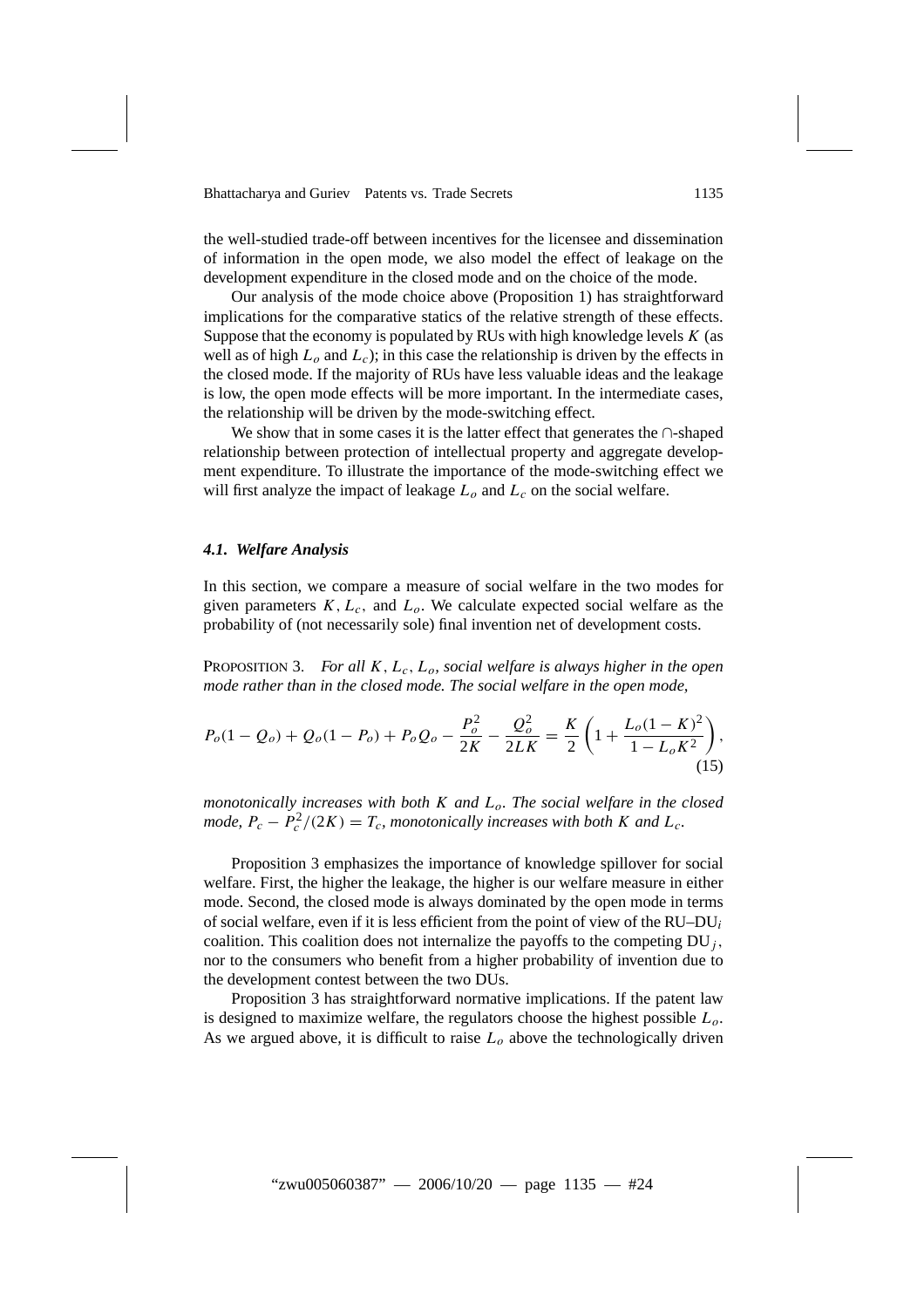leakage in the closed mode *Lc*; this simple result provides yet another argument in favor of the case with  $L_o = L_c$ .

Although Proposition 3 implies positive effect of leakage *Lo,c* on welfare for a *given* mode, the relationship between leakage and welfare is not monotonic. Indeed, an increase in either  $L<sub>o</sub>$  or  $L<sub>c</sub>$  implies a more likely switch from the open mode to the closed mode; as, for a given *K,* the welfare is higher in the open mode (Proposition 3), this brings about a lower welfare. Therefore the mode-switching effect can generate ∩-shaped relationship between IPR protection and welfare, even though for a given mode the relationship is monotonic.

#### *4.2. Leakage, IPR Protection, and R&D Incentives*

One has to be cautious in interpreting the welfare results. Unlike development expenditures, full social returns to R&D are difficult to characterize and measure in reality; there are many more spillovers and externalities besides those described in our model. This is why empirical studies focus on the relationship between IPR protection and R&D rather than social welfare (Lerner 2001).

For simplicity, we proxy the level of IPR protection by  $1 - L<sub>o</sub>$  and the aggregate level of development expenditure by  $E_1 + E_2$ . We first consider the role of IPR protection for a given mode of disclosure. If the knowledge is disclosed through open sales, then better IPR protection improves the incentives to develop for the licensee DU*i,* but also weakens nonlicensee DU*<sup>j</sup>* 's incentives. Given *K* and  $L_0$ , the total development effort by  $DU_1$  and  $DU_2$  in the open mode is

$$
E_o = E_i + E_j = \frac{P_o^2}{2K} + \frac{Q_o^2}{2L_oK} = \frac{K}{2} \frac{(1 - L_oK)^2 + L_o(1 - K)^2}{(1 - L_oK^2)^2}.
$$

Proposition 4. *In the open (patent-based) mode of knowledge sales the total development effort*  $E_o$  *either monotonically increases with*  $L_o$  (for  $K \leq 1/3$ ) or *has a* ∪*-shape (if K >* 1*/*3*). In the latter case, the minimum point of the* ∪*-shape*  $L_o^* = (3K - 1)K^{-2}(3 - K)^{-1}$  *is an increasing function of K.* 

This result is explained by the relative strength of the countervailing effects of IPR protection on licensee and nonlicensee efforts. If IPR protection is strong  $(L<sub>o</sub> = 0)$ , then a small decrease in it has a greater impact on DU<sub>*i*</sub> than on DU<sub>*i*</sub>, so the effect is more important. The positive effect on the licensee  $DU_i$  is relatively more important if *K* is high (and therefore the difference between *K* and  $L_0K$ is high). When *K* is low  $(K < 1/3)$ , leakage spurs subsequent development efforts; this range of parameters corresponds to the case of early stages of new technologies such as drugs development based on new findings and techniques in biotechnology research.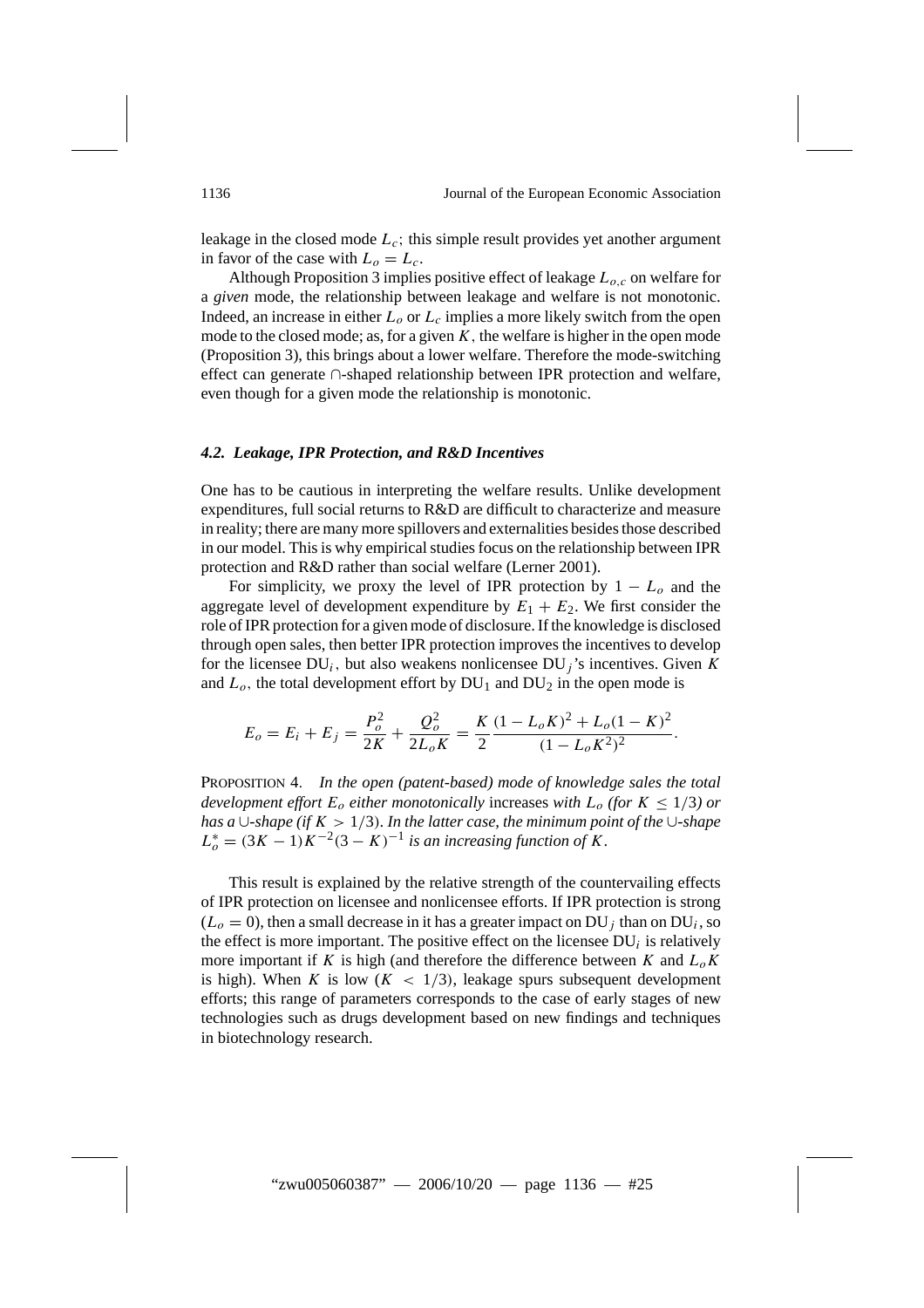In the closed mode,  $DU_j$  does not develop in equilibrium. The threat of opportunistic disclosure makes DU*<sup>i</sup>* give RU a higher share in postinvention revenues which distorts DU*i*'s development effort. The higher the leakage *Lc,* the less important this threat, hence RU's incentive constraint is satisfied through a lower revenue share *s*. As a result, *Pc* and development effort decrease as intellectual property retention  $(1 - L_c)$  increases for all *K* for which  $s^*(K; L_c)$ exists.

Finally, consider the endogenous choice of the mode of disclosure. If either *Lo* or *Lc* is sufficiently high, parties switch from open to closed mode which at the margin results in lower aggregate development expenditure. Indeed, consider the case of  $L<sub>o</sub> = L<sub>c</sub> = L$ , and  $L < 0.25$  or  $L > 0.91$ . In this case, the switching occurs at the point where  $T_c = T_o$ . At this point, the total cost of development is greater in the open mode: by definition,

$$
T_c = sP_c + (1 - s)P_c - P_c^2/(2K) = P_c(1 + s)/2 = T_o = P_o(1 - \tilde{P}_o)/2.
$$

Because the total effort in the closed mode  $(1 - s)P_c/2$  is below  $P_c(1 + s)/2$ , it is also below  $P_o(1 - \tilde{P}_o)/2 + (1 - P_o)\tilde{P}_o/2$  which is the total effort in the open mode.<sup>12</sup>

Therefore, there are four effects of stronger IPR protection in the open mode and of stronger intellectual property retention in the closed mode on the total effort by DUs:

- (A) effect on the licensee's effort in the open mode (negative effect of  $L_0$ );
- (B) effect on the nonlicensee's effort in the open mode (positive effect of  $L_0$ );
- (C) effect on the DU's effort in the closed mode (positive effect of  $L_c$ );
- (D) effect of switching from closed to open mode (negative effect of either *Lo* or *Lc*). The latter two effects are associated with the closed mode and are therefore relatively more important for higher knowledge levels *K* and for higher levels of knowledge leakage *(Lo* or *Lc)*.

$$
\frac{(1-L\hat{K}(L))^{2}+L(1-\hat{K}(L))^{2}}{(1-L\hat{K}^{2}(L))^{2}}>(1-(1+L)/4)^{2}.
$$

"zwu005060387" — 2006/10/20 — page  $1137 - #26$ 

<sup>12.</sup> In the case  $L \in [0.25, 0.91]$ , switching occurs at  $K = \hat{K}(L)$ , and  $T_c(\hat{K}(L); L) > T_o(\hat{K}(L); L)$ , so more cumbersome calculations are required. Still, after substituting  $K = \hat{K}(L)$  and  $s*(\hat{K}(L); L) = (1 + L)/4$ —its maximum possible value—into expressions for total effort in open and closed mode we find that switching to the closed mode reduces total effort, at the level of knowledge  $K = \hat{K}(L)$ . We need to determine the sign of  $E_o - E_c$  at  $K = \hat{K}(L)$ , where  $E_c = P_c^2 / (\tilde{Z}K) = K(1 - s)^2 / 2$  is the development effort in the closed mode. The sign is positive whenever

The latter inequality holds. The right-hand side is below 9/16 for all  $L \in [0, 1]$ , and the minimum value of the left-hand side is 0.83. Indeed, the left-hand side decreases in *L* for all *L <* 0*.*52 and then increases in *L*; at  $L = 0.52$  the left-hand side equals 0.83.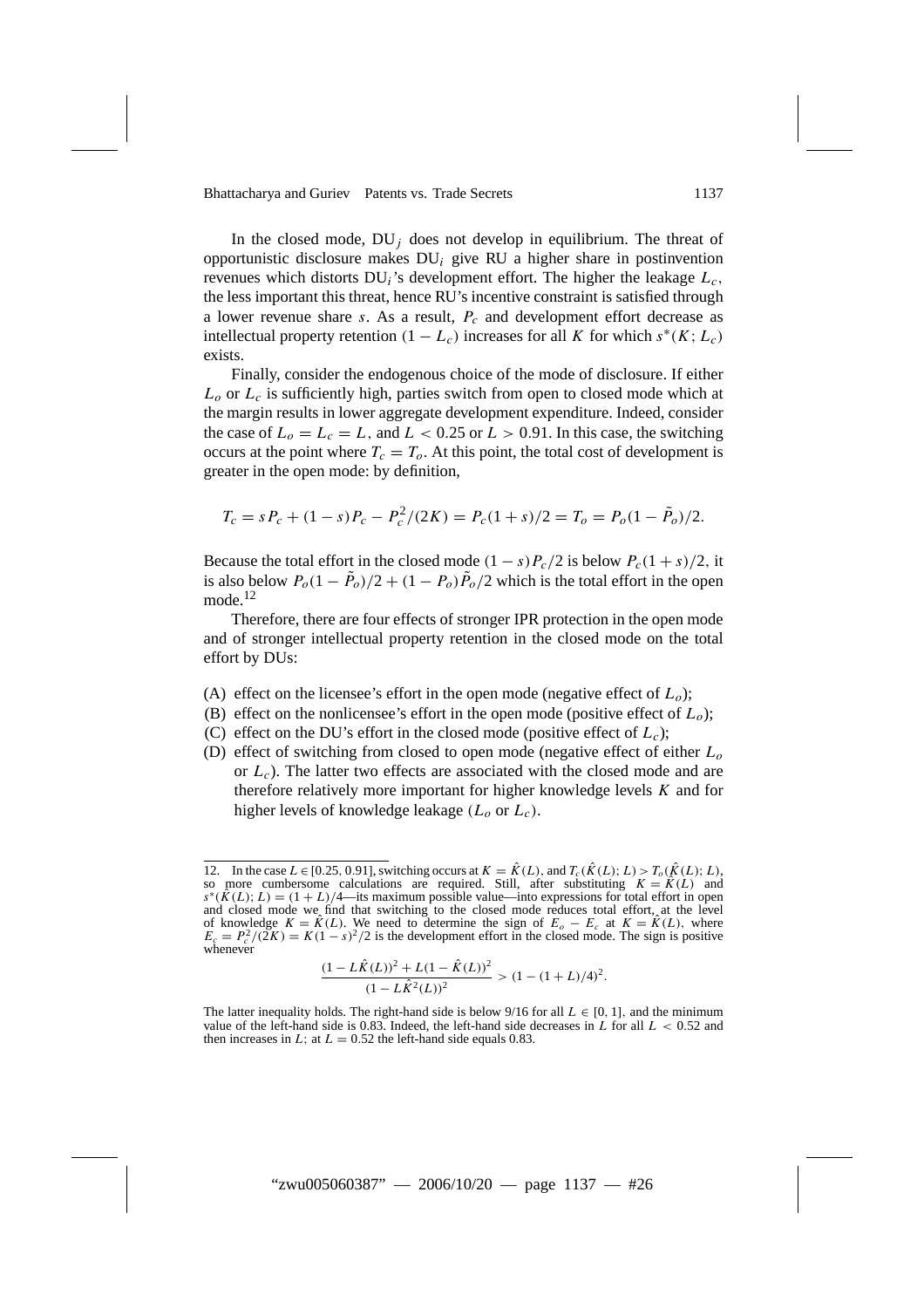As shown above in Proposition 4, in the open mode total noncontractible development expenditures as a function of  $(1 - L<sub>o</sub>)$  may be monotonic or ∪-shaped, but may never have ∩-shape. Therefore an "∩-shape" relationship between these cannot be produced by the effects (A) and (B) alone. Once the closed mode is introduced, so that the effects  $(C)$  and  $(D)$  are added, the  $\cap$ -shape may indeed emerge for a broad range of parameters. Suppose that the following conditions hold: the outcomes in the open mode mostly result in a negative effect of IPR protection on the development expenditures; effect (B) prevails over A. In the closed mode, positive effect (D) dominates negative effect (C). Both possibilities arise when the prospects for higher levels of *K* are not too high. Then as IPR protection declines from perfect, the development expenditures first rise (open-mode effect); when IPR protection becomes sufficiently weak, the mode-switching effect (D) is more important.

#### *4.3. A Numerical Example*

In this section, we illustrate the analysis above with a numerical example. To capture the mode-switching effect (D), our example has to depart from studying the relationship at a given  $K$ ; rather, we consider a continuous distribution of different knowledge levels *K*. For simplicity's sake, we take a family of exponential distributions on  $K \in [0, 1]$ :

$$
g(K) = \frac{\lambda e^{-\lambda K}}{1 - e^{-\lambda}}\tag{16}
$$

The extreme cases of this family are the uniform distribution for  $\lambda = 0$  and a distribution with a mass point at  $K = 0$  at  $\lambda = \infty$ . The higher the value of  $\lambda$ , the lower the average knowledge level  $E[K] = \int_0^1 K g(K) dK = \lambda^{-1} - (e^{\lambda} - 1)^{-1}$ .

We will consider two cases. First, we assume  $L_c = L_o = L$  (see the discussion in Section 2.3) and study the effect of variation in *L*. Here the changes in *L* correspond to technologically induced variations in leakage when describing knowledge. In the second case, we will analyze the situation where much of what is codified in patents must be revealed in closed sales to convey the level of *K* to the buyer (as in Anton and Yao 1994). We therefore study the effect of change in *Lo* alone, holding *Lc* constant at a high level. Variations in *Lo* here reflect the strength of patent law and its implementation, which essentially serve to define what is considered protected.

*Leakage and Development Expenditures.* We first consider the case  $L_o = L_c = L$ . Figure 6 shows the relationship between *L* and the aggregate development expenditures for different values of  $\lambda$ , averaged out over  $K \in [0, 1]$  according to the density function (16). We present the equilibrium level of investment where the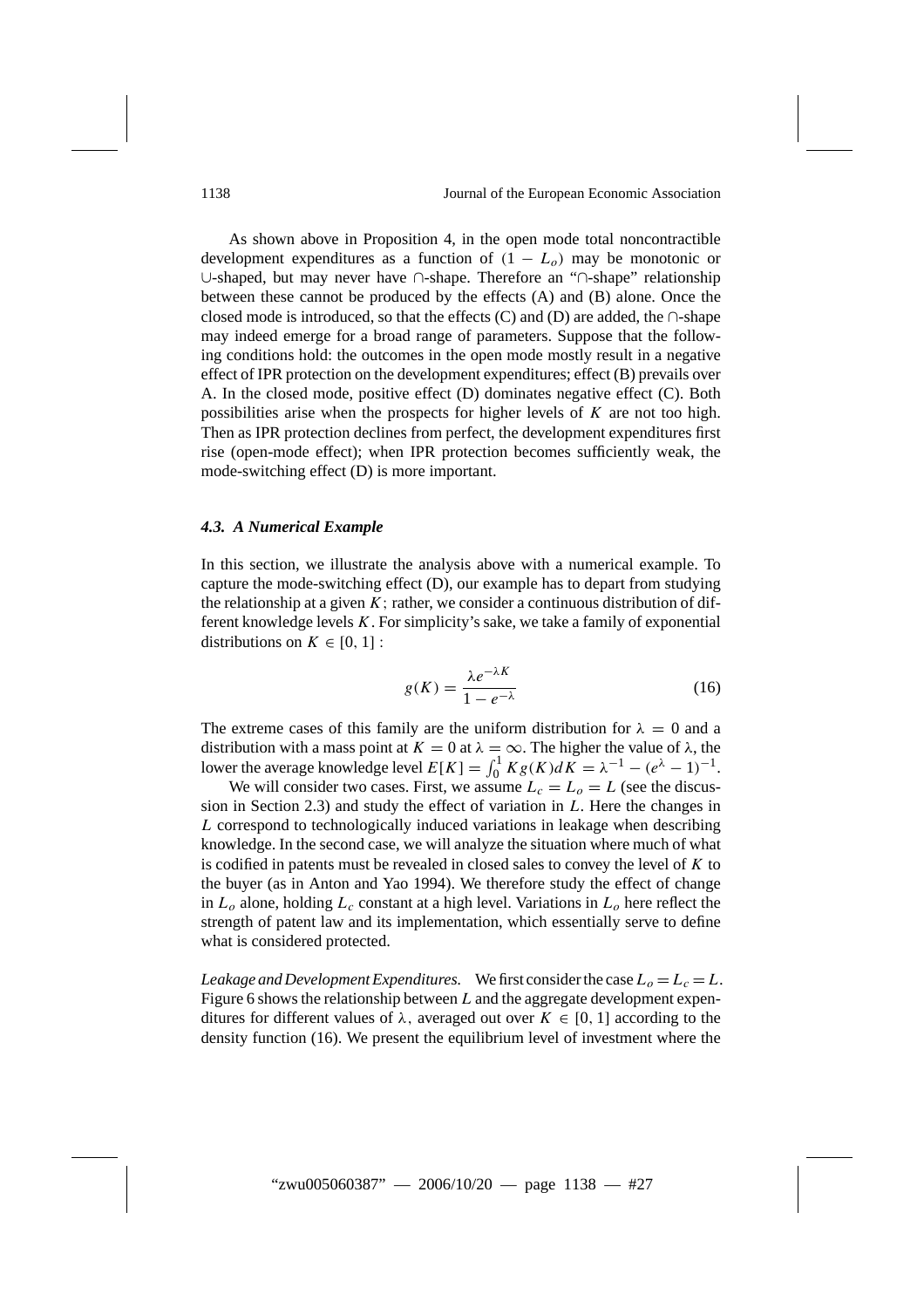



FIGURE 6. The aggregate development expenditures  $E = E_1 + E_2$  and the welfare  $1 - (1 - P_1)(1 - P_2)$ *P*<sub>2</sub> $)-E$  as a function of leakage *L* in the case  $L_0 = L_c = L$ . The bold line shows the relationship given the equilibrium (i.e., ex interim privately optimal) mode of disclosure. The thin line is the aggregate development expenditure in the open mode (as if the closed mode were ruled out exogenously). The three scenarios are High *K* ( $\lambda = 0$ ,  $E[K] = 0.5$ ,  $g(1)/g(0) = 1$ ), Medium *K* ( $\lambda = 3$ ,  $E[K] = 0.28$ ,  $g(1)/g(0) = 0.05$ , and Low *K* ( $\lambda = 7$ ,  $E[K] = 0.14$ ,  $g(1)/g(0) = 0.0009$ ).

"zwu005060387" — 2006/10/20 — page 1139 — #28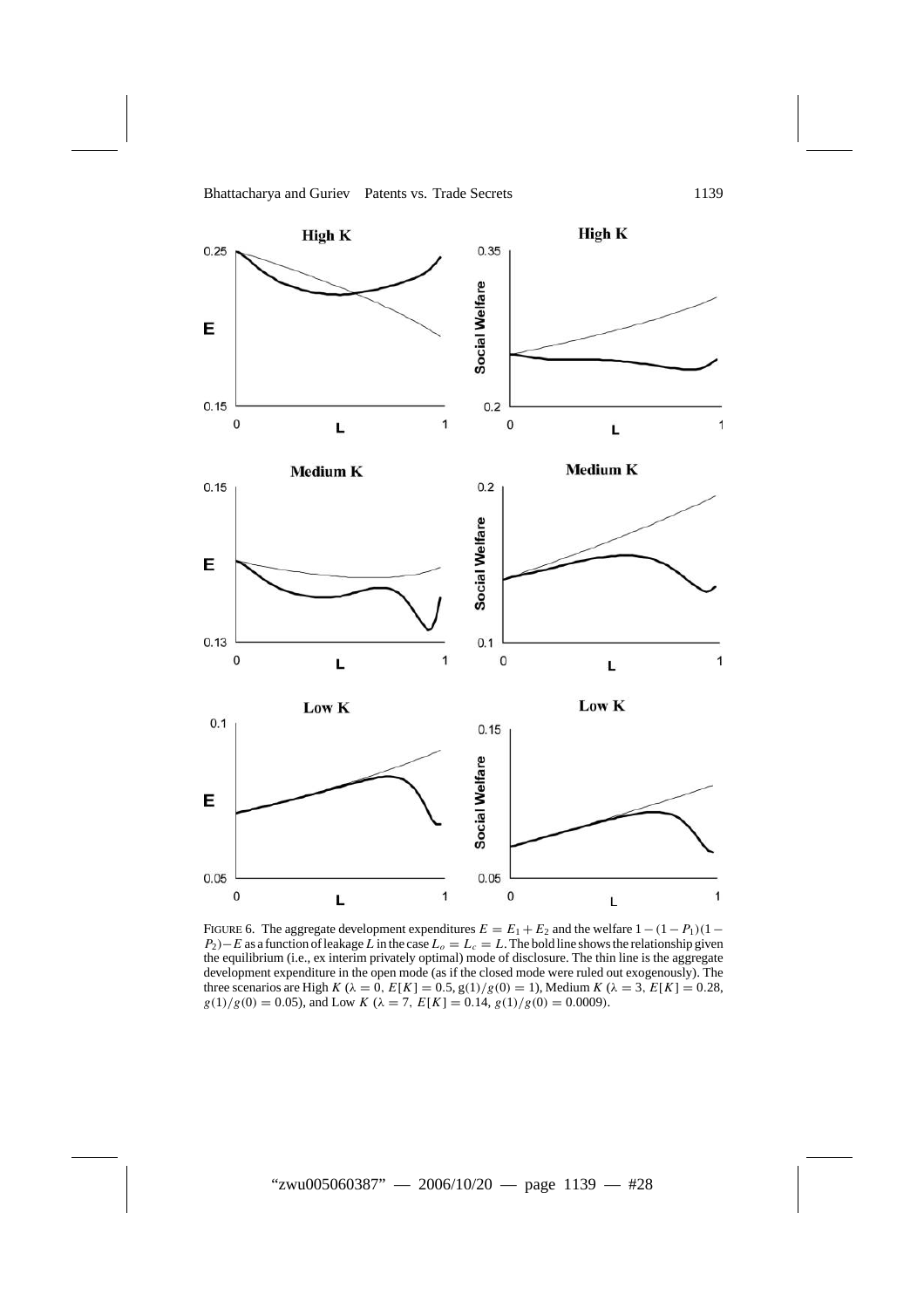mode of disclosure is chosen as described previously, that is, on the basis of higher ex interim joint surplus of the RU-cum–her licensee DU*i*. To understand the incremental importance of the effects (C) and (D), we also plot the total development expenditures, summed across  $DU_1$  and  $DU_2$ , in the open mode (as if the closed mode were exogenously ruled out).

The graphs show that indeed the effects (A) and (B) can only produce either a monotonic (increasing for low *λ,* decreasing for high *λ)* or a∪-shaped relationship (for intermediate values of *λ*). Once we consider both modes of disclosure and allow for effects (C) and (D), the relationship between  $(1 - L)$  and  $[E_1 + E_2]$ changes qualitatively and does indeed become ∩-shaped for the low *K* and the low levels of IPR.

*IPR Protection and Development Expenditures.* In this section we study the effect of change in the enforcement of IPR holding the leakage from description  $L_c$ constant. We reproduce the simulations for various  $L_0 \leq L_c$ . The results are very similar. Again, for a large range of parameters we find the ∩-shaped relationship between IPR protection and development expenditures. This relationship cannot be explained by the open-mode effects alone.

Figure 7 shows that the relationship between IPR protection  $(1 - L<sub>o</sub>)$  at  $L_c = 0.9$  and the aggregate development expenditures for different values of  $\lambda$ is similar to the one in Figure  $6.\overline{^{13}}$ . The results are robust to the choice of  $L_c$ ; the results for  $L<sub>o</sub> > L<sub>c</sub>$  are also similar to the ones we present. It turns out that the most important effect behind the  $\cap$  shape is the mode-switching effect (D): Increased leakage in either open or closed results in a higher likelihood of the closed mode.

*Summary.* To summarize, the shape of the relationship between  $(E_1 + E_2)$ and *Lo* varies substantially with the ex ante distribution of knowledge *K*. For high  $\lambda$  ( $\lambda \geq 7$ ) the relationship has a  $\cap$  shape, but in the case of an uniform distribution ( $\lambda = 0$ ) the relationship is actually ∪-shaped. For intermediate values of parameters ( $\lambda = 3$ ) the graph is a superposition of a  $\cup$  shape and  $\cap$  shape. Our numerical example is highly stylized, so it is hard to judge which values of parameters are realistic. Still, we may presume that the range  $\lambda \in [3, 7]$  is somewhat consistent with observed characteristics of modern R&D (see Teece 2000).

Figures 6 and 7 also illustrate the impact of IPR protection on the social welfare and show that the mode-switching effect can indeed produce the∩-shaped relationship as discussed.

<sup>13.</sup> The kinks in the Figure 7 are due to the effect described in section 3.4 which emerges when  $L<sub>o</sub>$  is substantially below  $L<sub>c</sub>$ .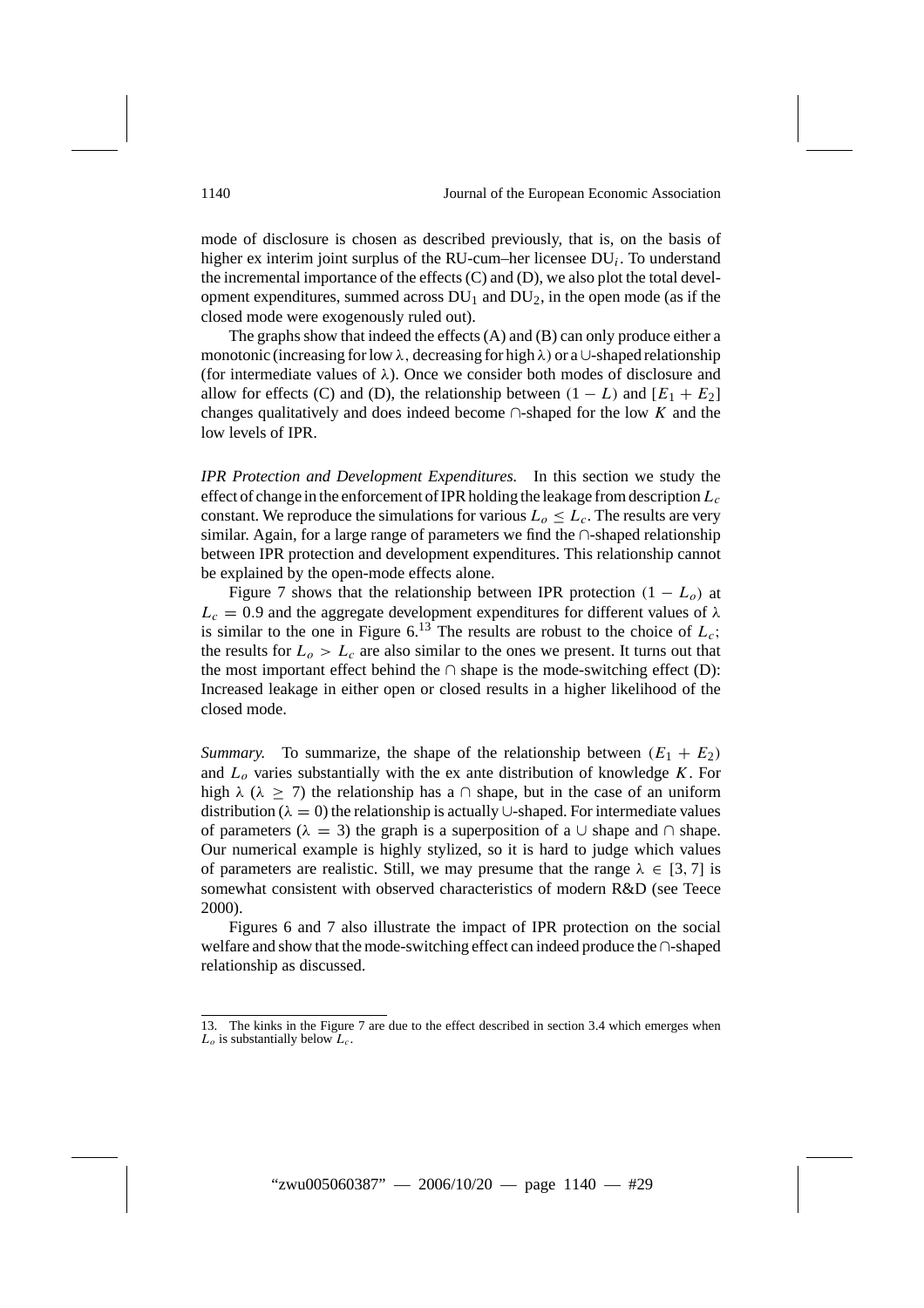

FIGURE 7. The aggregate development expenditures  $E = E_1 + E_2$  and the welfare  $1 - (1 - P_1)(1 - P_2)$  $P_2$ *)* − *E* as a function of IPR protection  $L_o$  in the case  $L_c = 0.9$ . The bold line shows the relationship given the equilibrium (i.e., ex interim privately optimal) mode of disclosure. The thin line is the aggregate development expenditure in the open mode (as if the closed mode were ruled out exogenously). The three scenarios are High *K* ( $\lambda = 0$ ), Medium *K* ( $\lambda = 3$ ), and Low *K* ( $\lambda = 7$ ).

"zwu005060387" — 2006/10/20 — page 1141 — #30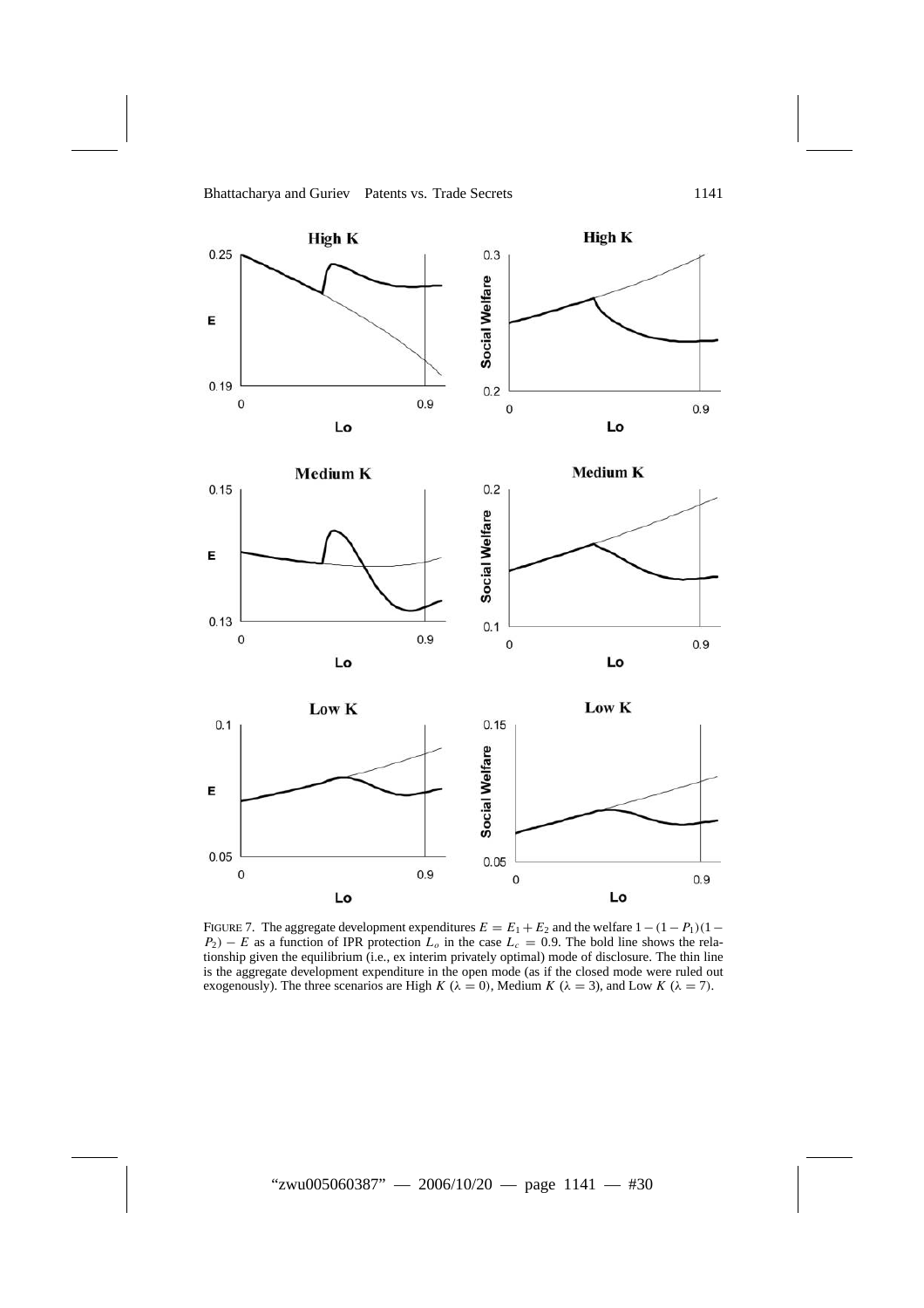#### **5. Concluding Remarks**

We develop a model of two-stage cumulative R&D. RU produces nonverifiable knowledge that has no market value per se but it can be used by DUs to create a marketable product. Because of the nonrivalrous nature of knowledge, there is a risk that after disclosing to one DU, RU will further disclose the information to a competing DU. We consider two alternative mechanisms that create RU's commitment to exclusive disclosure: the "open sale" based on patenting the interim knowledge, and the "closed sale" where precluding further sales requires the RU to obtain a share in the licensed DU's postinvention revenues.

An open or patented sale provides legal support for exclusive disclosure, but it also involves leakage of a certain portion of the knowledge to the public in the process of filing a patent application. A closed sale helps to reduce such leakage, but the need for giving away a share of postinvention revenues to RU weakens the licensee DU's incentives to invest in development. We explicitly model the extensive form bargaining in both modes of disclosure, and find that the parties are more likely to choose the closed mode if the interim knowledge is very valuable and intellectual property rights are not very well protected. Our theory also generates potentially testable predictions in the structure of knowledge licensing fees in closed sales: the more valuable the knowledge, the lower the royalty stake.

Our model shows that there is no uniform ranking of the two knowledge disclosure modes in terms of overall R&D investment induced. We find that both the comparisons of magnitude of R&D expenditures across the modes of knowledge disclosure and the relationship between overall knowledge-development efforts and the strength of intellectual property rights protection depend qualitatively on the ex ante distribution of interim knowledge levels.

Our results on the impact of IPR protection in patents on a measure of social welfare are also of considerable interest. First, we show that despite the adverse impact of low IPR protection on the development incentives of the licensee, our measure of social welfare is always decreasing in the strength of IPR. This is the case despite the dissipation of developers' rents in the event of multiple inventions by licensee and nonlicensee developers; our result is therefore different from that obtained by Bessen and Maskin (2000). Nevertheless, the existence of a tradesecret-based closed mode in our model implies that the optimal degree of IPR protection is not zero, nor even that (attainable) of the level of leakage occurring in such closed-mode negotiations prior to licensing. The reason is that weaker IPR protection in patents would lead to research units resorting to such closedmode licensing for a greater range of knowledge levels, which in turn always harms our social welfare measure, even when the overall level of development effort (by one as opposed to two DUs) might be increased thereby. Hence, as we show, the extent of IPR protection that is optimal for social welfare may well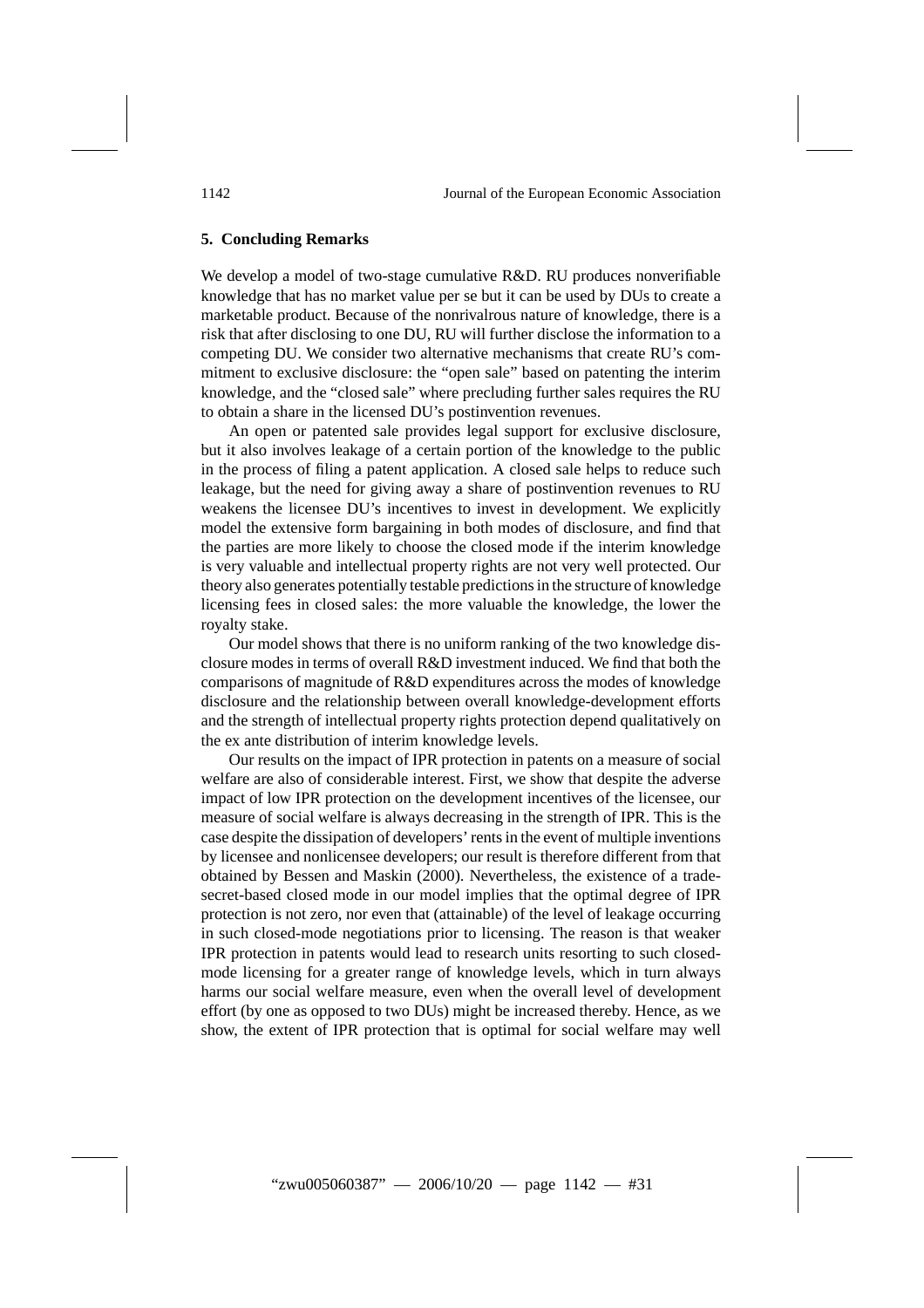be interior arising from endogenous choices over these two modes of knowledge licensing.<sup>14</sup>

Throughout our paper, we have de-emphasized the incentives of first-stage RUs to generate knowledge, and the impact of increased IPR protection thereon. In part that is because the qualitative impact of (potential) leakage on an RU's payoffs can differ substantially depending on her chosen mode of knowledge sale. The RU's payoff is decreasing in the leakage parameter in open sales, but possibly increasing in leakage in closed sales. Furthermore, even if increased IPR protection augments RU's interim payoffs, and enhances her incentives for creation of higher levels of interim knowledge, it is far from clear that such an effect would generate a ∩-shaped relationship between overall R&D expenditures and the strength of IPR protection. As we have shown, such a relationship may easily result from endogenous private choices over modes of licensing of different levels of interim knowledge.<sup>15</sup>

#### **Appendix: Proofs**

#### *A.1. Proof of Lemma 1*

The unique subgame perfect equilibrium (SPE) in the bargaining game is as follows. RU always offers the fee above to DU*i*. DU*<sup>i</sup>* accepts the offer, because he knows that DU*<sup>j</sup>* will agree to the payoff *Uo* after paying this fee when she is offered the license next. Similar reasoning holds for DU*<sup>j</sup>* .

Indeed, let us reproduce the proof in Bolton and Whinston (1993). Conventional arguments imply that in SPE, the RU's licensing offer is accepted by DU*<sup>i</sup>* in the first round. The uniqueness follows from the fact that RU chooses the continuation subgame that provides her with the highest payoff. In order to calculate the licensing fee, let us denote  $\{u_i, u_j\}$  the DUs' payoffs in the SPE; here *i* is the DU whose turn is to be made the offer, and *j* is the other one. Then the maximum possible fee DU<sub>i</sub> would pay is  $F_o = T_o - \delta u_j$ ; if  $T_o - F_o < \delta u_j$ , the  $DU_i$  would turn down the offer. Therefore RU's equilibrium strategy is to offer  $F<sub>o</sub>$ . As DU<sub>i</sub> accepts RU's offer in equilibrium, the nonlicensee DU gets  $u_j = U_{oj}(Q_o, P_o; L_o K)$ . As  $\delta \rightarrow 1$ , we obtain the fee.

<sup>14.</sup> It might be argued that the overall optimal policy would be to set  $L_0 = L_c$ , as it might be difficult to demand greater disclosure than this from patentees, and to ban closed-mode licensing, which is feasible in our model because such licensing entails verifiable revenue sharing across research and development units. However, regulatory prohibitions of such revenue-sharing contracts would harm social welfare in situations where revenue sharing serves to incentivize simultaneous R&D efforts by units in joint ventures, for example, as in Fulghieri and Sevilir (2004).

<sup>15.</sup> Another interesting avenue of research is to study the implications of our analysis for the choice of the first-stage research projects. Under different circumstances, RU may prefer projects with more/less valuable but also more/less portable knowledge (that is endogenously high/low *K* and *L*) involving different quantity and quality of employees and different structure of research units.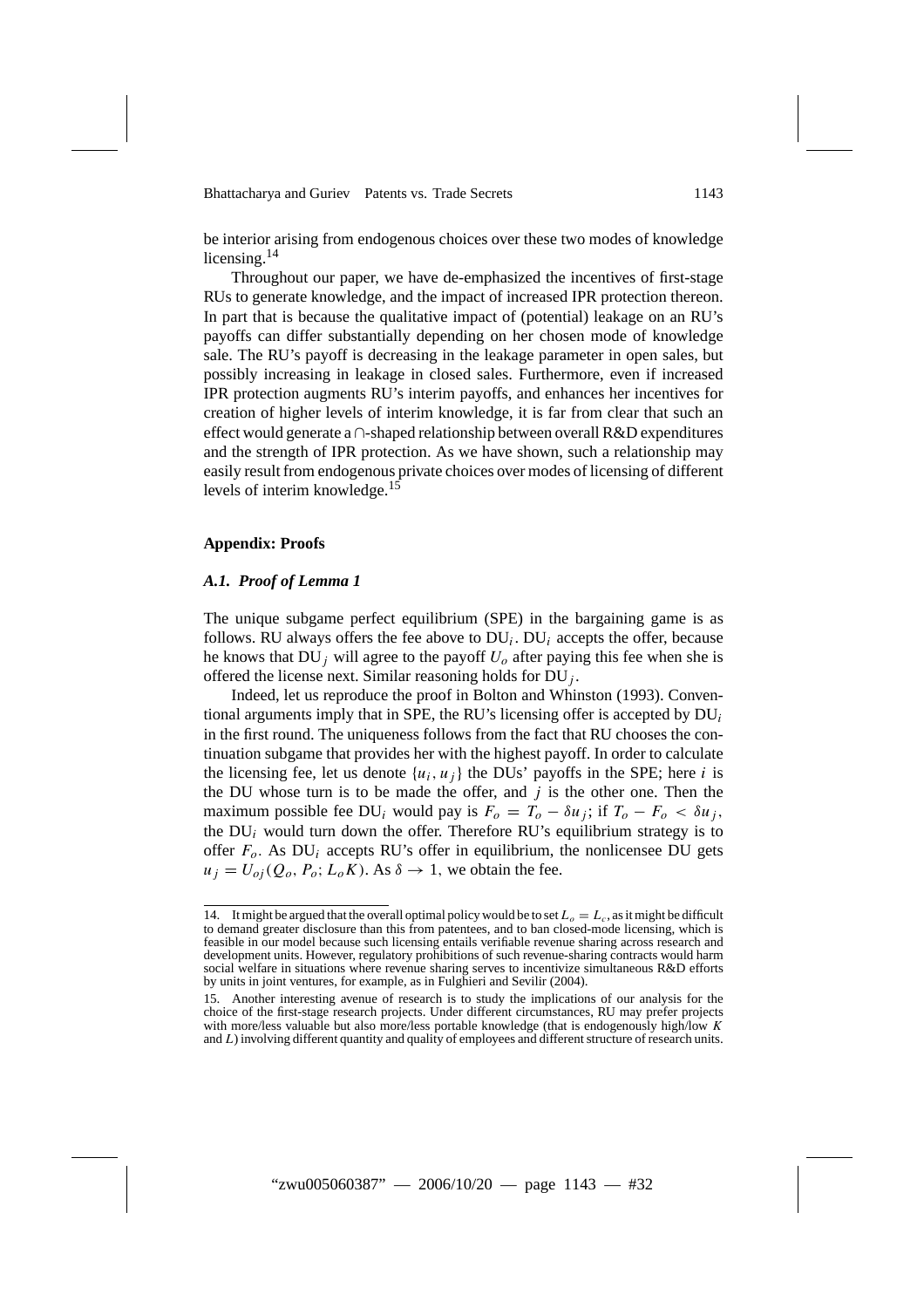#### *A.2. Proof of Lemma 2*

The proof is straightforward. Let us first consider the case  $L_c < 1$ . For  $K = 0$ , the incentive constraint (11) does not hold. If  $K > 0$ , the inequality turns into

$$
2s^2 - (1 + L_c)s + (1 - L_c)(1/K - 1)] \le 0.
$$

Because the parties are interested in finding the lowest *s* that still satisfies (6), we need to solve for the smaller root. The real root exists if and only if  $K \geq \hat{K}(L_c)$ where  $K(L_c)$  is given by (13). In this case, the smaller root is (12).

If the leakage is complete  $L_c = 1$  (as in Anton and Yao 1994), the incentive constraint is always satisfied. Indeed, second sale would never be tempting for the RU, as she would not get any revenue from  $DU_j$ . In this case formulas (12) and (13) still hold:  $K(1) = 0$ , and  $s^*(K; 1) = 0$ .

The second sale never happens in equilibrium. Indeed, suppose that the contract { $s, F_c$ } is such that RU decides to sell knowledge to  $DU_2$  as well; it is easy to show that in this case the optimal royalty is trivial  $s = 0$ . Essentially, parties go back to the open mode where RU sells to both DUs. As discussed above, this outcome is dominated by the exclusive patented sale.

#### *A.3. Proof of Proposition 1*

The joint surpluses in the closed and the open modes are equal to each other at  $K = 1$ :  $T_c(1; L_c) = T_o(1; L_o) = 1/2$ . For any given  $L > 0$  the functions  $T_c(K)$  and  $T_o(K)$  may cross at most once more, at  $K = K^*(L_o, L_c) < 1$ . At this crossing point,  $T_c(K)$  grows faster than  $T_o(K)$ : If there is such  $K^*(L_o, L_c)$  that  $T_c(K^*(L_o, L_c); L_c) = T_o(K^*(L_o, L_c); L_o)$ , then

$$
\left.\left(\frac{\partial T_c}{\partial K} - \frac{\partial T_o}{\partial K}\right)\right|_{K = K^*(L_o, L_c)} > 0.
$$

To prove this single crossing result, we consider the ratios of joint surplus *T* and to prove this single crossing result, we consider the ratios of joint surplus *I* and the "ideal" joint surplus  $K/2 = \max_E[\sqrt{2KE} - E]$  in each mode (Figure 4). In the closed mode, the surplus would be  $K/2$  if the opportunistic disclosure were exogenously ruled out. Straightforward calculations imply that *s*<sup>∗</sup>*(K, Lc)* is a decreasing convex function of *K* (see [12]). Therefore the ratio  $T_c/(K/2)$  =  $1 - s^*(K, L_c)^2$  is an increasing concave function of K.

In the open mode,  $K/2$  is the surplus in the absence of leakage. Hence the ratio  $T_o/(K/2)$  reflects the expropriation of the joint surplus by the nonlicensee development. As discussed above, the nonlicensee DU*<sup>j</sup>* 's effort first increases in *K*, and then falls. Not surprisingly,  $T_o/(K/2)$  is convex (and strictly convex

"zwu005060387" — 2006/10/20 — page 1144 — #33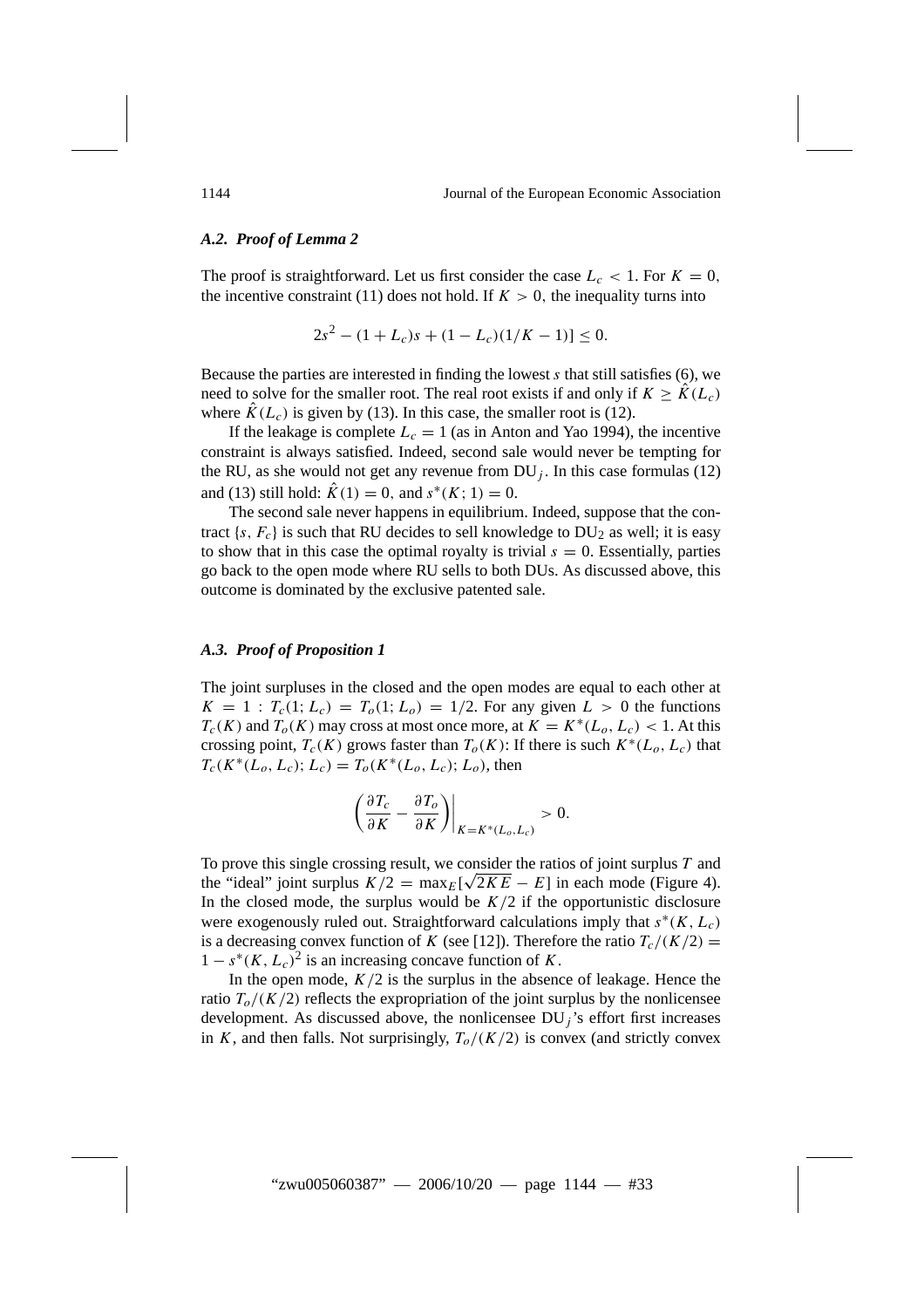for all  $L_o > 0$ ). Indeed,  $T_o/(K/2)$  is convex if  $(1 - L_o K)/(1 - L_o K^2)$  is convex. But

$$
\frac{\partial^2}{\partial K^2} \left( \frac{1 - L_o K}{1 - L_o K^2} \right) = \frac{2L_o [1 - L_o^2 K^3 + 3L_o K^2 - 3L_o K]}{(1 - L_o K^2)^3}
$$

is non-negative: the terms in brackets can be rearranged as

$$
L_o(1 - K)^3 + (1 - L_o)(1 + L_o K^3).
$$

Because  $T_c/(K/2)$  is concave and  $T_o/(K/2)$  is convex, and both are equal to 1 at  $K = 1$ , there can be three cases:

- (i)  $T_c/(K/2) < T_o/(K/2)$  for all  $\hat{K}(L_c) \leq K < 1$ ; (ii)  $T_c/(K/2) > T_o/(K/2)$  for all  $\hat{K}(L_c) \leq K < 1$ ;
- (iii) there exists  $K^* \in (\hat{K}(L_c), 1)$  such that  $T_c/(K/2) < T_o/(K/2)$  for all  $K \in$  $(K(L_c), K^*)$  and  $T_c/(K/2) > T_o/(K/2)$  for all  $K \in (K^*, 1)$ .

The cases (ii) and (iii) are the two versions of the single crossing described in the Proposition. In order to rule out case (i), let us consider *K* sufficiently close to 1. If  $K \rightarrow 1$ , then (5) and (14) imply that

$$
T_c \to \left[ \frac{K}{2} - (1 - K)^2 K (1 - L_c)^2 / (2(1 + L_c)^2) \right],
$$
  
\n
$$
T_o \to \left[ \frac{K}{2} - (1 - K)L_o / (1 - L_o) \right].
$$

Therefore for any  $L_0 > 0$ , there exists a range of K sufficiently close to 1 such that  $T_c > T_o$ .

#### *A.4. Proof of Proposition 3*

Using (4) we find that the social welfare in the open mode,

$$
P_o(1 - Q_o) + Q_o(1 - P_o) + P_o Q_o - \frac{P_o^2}{2K} - \frac{Q_o^2}{2LK}
$$
  
= 
$$
\frac{K(1 - L_oK)^2}{2(1 - L_oK^2)^2} + \frac{L_oK(1 - K)^2}{2(1 - L_oK^2)^2} + \frac{L_oK^2(1 - L_oK)(1 - K)}{(1 - L_oK^2)^2}
$$
  
= 
$$
\frac{K}{2} \frac{(1 - L_oK)^2 + L_o(1 - K)^2 + 2L_oK(1 - L_oK)(1 - K)}{(1 - L_oK^2)^2}
$$
  
= 
$$
\frac{K}{2} \frac{(1 - L_oK^2)^2 + L_o(1 - K)^2 - L_o^2K^2(1 - K)^2}{(1 - L_oK^2)^2}
$$
  
= 
$$
\frac{K}{2} \left(1 + \frac{L_o(1 - K)^2}{1 - L_oK^2}\right),
$$

"zwu005060387" — 2006/10/20 — page  $1145 - #34$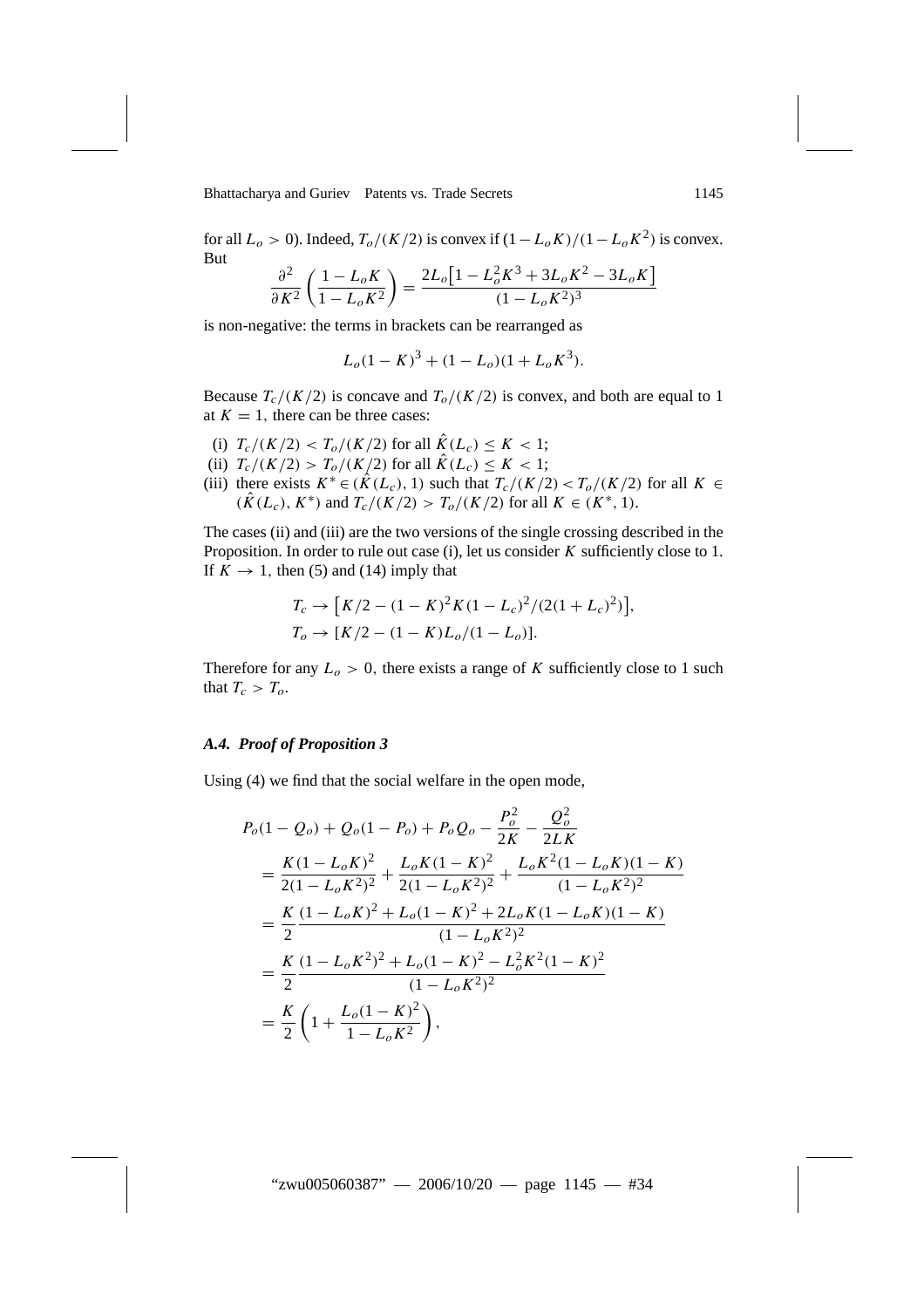is always above  $K/2$  and is an increasing function of  $L<sub>o</sub>$ . Its first derivative with regard to *K* equals

$$
\frac{(1 - L_o K)^2 + L_o (1 - K)^2}{2(1 - L_o K^2)^2}
$$

and is therefore non-negative.

According to (14), the welfare in the closed mode  $T_c$  increases in *K* and  $L_c$ and is always below *K/*2.

#### *A.5. Proof of Proposition 4*

One can easily show that  $dE_o/dL > 0$  whenever  $L_o > \Lambda(K) \equiv (3K-1)K^{-2}(3-\Lambda(K))$  $(K)^{-1}$ . The right hand side  $\Lambda(K)$  increases with *K* for all  $K \in [0, 1]$  with  $\Lambda(1/3) = 0$  and  $\Lambda(1) = 1$ . Hence for all  $K \leq 1/3$ , effort  $E_o$  is decreasing in *Lo,* whereas for *K* ∈ *(*1*/*3*,* 1*)* effort is ∪-shaped with the minimum point at  $L<sub>0</sub> = \Lambda(K)$ .

#### **References**

- Aghion, Philippe, and Jean Tirole (1994). "On the Management of Innovations." *Quarterly Journal of Economics*, 1185–1209.
- Anand, Bharat N., and Alexander Galetovic (2000). "Weak Property Rights and Holdup in R&D." *Journal of Economics and Management Strategy*, 9, 615–642.
- Anton, James J., and Dennis A. Yao (1994). "Expropriation and Inventions—Appropriable Rents In the Absence of Property Rights." *American Economic Review*, 84, 191–209.
- Anton, James J., and Dennis A. Yao (2004). "Little Patents and Big Secrets: Managing Intellectual Property." *Rand Journal of Economics*, 35, 1–22.
- Arundel, Anthony, and Isabelle Kabla (1998). "What Percentage of Innovations Are Patented? Empirical Estimates for European Firms." *Research Policy*, 27, 611–624.
- d'Aspremont, Claude, Sudipto Bhattacharya, and Louis-Andre Gerard-Varet (2000). "Bargaining and Sharing Innovative Knowledge." *Review of Economic Studies*, 67, 255–271.
- Baccara, Mariagiovanna, and Ronny Razin (2002). "From Thought to Practice: Appropriation and Endogenous Market Structure with Imperfect Intellectual Property Rights." Working paper, NYU.
- Bank, David (1997). "Spyglass Is Hurt in Royalty Flap with Microsoft." *Wall Street Journal* (Eastern Edition), January 3, 1997. p. B, 3:1.
- Bessen, James, and Eric Maskin (2000). "Sequential Innovation, Patents and Imitation." Working Paper No. 00-01, Massachusetts Institute of Technology.
- Bhattacharya, Sudipto, and Sergei Guriev (2005). "Coalitions, Contracts, and Control Rights: Knowledge Licensing and Corporate Venturing." Mimeo, New Economic School, Moscow.
- Bolton, Patrick, and Michael Whinston (1993). "Incomplete Contracts, Vertical Integration, and Supply Assurance." *Review of Economic Studies*, 60, 121–148.
- Cestone, Giacinta, and Lucy White (2003). "Anti-Competitive Financial Contracting: The Design of Financial Claims." *Journal of Finance*, 58 (5), 2109–2141.
- Cohen, Wesley M., Richard R. Nelson, and John P. Walsh (2000). "Protecting Their Intellectual Assets: Appropriability Conditions and Why US Manufacturing Firms Patent (or Not)." NBER Working Paper No. 7552.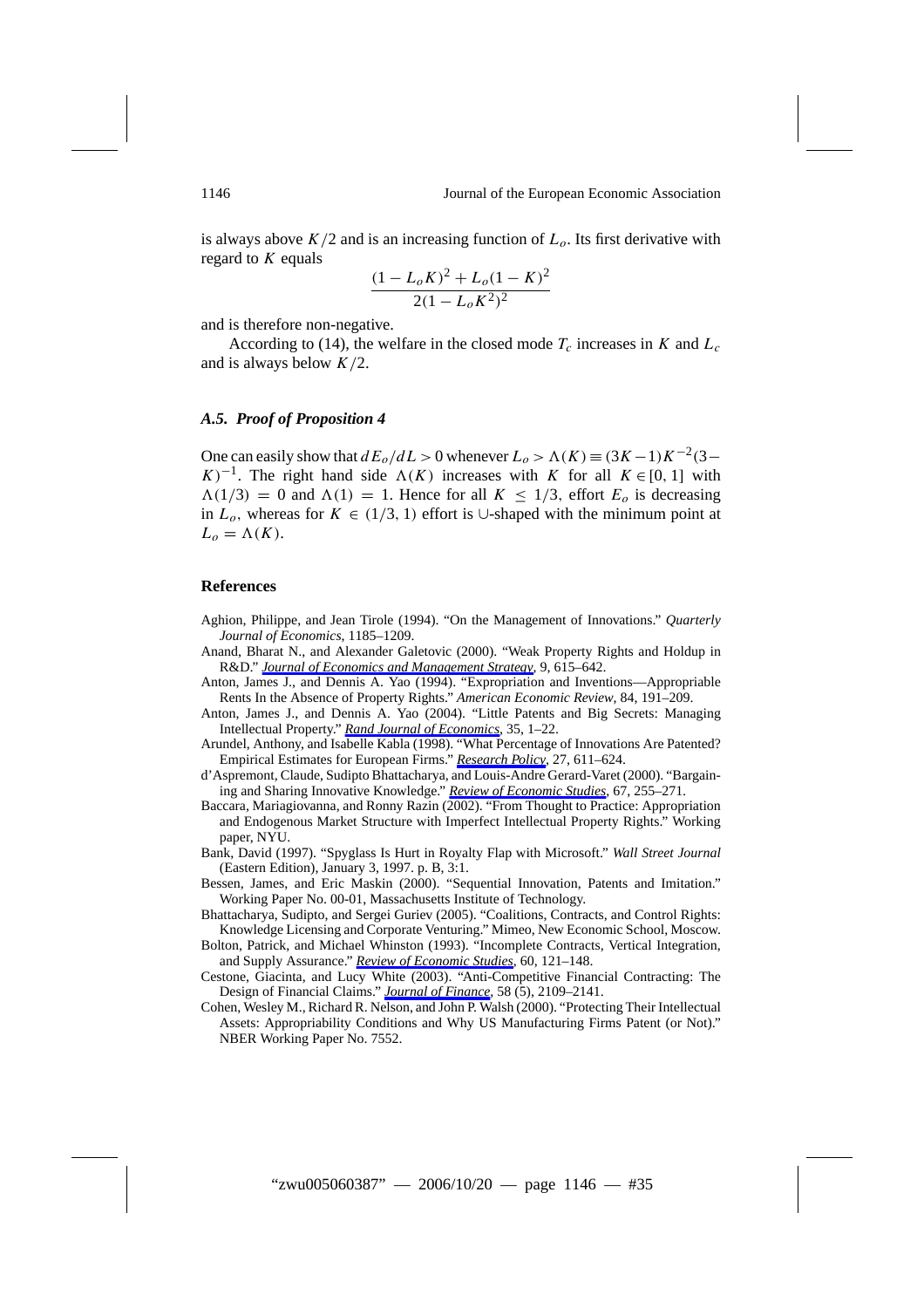- Denicolo, Vincenzo, and Luigi Alberto Franzoni (2004a). "The Contract Theory of Patents." *International Review of Law and Economics*, 23, 365–380.
- Denicolo, Vincenzo, and Luigi Alberto Franzoni (2004b). "Patents, Secrets, and the First-Inventor Defense." *Journal of Economics and Management Strategy*, 13 (3), 517–538.
- Featherstone, James, and Sian Renfrey (2004). "Licensing Gambles: Raising the Stakes." *Nature Reviews: Drug Discovery*, 3, 107–108.
- Fulghieri, Paolo Antonio, and Merih Sevilir (2004). "Innovation Incentives in Entrepreneurial Firms." EFA 2004 Maastricht Meetings Paper No. 4160.
- Gill, David (2006). "Strategic Disclosure of Intermediate Research Results." Working paper, Trinity College, University of Oxford.
- Grossman, Sanford J., and Oliver D. Hart (1986). "The Costs and Benefits of Ownership: a Theory of Vertical and Lateral Integration." *Journal of Political Economy*, 94, 691–719.
- Horwitz, Andrew W., and Edwin L.-C. Lai (1996). "Patent Length and the Rate of Innovation." *International Economic Review*, 37, 785–801.
- Jansen, Jos (2005). "Strategic Information Revelation in an R&D Race with Spillovers." Working paper, WZB Berlin.
- Lai, Edwin L.-C., Raymond Riezman, and Ping Wang (2003). "Outsourcing of Innovation." Working paper, University of Iowa.
- Lerner, Josh (2001). "150 Years of Patent Protection: an Empirical analysis." Working Paper No. 8656, Harvard Business School.
- Majewski, Suzanne E. (2004). "How Do Consortia Organize Collaborative R&D?: Evidence from the National Cooperative Research Act." Discussion Paper No. 483, Harvard John M. Olin.
- McAfee, R. Preston, and Marius Schwartz (1994). "Opportunism in Multilateral Vertical Contracting: Nondiscrimination, Exclusivity and Uniformity." *American Economic Review*, 84 (1), 210–230.
- Morais, Richard C. (2003). "Mind The Gap." *Forbes*, August 11, 2003. 172 (3): 58.
- Oxley, Joanne E. (1999). "Institutional Environment and the Mechanisms of Governance: The Impact of Intellectual Property Protection on the Structure of Inter-Firm Alliances." *Journal of Economic Behavior and Organization*, 38, 283–309.
- Pisano, Gary P. (1989). "Using Equity Participation to Support Exchange: Evidence from the Biotechnology Industry." *Journal of Law, Economics, and Organization*, 1, 109–26.
- Rey, Patrick, and Jean Tirole (forthcoming). "A Primer on Foreclosure." In *Handbook of Industrial Organization III*, edited by M. Armstrong and R. Porter. Elsevier.
- Rubinstein, Ariel (1982). "Perfect Equilibrium in a Bargaining Model." *Econometrica*, 50, 97–110.
- Sakakibara, Mariko, and Lee G. Branstetter (2001). "Do Stronger Patents Induce More Innovation? Evidence from the 1988 Japanese Patent Law Reforms." *RAND Journal of Economics*, 32, 77–100.
- Scotchmer, Suzanne (1991). "Standing on the Shoulders of Giants: Cumulative Research and the Patent Law." *Journal of Economic Perspectives*, 5, 29–41.
- Scotchmer, Suzanne, and Jerry Green (1990). "Novelty and Disclosure in Patent Law." *RAND Journal of Economics*, 21, 131–146.
- Srikanth, Raju (2003). "Should Indian IT dive into IP licensing?" *Express Computer India*, September 1, 2003. www.expresscomputeronline.com/20030901/newsanalysis01.shtml. Teece, David J. (2000). *Managing Intellectual Capital*. Oxford University Press.
- Wood Mackenzie (2004). "Licensing Insight 04." Wood Mackenzie Consulting, Boston and Edinburgh.